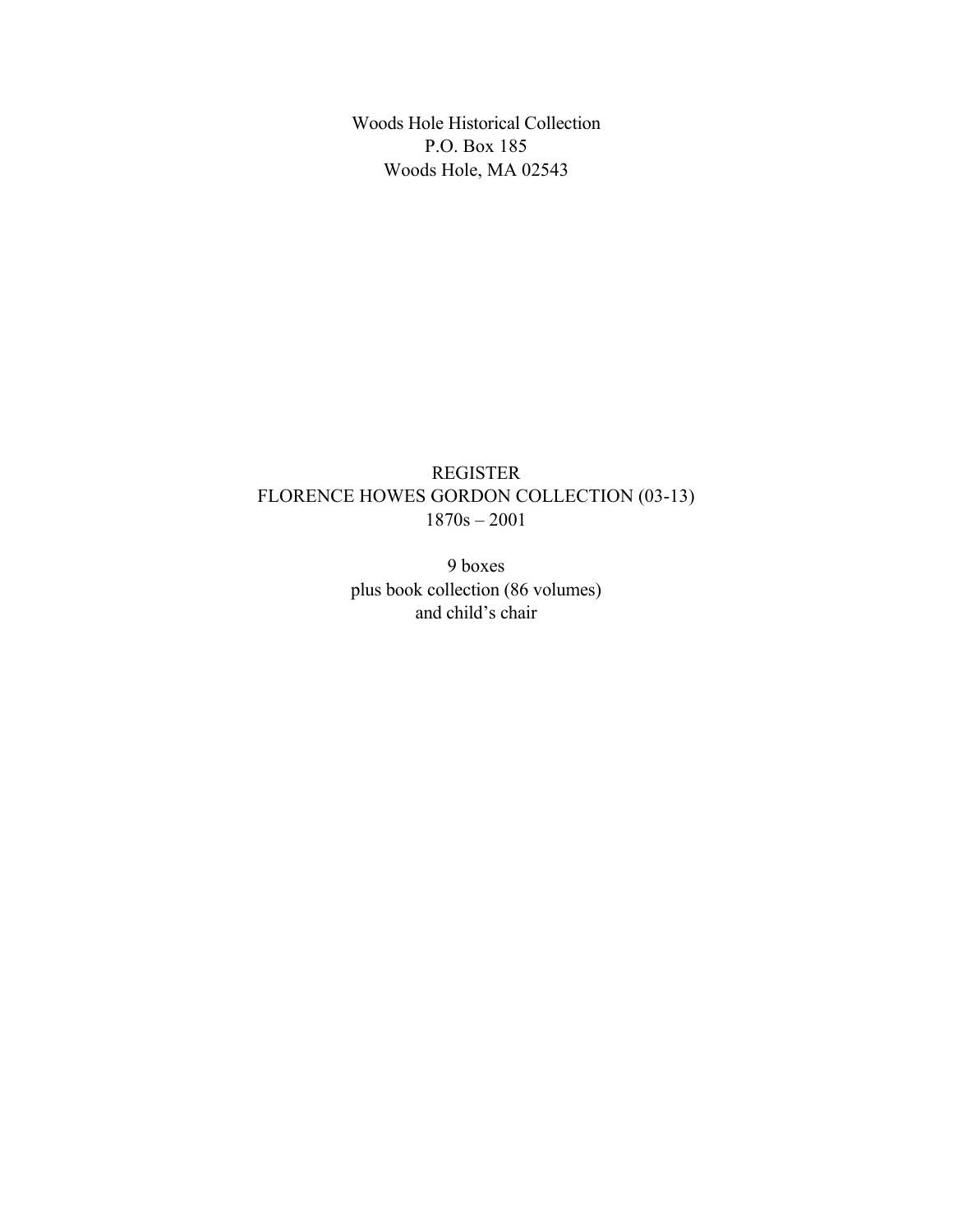#### **BIOGRAPHICAL NOTE**

Florence Howes Gordon October 27, 1914-March 20, 2003

Florence Howes Gordon was the descendent of a prominent Cape Cod and Woods Hole family, the Howes family. She was born in Woods Hole, Massachusetts, where her father Horace Milton (H.M.) Howes was involved in the grocery business. Mrs. Gordon was a nurse. Woods Hole, Cape Cod and Colonial history were major interests and her meticulously assembled collection of ephemera, clippings and books reflects this interest.

#### **SCOPE NOTE**

The Florence Howes Gordon Collection is a wonderful compilation of varied parts. The collection includes a number of quilts, a child's chair made for Mrs. Gordon as a child by a prominent local carpenter, and souvenir china and cup plates. Photographs from 1870s-1950s show many aspects of Woods Hole history which are not recorded elsewhere, including many large format mounted prints of the 1870s- early 1900s. There are a number of original prints of the prominent Boston photographer Baldwin Coolidge taken during the 1890s in Woods Hole.

Mrs. Gordon's carefully assembled scrapbooks are each devoted to particular aspects of Woods Hole history and include pamphlets, programs, calling cards, greeting cards, postcards and clippings. In addition to the scrapbooks, there is a collection of loose pamphlets and clippings, including pamphlets written by Dorothy Elsmith, a local writer and historian. Mrs. Gordon's book collection consists of 86 volumes devoted to fiction and non-fiction about Woods Hole, Falmouth, Cape Cod and Colonial history.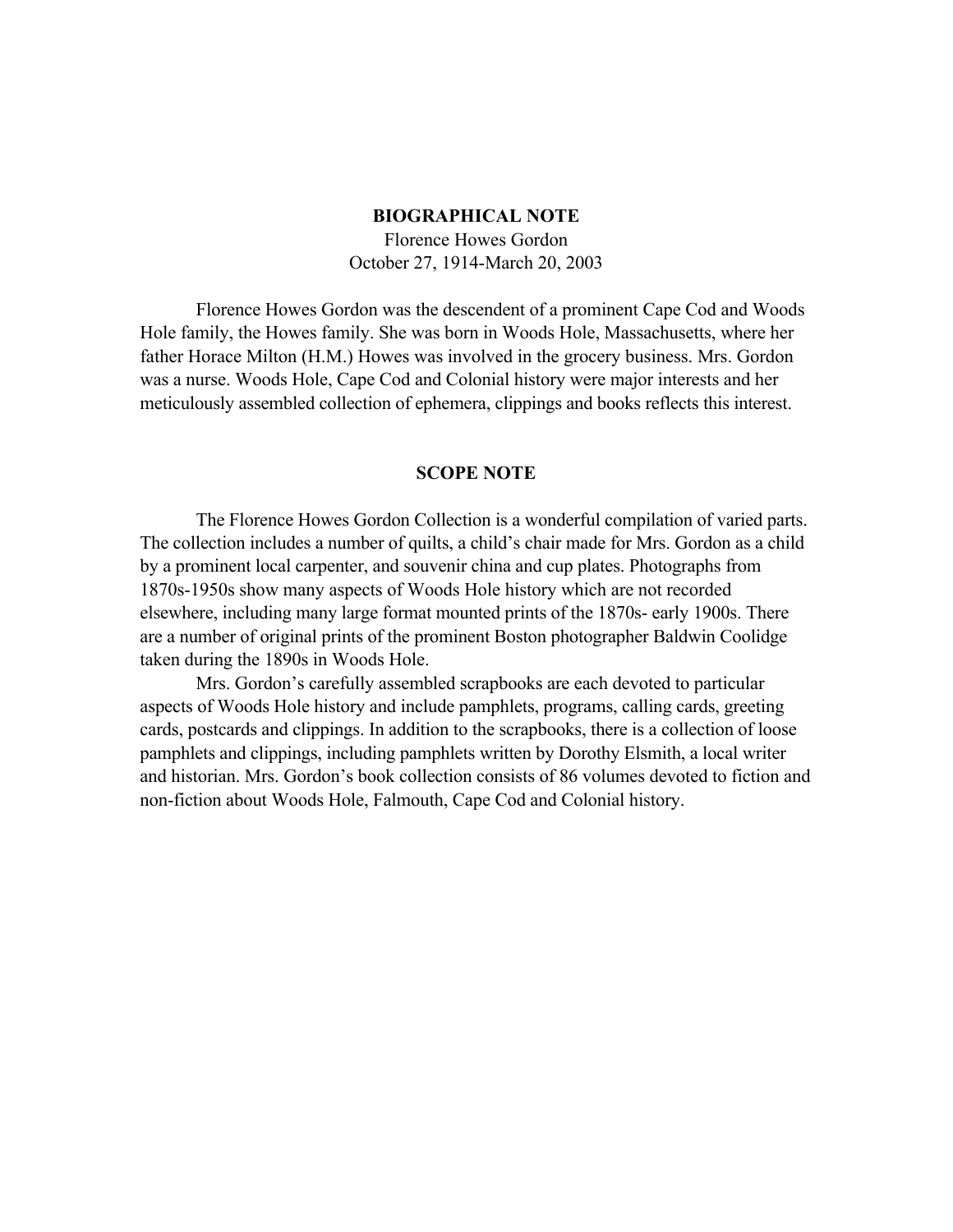## **FLORENCE HOWES GORDON COLLECTION 03-13**

#### **BOX 1: 5 Quilts**

03-13-1.1 "Job's Troubles", silk patch quilt with green silk backing, labeled "Satin Star" and "Howes" on rod pocket. Started by Frances Eldredge Robinson, 1930s, finished by Florence Gordon.

03-13-1.2 Crazy quilt, silk patch quilt with blue satin backing, labeled "Howes" on rod pocket.

03-13-1.3 Doll's cradle patch quilt, cotton, c.1890, made by Grace Rose Ely Gerould.

03-13-1.4 "Log Cabin" crib patch quilt, cotton, 1873, made by Lois Fassett Howes.

03-13-1.5 "Carolina Lillies" (sic), white cotton patch quilt with pale blue, red and green flowers and fans, c. 1890, maker unknown. Found by Florence Gordon in the Church of the Messiah Exchange, c.1964.

## **BOX 2: 2 Quilts**

03-13-2.1 Cotton patch quilt, pinwheel design of red, blue and brown cotton calico fabrics. 03-13-2.2 Red backed cotton quilt with square patch designs, in very poor condition (fabric worn through showing batting).

## **CHILD'S ROCKING CHAIR**

Said to be made for Florence Howes as a child by E.E. (Eddie) Swift, Jr. and presented to her by him and his wife, Susan Flora Freeman Swift. Painted floral decoration in green.

#### **BOX 3: PHOTOS**

#### **Baldwin Coolidge Photos:**

03-13-3.1 Little Harbor, northwest side with Robinson Hatch house and Spritsail boat tied to dock in front of Edmund David house, Coolidge Number 7698, 1895 (labeled in lower left corner). Original albumen print 9 9/16 x 7 7/16 inches, on original mounting 10 x 8 inches, stamped in purple ink on reverse "BALDWIN COOLIDGE PHOTOGRAPHER BOSTON". Print in excellent condition – slightly scratched, mounting slightly stained on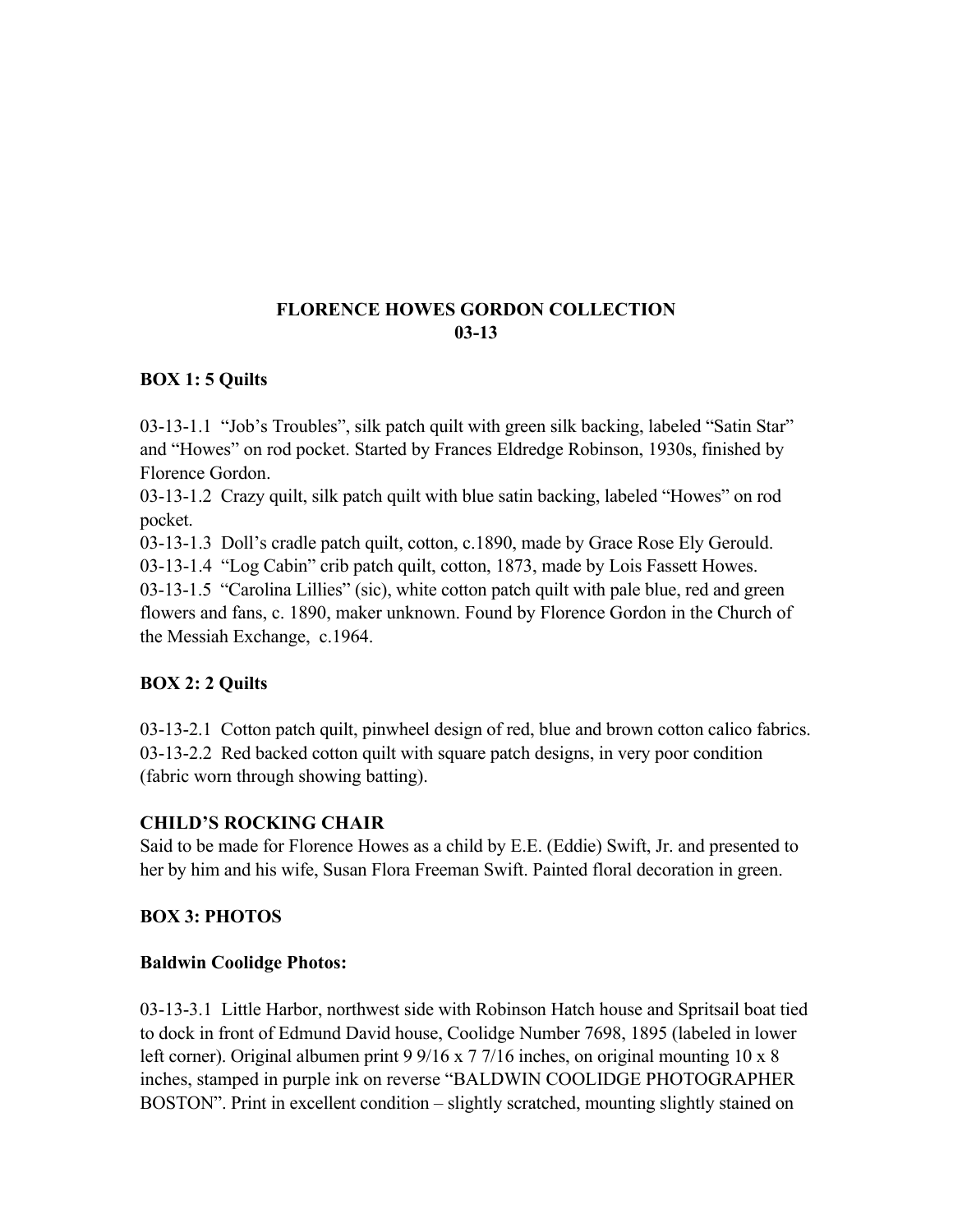front, remnants of glue on reverse.

03-13-3.2 Little Harbor, northwest side with Robinson Hatch house and Spritsail boat tied to dock in front of Edmund David house, Coolidge Number 7698, 1895 (labeled in lower left corner). Original albumen print 9 9/16 x 7 7/16 inches, on original mounting 12 x 10 inches, stamped in purple ink on reverse "BALDWIN COOLIDGE PHOTOGRAPHER BOSTON". Print in good condition – a few spots, mounting slightly stained on front, remnants of glue on reverse.

03-13-3.3 Little Harbor from the east side (probably Foster estate) looking at U.S. Lighthouse Service Station on west side, Butler house, Davis house, Childs house and Dexter House in background, Coolidge Number 7700, 1895 (labeled in lower left corner). Original albumen print 9 7/16 x 7 3/8 inches, on original mounting 12 x 10 inches, stamped on reverse in purple ink "BALDWIN COOLIDGE PHOTOGRAPHER BOSTON". Print in fair condition, spotted and scratched. Plate was evidently broken when print was made; there is a piece missing of the upper right corner. Mounting stained, remnants of glue on reverse.

03-13-3.4 Little Harbor and Woods Hole Passage from Foster Estate, Butler house on right. Original albumen print, unnumbered. "1895" is written on mounting, probably correct (this is one of the "panorama" photos).  $9\frac{1}{2} \times 7\frac{1}{2}$  inches, on original mounting 12 x 10 inches, stamped in blue-black ink on reverse "BALDWIN COOLIDGE PHOTOGRAPHER BOSTON". Print in fair condition, scratched, abraded, torn at edge. Mounting is missing upper right corner and is bent and cracked, also stained, remnants of glue on reverse.

03-13-3.5 Little Harbor, west side, with U.S. Lighthouse Service Station, behind it the Greek Revival Sarah Fish house, Dexter House (a Greek Revival, with dark trim), the bracketed Webster House and on the right the Davis house, the Hatch house, a house built in 1858 on the site of the Naushon House and Eliel Fish's store. Sloop "Iris" with cutter bow and long bowsprit in center of harbor, said in F.L. Gifford's painting done from this photo to be owned by a "Mr. Coolidge". The Butler house has not yet been built (1880). Original albumen print, unnumbered. "1870 or before" is written on the right lower corner of the mounting. 9 1/8 x 6 7/16 inches, on original mounting 12 x 10 inches, stamped in black ink on reverse "BALDWIN COOLIDGE PHOTOGRAPHER, 410A BOYLSTON STREET, BOSTON". Print in poor to fair condition, stained spotted and abraded. Mounting is stained, cracked and bent. Date probably before 1875.

*This photo presents a great mystery. Baldwin Coolidge did not begin his official photography career until 1878. He rented a studio at that time at 147 Tremont, Boston. He did not live at 410A Boylston Street until 1908. There was a mansard-roofed Coolidge house on Parker's-Butler's-Juniper Point which appears in many early photos – the land was sold to Joseph Sweet Coolidge and John Templeton Coolidge in 1838 and was*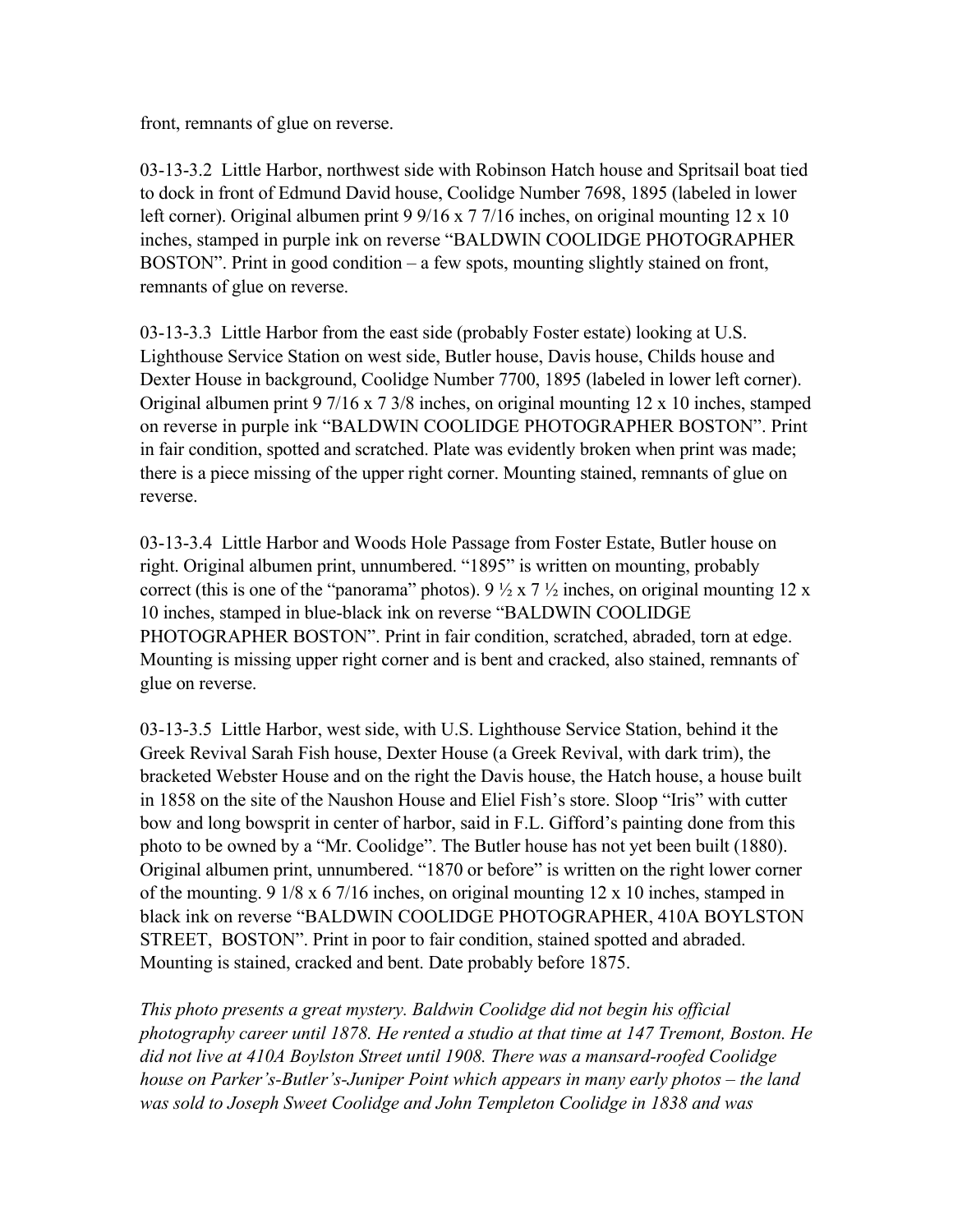*referred to as a farm. It was bought by Daniel Butler in 1875 and when it burned in 1880, he built the present (Crane) house. Perhaps the Mr. Coolidge of the earlier house (and sloop) was a relative of Baldwin's. In any case, this print would be the earliest photo we know of his. He must have printed it from a negative plate later when he was at the Boylston Street address. It would have to have been taken before 1875 when Webster House burned.*

*It is also obvious that Franklin Lewis Gifford did his painting of this exact scene from this photo. His description dates the scene as 1860 (unlikely). The caption for the painting is full of information.* 

*A copy print of another copy of the photo is in the "Little Harbor, West Side" file in the FP File. Digital No. 1210. Marked in lower left corner WOODS HOLE 8724.*

03-13-3.6 Eel Pond, August 21, 1890. Black and white copy photo of the cracked glass plate version of 5149, 9  $\frac{1}{2}$  x 7  $\frac{1}{2}$  inches on 10 x 8 inch paper. Good condition, yellowed, stained on reverse.

## **Miscellaneous Photos Folder 1 – Newer prints All photos black and white unless otherwise noted.**

03-13-3.7 Photo: U.S. Fisheries (Fish Commission) and Woods Hole Passage from upper floor of MBL.  $5\frac{5}{8}$  x  $3\frac{1}{4}$  inches.

03-13-3.8 Postcard: Main Street, Woods Hole from upper floor of MBL, looking east, showing MBL Club, small gable-end building or house and long shed (now rear of Smith Building, WHOI). Front labeled "Main St., Woods Hole, Mass." Reverse labeled in pencil "Walter Garrey".

03-13-3.9 Photo: Mill Pond, Woods Hole with skiff or rowboat in water with bushes on both sides and houses on right. Labeled "Mill Pond". Houses are square cottages on Gardiner Road. 4 1/2 x 2 3/4 inches. Faded.

03-13-3.10 Postcard: MBL Beach, Woods Hole, showing beach cabins, Breakwater Hotel and U.S. Fisheries in background. Printed in red on front: "Bathing Beach, Woods Hole, Mass." Labeled in pencil on back "Florence Gordon". Printed by Mrs. S.I. Snow, Woods Hole, Mass.

03-13-3.11 Lower Main Street (Water Street), Woods Hole, with house, Mrs. Snow's Dry Goods, Franklin Lewis Gifford shop, Bake House, Candle House and early motor car on street. 5 5/8 x 3 5/16 inches. Slightly faded.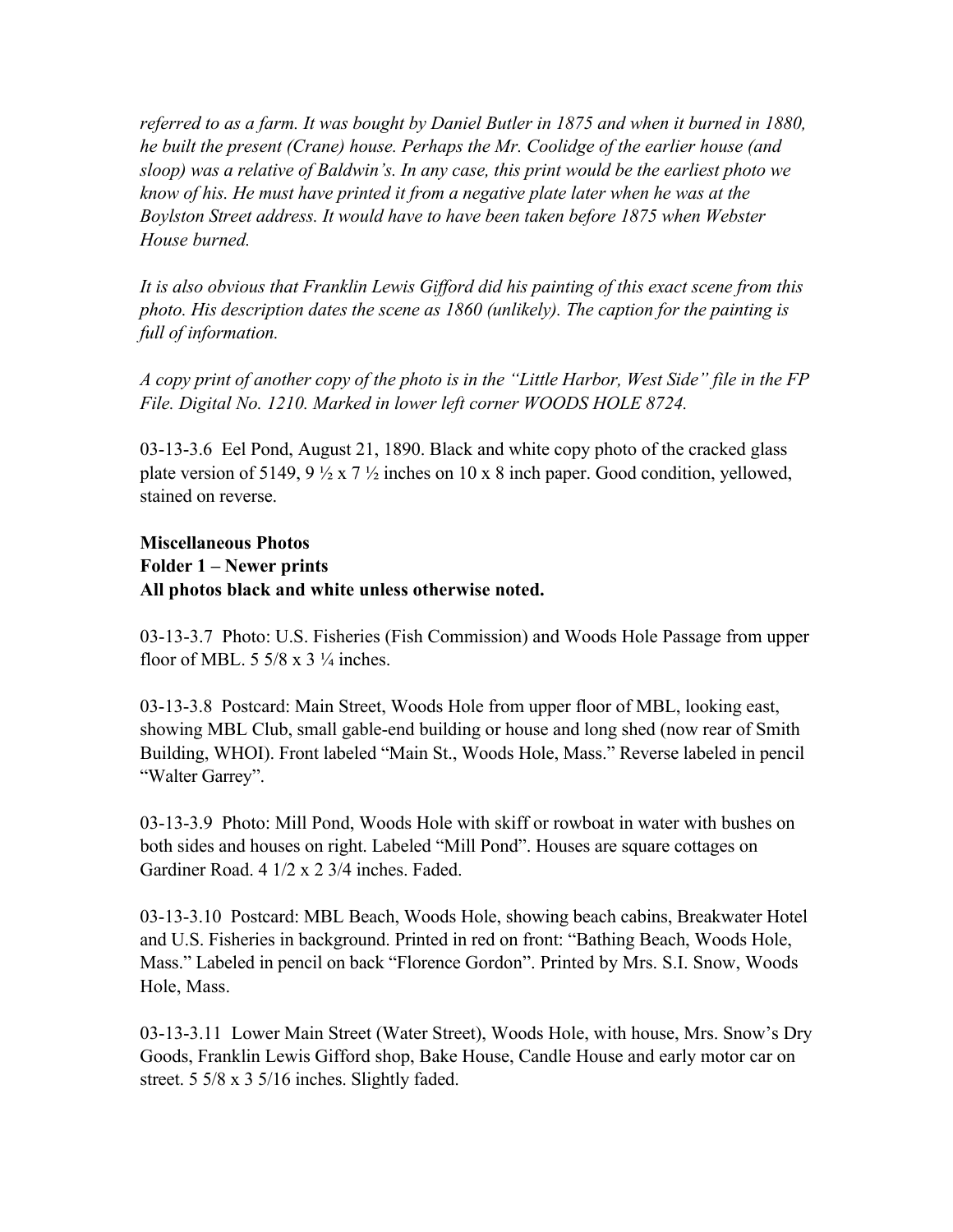03-13-3.12 Postcard: Baldwin Coolidge photo of MBL Candle House with rocks (MBL Site). Reverse has heading of Art Nouveau design with Woods Hole 300 yrs incorporated. Printed on reverse: "No.2, 1979 Candle House & Bake Shop, Woods Hole, about 1890."

03-13-3.13 Postcard: Baldwin Coolidge photo of Glidden Tower. Reverse has heading of Art Nouveau design with Woods Hole 300 yrs incorporated. Printed on reverse: "No.3, 1979 Woods Hole Tower, 1890."

03-13-3.14 Postcard: Community Hall, 1930s. Reverse has heading of Art Nouveau design with Woods Hole 300 yrs incorporated. Printed on reverse: "No.1, 1979 Woods Hole Community Hall, built 1879, formerly Liberty Hall".

03-13-3.15 Photo: "Driftwood", first house on Penzance Road, covered in ivy. Jewett-Greer house beyond. 2 13/16 x 1 13/16 inches.

03-13-3.17 Photo: U.S. Fisheries (Fish Commission) from Penzance. 4 1/8 x 2 5/16 inches.

03-13-3.18 Photo: Woods Hole Road looking east with Eldredge house and Fay house among elm trees. 2 5/8 x 2 5/8 inches.

03-13-3.19 Photo: Road in snow, unidentified. 4 3/16 x 3 3/16 inches.

03-13-3.20 Postcard (copy): U.S. Fish Commission, Woods Hole, Mass. (printed on front).  $6\frac{1}{2}x$  4 inches.

03-13-3.21 Postcard (copy): Woods Hole Golf Club, original clubhouse. Printed on front: "Golf Club, South Front, Woods Hole, Mass."  $6\frac{1}{2}$  x 4 inches.

03-13-3.22 Photo: Copy of photo of Spritsails tied to dock at Woods Hole Yacht Club, c. 1902-1903. 10 x 8 inches.

03-13-3.23 Photo: Copy of a postcard of steamer *Gay Head* at wharf, Woods Hole. 10 ¾ x 6 inches.

#### **Wrapped in tissue:**

03-13-3.24 Framed photo: Oval frame and sepia photo of Mary Florence Howes (Gordon), age 4 ½, Easter, 1919. Florence has short blond hair with a large bow on top, white unfitted pleated dress, white stockings and dark buttoned shoes. She is holding onto a child's Windsor chair. Frame about  $7 \frac{1}{8} \times 5 \frac{1}{4}$  inches, metal, with back support.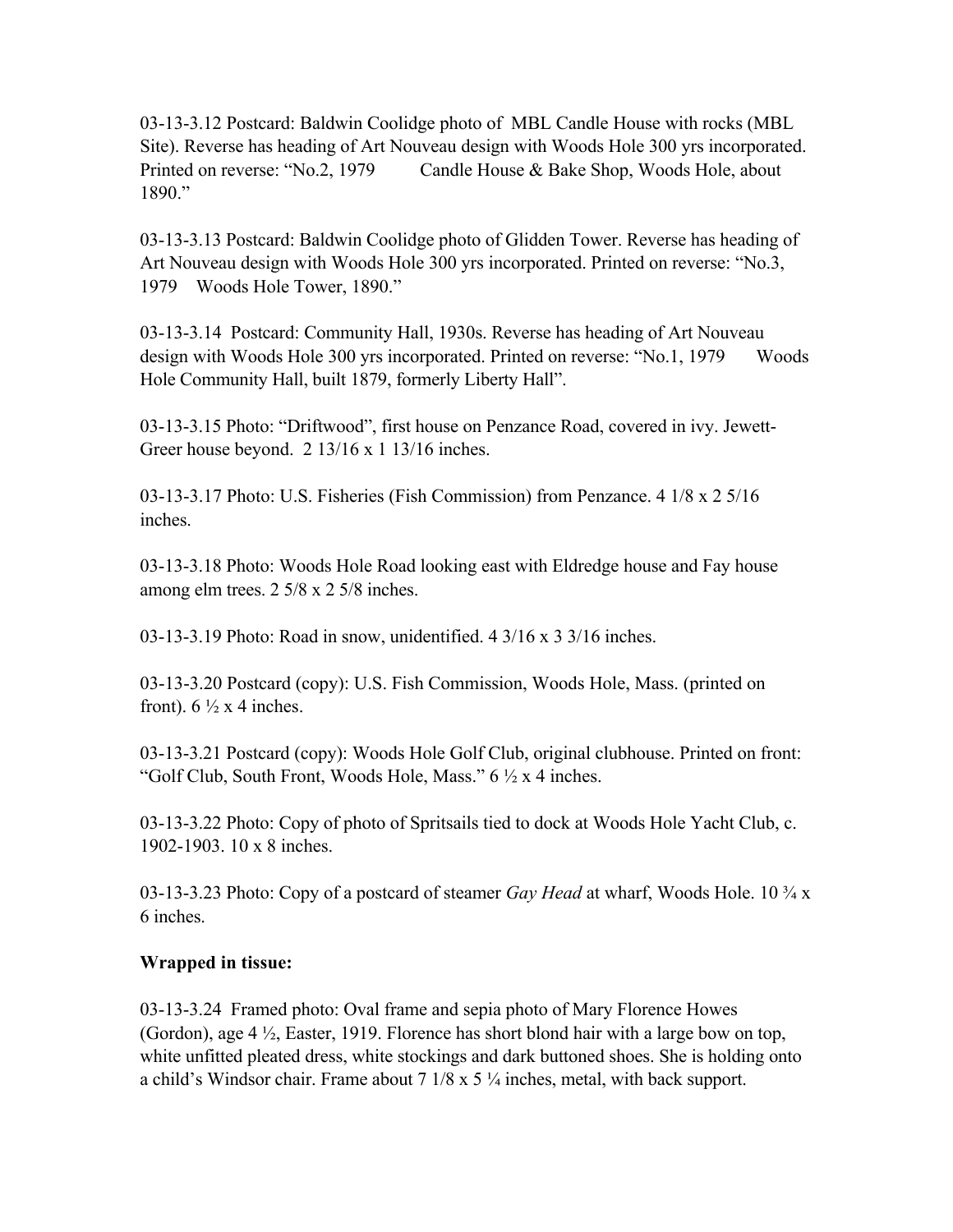#### **Folder:**

8 Photos of moving of Shiverick House in 1949 to School Street, also the School Street corner and neighborhood (all scallop-edged  $3\frac{1}{2} \times 4 \times 5/8$  inches):

03-13-3.25 Photo: Shiverick House partly in street, partly on lot. Reverse labeled "1949".

03-13-3.26 Photo: Duplicate of 03-13-3.25. Reverse labeled: "1949, Backing into new location. Taken about at the School St. entrance to the Shiverick lot".

03-13-3.27 Photo: Shiverick House partly on lot. Reverse labeled "Taken by Pecks (Leighton) looking down School St. Backing into the new location".

03-13-3.28 Photo: Methodist Church and Shiverick House in new locations. Reverse labeled: "Taken from Eddy Swift's driveway. Graded up now & the door to the church is in the front instead of the side as here, June 1949".

03-13-3.29 Photo: Woman and little girl walking in front of Number 1 School Street. Reverse labeled: "The white line on the far side is about where the old curb used to be. Don't know who the people are, June 1949".

03-13-3.30 Photo: Wall, post and curbing construction at Number 1 School Street. Reverse labeled: "1949, looking up School St. See how they have cut back Nelson's corner? Shiverick house sticking out into the street". *"Nelson" is Arthur "Swede" Nelson, owner of house.*

03-13-3.31 Photo: View of parking lot with shanty at corner of School Street. Reverse labeled: "Taken from Congo (Congregational Church) steps at the stone wall, June 1949". *Parking lot became site of Redfield Building, WHOI.*

03-13-3.32 Photo: View across parking lot to house at corner of Luscombe Avenue. Reverse labeled: "Taken from Eddy Swift's driveway, June 1949". *House on corner was a drugstore until 2001, owned by WHOI in recent years.*

## **Folder**

BLACK AND WHITE COPY PRINTS: negatives are listed as "B" with same number ( prints are approximately 8 x 10 inches with borders, most mounted on gray cardboard)

03-13.3.33A Photo: Woods Hole Social Library, captioned print: "Woods Hole Library around 1898. Was formerly the Post Office, during Cleveland's administration. Cap't Eliel Fish was postmaster. Building still standing (sic) on Government Road. (Moore, Rhodes and Rivinius owners in that order) Later Thos Ballentine (sic) M.D." Second caption: : "Woods Hole Library around 1898. It was formerly the Woods Hole Postoffice (sic), during Cleveland's administration. Cap't Elial (sic) Fish was postmaster. The building still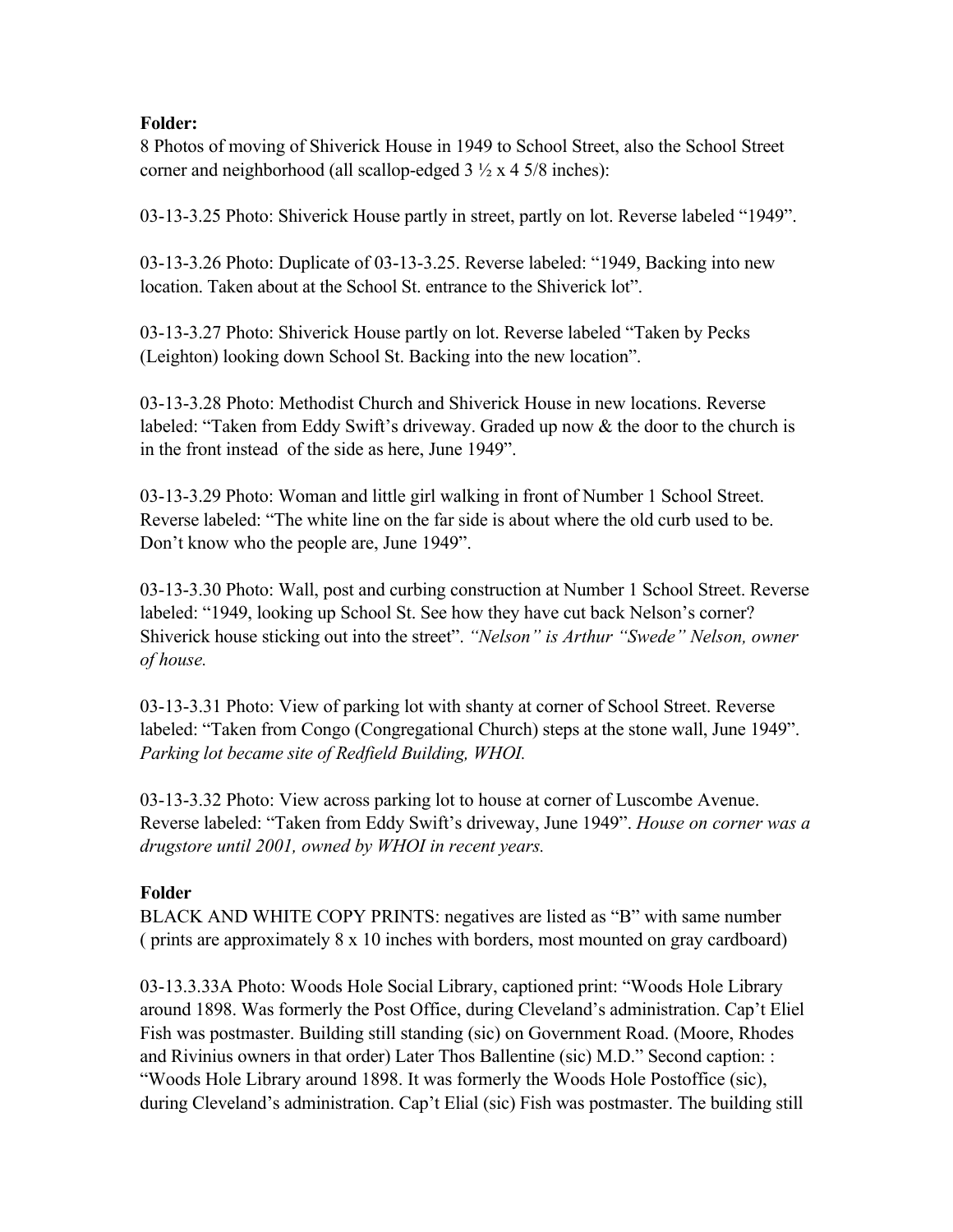stands on Gov. (Little Harbor) Road."

03-13.3.34A Photo: Shiverick House and outbuildings, at original location at corner of School and Main (Water) Streets, captioned print: "1876 Birthplace of the Woods Hole Social Library. In the basement of the home of Asa Shiverick, Main Street, opposite Depot Avenue. The books were in the same room that Miss Tappan's private school was held. This house is now on School Street, between the Methodist Church and the Crowell estate."

03-13.3.35A Photo: Nobska shoreline from east, captioned print: "Left to right: Nobska Light, Residence of H.H. Fay, Residence of John W. Glidden. About 1879."

03-13.3.36A Photo: Two-part photo or two postcards of Little Harbor looking east, captioned print: "Little Harbor Woods Hole, Mass. 1908." 1908? is written on upper left corner, M-14 written on upper right corner.

03-13-3.37A Photo: Old Stone Bridge over Eel Pond Channel with dredge on left preparing for construction of first drawbridge, 1913-1914. Captioned print: "Eel Pond Channel showing stone arch bridge, dredge on left preparing for construction of first drawbridge 1913-14."

03-13.3.38A Photo: U.S. Fish Commission with steam-sail research vessel, coal pockets and center-hall house and other buildings in background. Captioned print: "1886 U.S. Fish Commission"

03-13.39A Photo: Bar Neck Wharf and Main Street, labeled No. 3455 on lower left. Original print has bad mildew in sky area. Photo taken in 1880 or before (see Coolidge house on Parker's-Butler's-Juniper Point).

03-13.3.40A Photo: Original wooden Church of the Messiah and rectory, captioned print: "Episcopal Church & Rectory 1875. Church built 1854."

03-13.3.41A Photo: Woods Hole from Mowing Hill, photo by Baldwin Coolidge.

#### **Folder**

NEGATIVES of BLACK AND WHITE COPY PRINTS (9): all 4 x 5 inches (Originally contained in envelope from Falmouth Photo Supply, 245 Main Street, Falmouth – presently Ortins)

03-13.3.33B Negative: Eliel Fish Store (Woods Hole Social Library) 03-13.3.34B Negative: Shiverick House and outbuildings, at original location at corner of School and Main (Water) Streets.

03-13.3.35B Negative: Nobska shoreline from east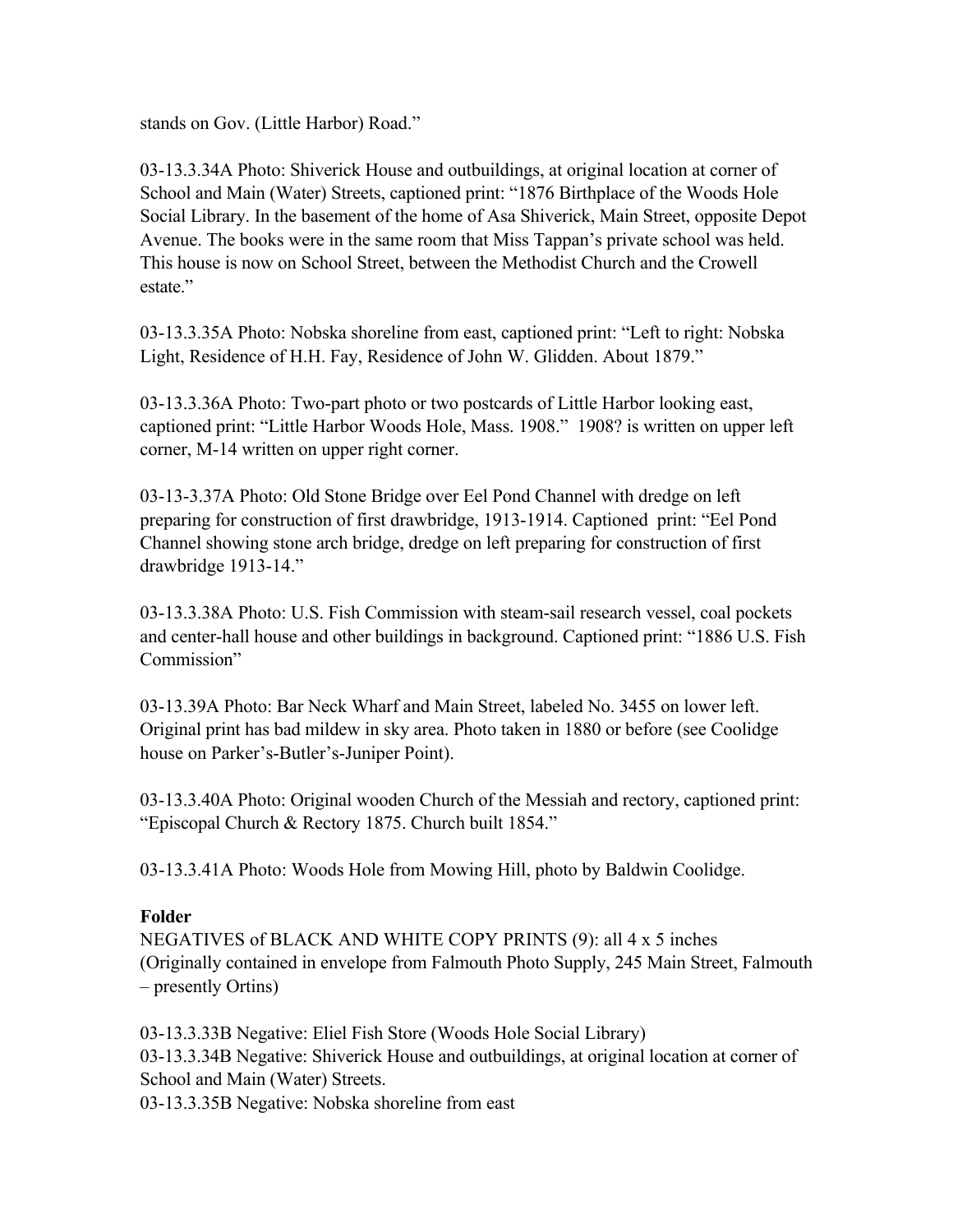03-13.3.36B Negative: Two part photo of Little Harbor (two postcards?) 03-13.3.37B Negative: Old Stone Bridge over Eel Pond Channel with dredge on left preparing for construction of first drawbridge, 1913-1914 (see 03-13.3.24) 03-13.3.38B Negative: U.S. Fisheries with steam-sail research vessel at dock 03-13.3.39B Negative: Bar Neck Wharf and Main Street, labeled No. 3455 on lower left, 1880 or before. 03-13.3.40B Negative: Original wooden Church of the Messiah and Rectory 03-13.3.41B Negative: Woods Hole from Mowing Hill, Baldwin Coolidge photo. 03-13.3.42 Photo (copy): East side of Little Harbor (rocks in foreground) with original wooden Church of the Messiah, Parker farmhouse, Foster house. Caption reads: "Former Episcopal Church, now Parish House. Tasker House, Mr. Tasker was Foster caretaker. Foster House now Whitney estate, 1872". Print approximately 10 x 6 inches, mounted on cardboard. *Matches group of copy photos above, but no negative.*

#### **Miscellaneous Photos Folder – Older and Large prints All photos black and white unless otherwise noted.**

03-13.3.43 Photo: Little Harbor, west side, with lawn and pump in foreground. Badly wrinkled albumen print 7 3/8 x 4 7/8 inches, labeled on front "1886". Labeled on reverse: "View looking from Luscombe lawn".

03-13.3.44 Photo: Walter O. Luscombe house from Church Street with Hamlin buildings in background. Badly faded albumen print 7 7/8 x 4 5/8 inches mounted on card 8 7/8 x 6 inches. Labeled on front: "1886". Pasted-on caption on front: "Home of Walter O. Luscombe". Labeled on reverse: "Luscombe house Outlook, later called "Fisher House" when owned by Church of the Messiah. Named for the Rev. Fisher. Torn down in 1965. New parish house (Fisher House) built on same site."

03-13.3.45 Photo: W.O. Luscombe Flour, Grain and Hay store and building with W.O. Luscombe in buggy in front (on present Luscombe Avenue, Woods Hole). 7 ½ x 4 5/8 inch albumen print on 8 ½ x 5 3/16 inch card, stamped on reverse: "Davis, Artist, Falmouth, Mass." Fair condition, scratched and dirty.

03-13.3.46 Photo: Howes Market, Main (Water) Street, Woods Hole, store with residence above (two and half stories, may have been a Greek Revival center hall house). 6 13/16 x 4  $\frac{3}{4}$  inch albumen print mounted on brown card stock 7 5/16 x 5  $\frac{1}{4}$  inches, upper left corner missing.

03-13.3.47 Photo: Scene on Gardiner Road, early 1900s, with (left) Millie A. Howes Daniels and her mother (right) Lois Fossett Howes picking wildflowers, Mill Pond in right background. "Sepia" print 6 5/8/ x 4 13/16 inches mounted on black card stock 8 7/8 x 7 inches. Good condition.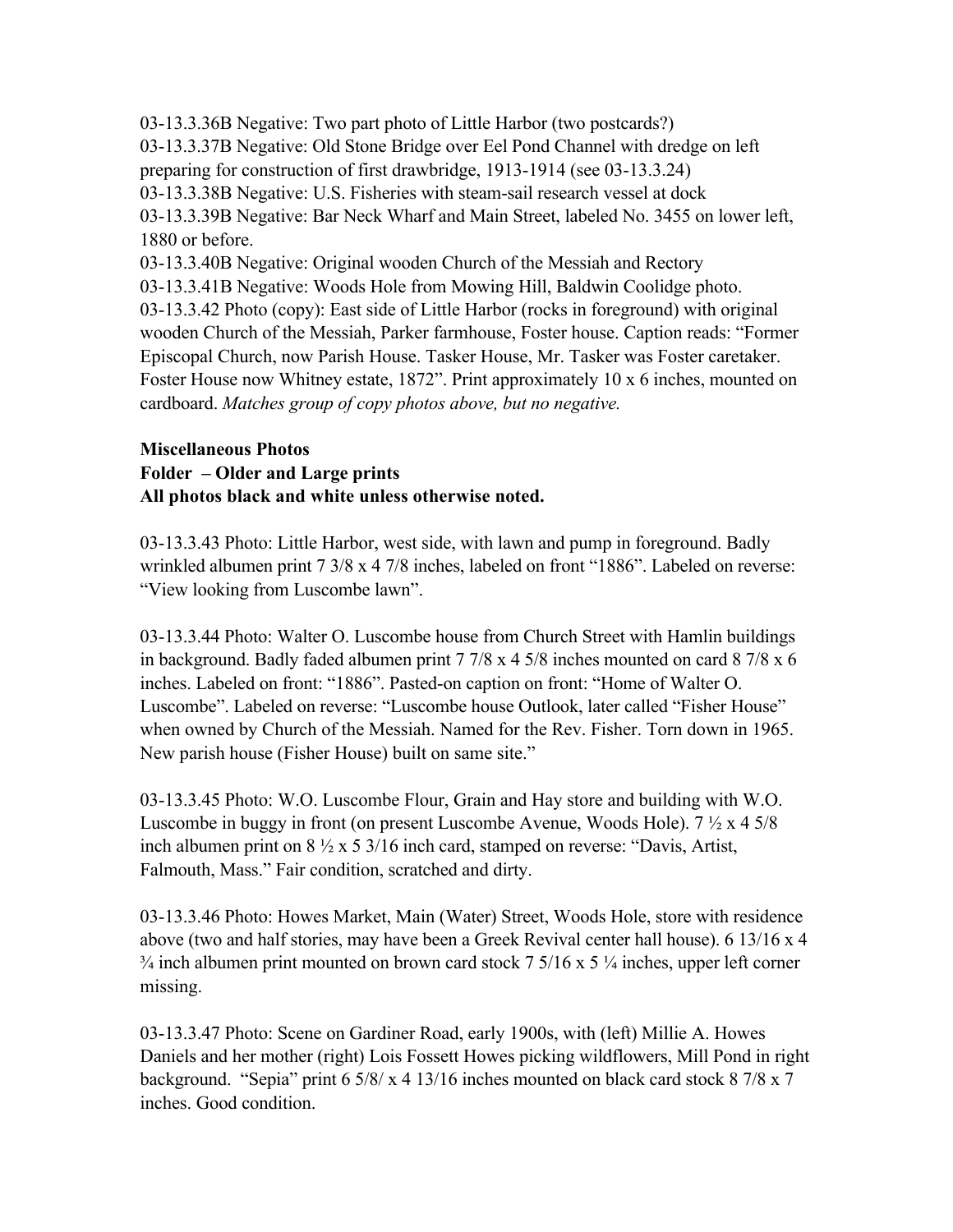03-13.3.48 Photo: Woods Hole from Glidden Tower with Miramar estate (Wheelwright House) and Foster estate in foreground and village in distance. Horse and buggy in foreground. An oval small photo of the Glidden Tower was glued on upper left (now detached). Print 8 1/8 x 6 inches mounted on decorated light brown card stock 11 x 9 inches, badly cracked through which caused cracks through the print (very poor condition). Captioned on mounting: "From Stone Tower Glidden Estate". Stamped on reverse: "Photo by H.H. (?) Barrett, Falmouth, Mass." Hand written on reverse: "Taken from top of stone tower at Gliddens".

03-13.3.49 Photo: Howes Market staff photographed in the interior of the market, 1930: Eddie Adams, Eddie Sydel, Milton Howes, Harry Moore. All are wearing white aprons. 7 x 5 1/8 inch black and white print mounted on gray-brown card stock with fancy lines and decoration 10 x 8 inches. Front labeled "1930". Labeled on reverse: "Eddie Adams, Eddie Sydel, Milton Howes, Harry Moore".

03-13.3.50 Photo: Victorian L-shaped house on corner of Buzzards Bay Avenue and Orchard Street, taken from Orchard Street. Matte "sepia" print 6 11/16 x 4 11/16 inches mounted on gray card stock 10 x 8 inches. Good condition.

03-13.3.51 Photo: Victorian L-shaped house on corner of Buzzards Bay Avenue and Orchard Street, taken from Buzzards Bay Avenue, with several barns in background. Matte "sepia" print  $6\frac{5}{8}$  x  $4\frac{3}{4}$  inches mounted on gray card stock 10 x 8 inches. Good condition with some foxing in sky.

03-13.3.52 Photo: Eaton's Lunch (later James Grill, presently the Leeside) at the corner of Luscombe Avenue and Railroad Avenue with horse and wagon and three men at intersection. Horse trough is at right with another horse drinking. Labeled on reverse: Frank Aldrich. 5 x 7 inch yellowed print with border mounted on gray card stock 9 x 7 inches. Probably taken before 1920.

03-13.3.53 Photo: Five young men in long topcoats and caps standing on step in front of Eaton's Lunch, about 1915. All are smoking or holding cigarettes. Captioned on front: "Sunday morning about 1915. Waiting for the Sunday paper. Herbert Alberts, Louis Studly (sic – should be Studley), Henry Walsh, Geo. Studly (sic – should be Studley), H. Milton Howes." *The newspaper would come in on the train, tracks a few feet away- Eaton's had a sign in its window advertising the N.Y. Herald.* Faded and yellowed black and white print 7 1/8 x 5 inches mounted on gray card stock 10 x 8 inches, damaged and cracked upper left corner.

03-13.3.54 Photo: The E.E. Swift house (built 1885) on School Street with (left to right) Al Cornell, Helan Swift and Edward E. Swift. Albumen print yellowed and stained 8 x 6 inches mounted on gray-brown card stock 12 x 10 inches. Captioned on front: "E.E. Swift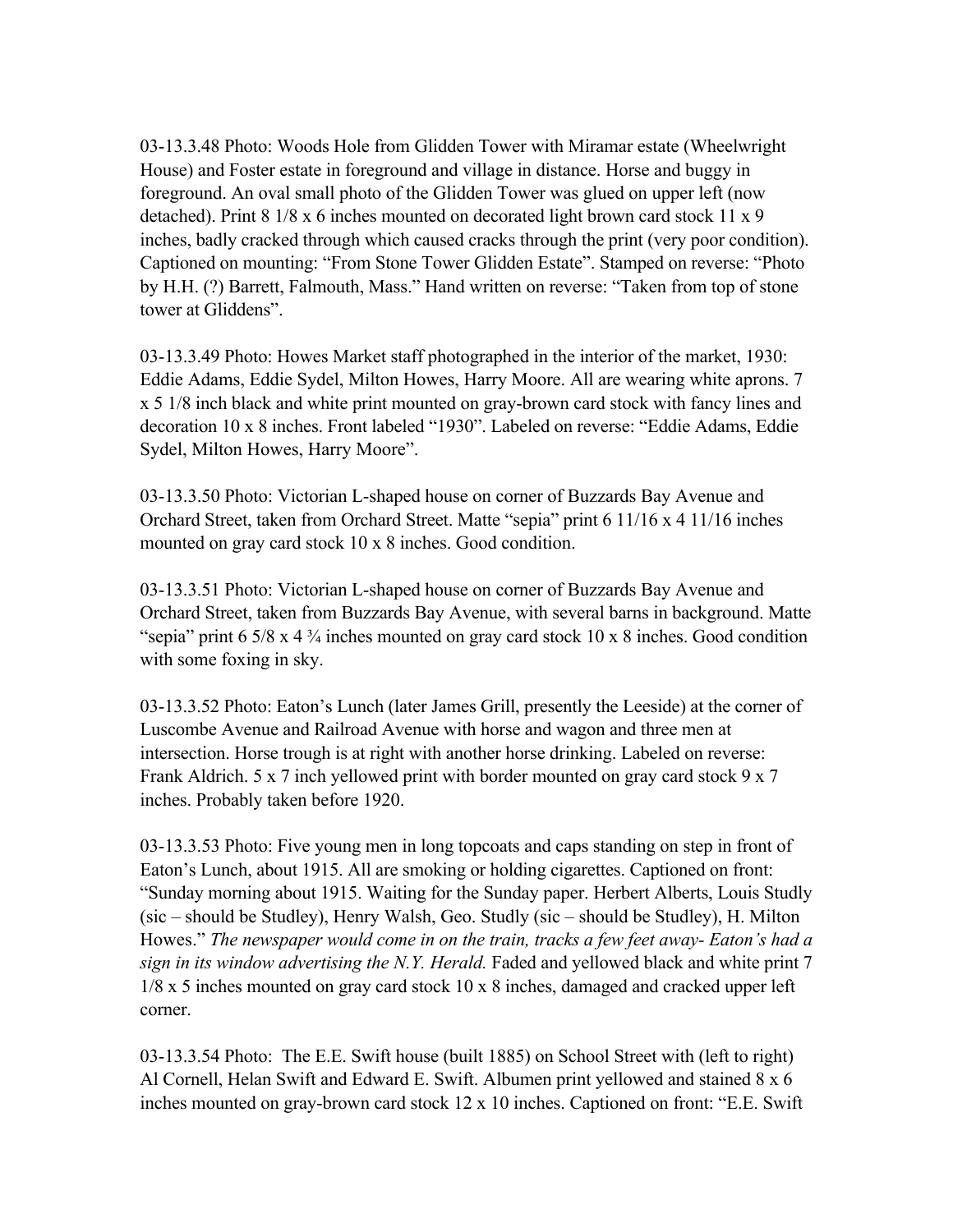House Built 1885. Lt to Rt: Al Cornell, Helan Swift, Edward E. Swift."

**Black album page** with 7 glossy black and white photos (both sides), all 6 ½ x 4 ½ inches:

*Photos of Joseph Story Fay, Jr. house, probably taken c. 1950, before transformation and alteration to SANDS OF TIME Motel:*

03-13.3.55 Photo: Upper left: side view (north) of Joseph S. Fay, Jr. house (designed by Peabody & Stearns, built1882).

03-13.3.56 Photo: Upper right: front view (southwest) of Joseph S. Fay, Jr. house (designed by Peabody  $&$  Stearns, built 1882).

03-13.3.57 Photo: Lower left: front view (northeast) of Joseph S. Fay, Jr. house (designed by Peabody & Stearns, built1882) and water tower.

03-13.3.58 Photo: Lower right: side view (northeast) of Joseph S. Fay, Jr. house (designed by Peabody & Stearns, built1882).

*Photos of Edward Sweeney house, built 1884, at corner of Gardiner and Millfield Streets (presently MBL Crane House):*

03-13.3.59 Photo: Millfield Street side, straight on.

03-13.3.60 Photo: Millfield Street side, angle from north

03-13.3.61 Photo: View of house from Gardiner Road side

03-13.3.62 Photo: Eel Pond looking west, two photos attached together to form panorama, vegetable garden in foreground, pond empty of boats except several skiffs, "Do-Re-Mi" houses have gingerbread trim. Taken 1888 or after: Old Main of MBL on left side. Left photo 5 7/8 x 4 5/8 inches, stained and foxed. Right photo 6 ¼ x 4 5/8 inches, spotted. Both mounted on gray card stock 14 x 9 ½ inches, labeled in white ink "Eel Pond, Wood's….).

03-13.3.63 Photo: Upper Main (Water) Street, Woods Hole, 1890s or 1900. Captioned on front: "Store of Jotham Howes, Post Office, Howes Market about 1900, Man in Derby Hat Ben'j. R. Gifford, later Postmaster". Also marked "? 1900". 7 7/8 x 6 1/16 inches mounted on gray card stock 12 x 10 inches. Photo yellowed, faded and foxed.

**Album page** with a photo on each side, 10 1/8 x 7 inches, page spotted and stained: 03-13.3.64 Photo: Group of 14 young people standing and sitting on a dock with picnic basket and bottles. Albumen print  $7 \frac{1}{2} \times 6 \frac{1}{8}$  inches, good condition but faded to yellow tone.

*In the* Diary of Ruth Anna Hatch*, the photo is captioned: "On Government Wharf, Little Harbor. Ruth Anna Hatch and her women friends, from left, back row: Edith Stickney, Persis Crowell, Ruth Anna Hatch, Ruth Shiverick, Florence Davis, Sadie Sumner. Young men are unidentified."*

03-13.3.65 Photo: Great Harbor with view of end of steamship dock, original railroad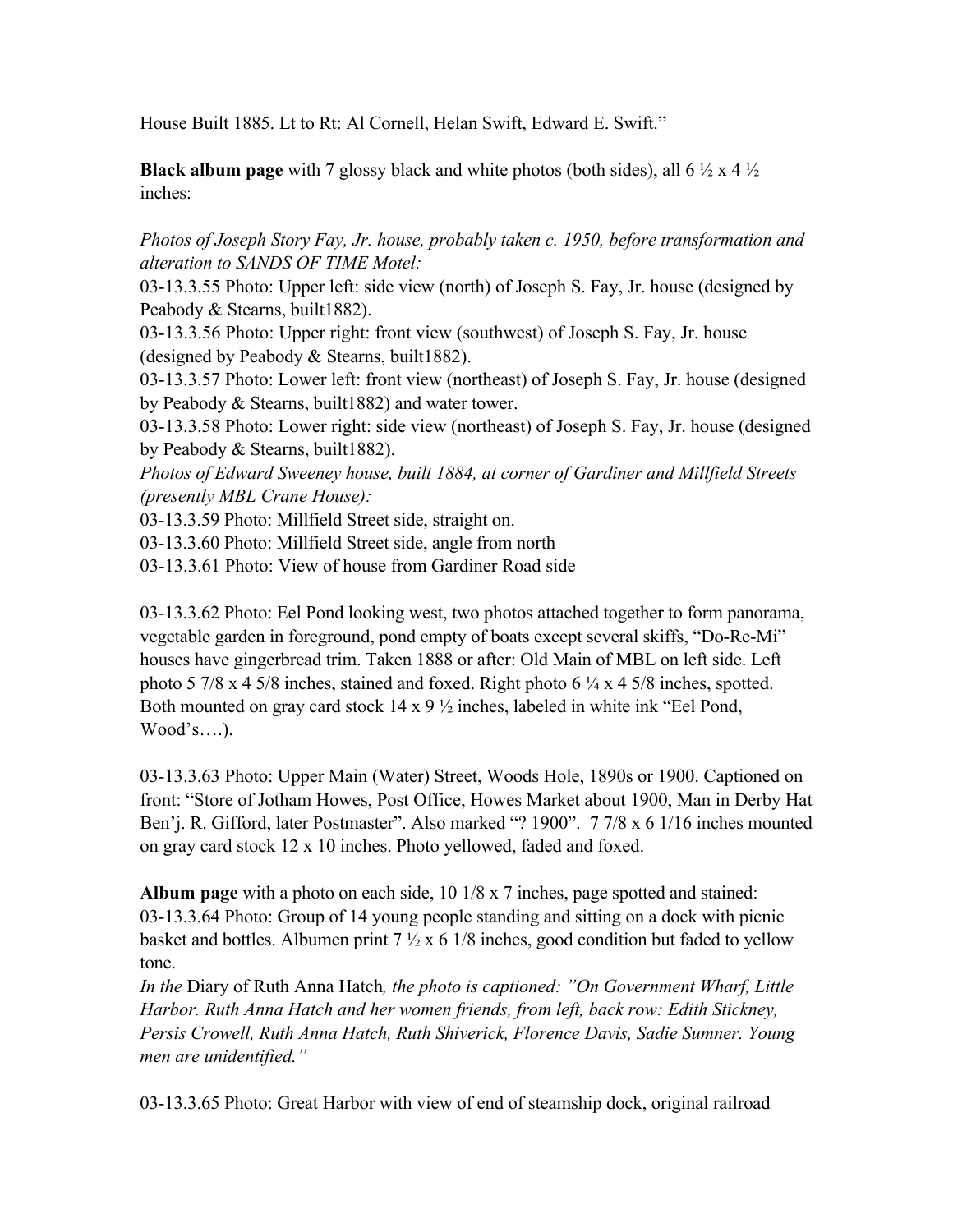station, U.S. Fish Commission buildings and Pacific Guano Company in background. Albumen print 7 15/16 x 5 1/8 inches, slightly foxed and faded to yellow tone.

03-13.3.66 Photo: Little Harbor looking northeast with Simeon Hamlin (left) and Reuben Hamlin (right) farms. Photo taken before 1872 when railroad was cut through. Sloop with blurred furled sail on left side and Sanborn house in background. Captioned on front: "1871". Albumen print 11  $\frac{1}{2}$  x 7 7/16 inches mounted on tan card stock 14 x 10  $\frac{3}{4}$  inches. Faded.

03-13.3.67 Photo: Little Harbor with Hamlin farms, large sloop with bowsprit (*Iris*?), large workboat, a spritsail boat and a catboat, taken before 1872 when railroad was cut through. Sepia print (like Coolidge photo stock) 9 3/16 x 6 1/8 inches mounted on tan card stock 14 x 10 ½ inches. Good condition, slightly abraded. Captioned on front: "Little Harbor. House on left that of Andrew Robinson. House on right that of Mary Hamlin." Labeled on reverse: "Lt. House – Andrew Robinson, Rt. – Mary Hamblin"(sic).

03-13.3.68 Photo: Little Harbor looking west showing U.S. Lighthouse Service Station, Sarah Fish house, Coolidge house, Captain Childs house, Webster House, Dexter House and Delilah Davis house. Large sloop with bowsprit (*Iris*?), workboat and several smaller sloops with bowsprits, man rowing skiff, rough grass and wildflowers in foreground. Albumen print 12 7/8 x 9 1/8 inches mounted on tan card stock 14 x 11 inches. Water stains on upper left and lower right, damage to mounting. Labeled on front "1871".

03-13.3.69 Photo: Copy? Old view of Dexter-Donaldson house on School Street with barn and fences mounted on embossed brown heavy card. Print appears to be "modern", not original photo. Print 4 x 3 inches on 5 1/8 x 3 ¾ inch paper, lower left corner missing. Mounting 6  $\frac{3}{4}$  x 4 7/8 inches, three corners missing. Captioned on front: "Donaldson House, now Bruce. Built in 1840, moved from Quissett."

*Dexter-Donaldson house, built 1840, was located in Quissett near Muddy Cove and was moved to Woods Hole.*

03-13.3.70 Photo: two copies (attached) of small color portrait of Florence Gordon, photo by Alan Mills.

## **BOX 4: SOUVENIR CHINA & CUP PLATES**

03-13.4.1 White china cream pitcher with gold rim, 3 inches high, with green line drawing of Little Harbor, Woods Hole, with sailboats and U.S. Lighthouse Service Station. Printed on front beneath picture: "Little Harbor, Woods Hole, Mass.. Printed on bottom: "Made in Germany" and in oval cartouche: "J. Howes, Woods Hole, Mass."

03-13.4.2 White china footed small "jar" with gold feet, 3 inches high overall, also decorated with gold lines. Black line drawing of the U.S. Fish Commission, Woods Hole.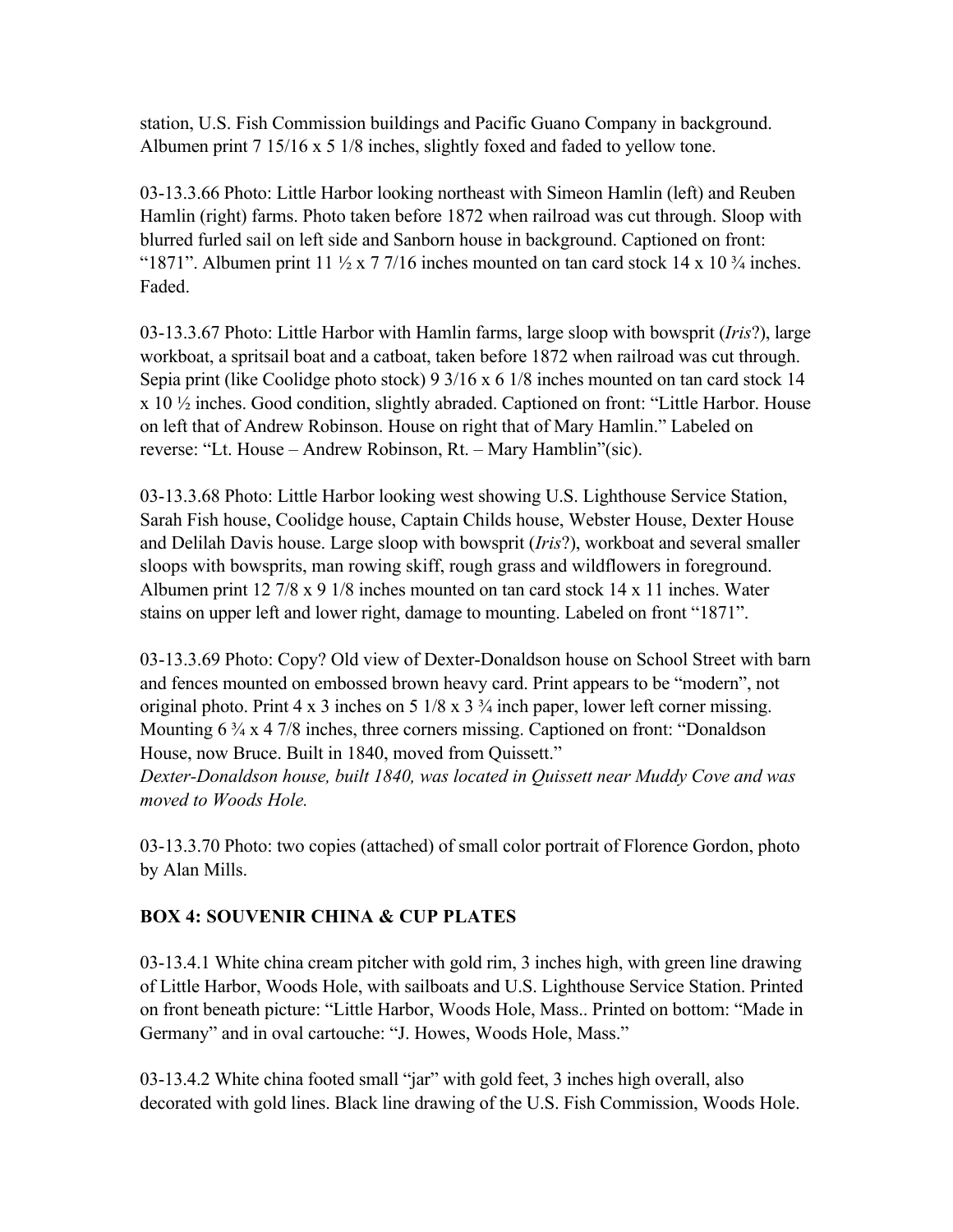Printed on front: "United States Fish Commission, Woods Hole, Falmouth, Mass." Printed on bottom: "Made in Germany" and in oval cartouche: "H.S. Bourne, Falmouth, Mass."

## 03-13.4.3 Cup & Saucer

03-13.4.3A White china small coffee cup with ½ inch cobalt blue band and gold floral design in band, black line drawing in circle of road and woods. Yellow tint around circle. Printed on front: "A bit of Woods Hole Road, Falmouth, Mass." Printed on bottom: almost illegible figure of a crown and "Germany".

03-13.4.3B White china saucer with ½ inch cobalt blue band and gold floral design in band, yellow wash fading to white, center depression edged in gold. Printed on bottom: crown and "Germany".

03-13.4.4. White china small pitcher with gold lines and gold floral decoration in white areas. Multicolored scene of Highland Light. Printed on front: "Highland Light, Cape Cod, Mass." Printed on bottom: "Made in Germany" and in oval cartouche: "O. Snow & Son".

03-13.4.5 Turquoise glass cup plate, Woods Hole Historical Collection, with image of Nobska Lighthouse, made by Pairpoint Glass Company, Sagamore, Mass. Boxed with booklet.

03-13.4.6 Emerald green glass cup plate, Woods Hole Historical Collection, with image of Nobska Lighthouse, made by Pairpoint Glass Company, Sagamore, Mass. Boxed with booklet.

03-13.4.7 Clear glass cup plate, Woods Hole Historical Collection, with image of Nobska Lighthouse, made by Pairpoint Glass Company, Sagamore, Mass. Boxed with booklet. 03-13.4.8 Gold glass cup plate, Woods Hole Historical Collection, with image of Nobska Lighthouse, made by Pairpoint Glass Company, Sagamore, Mass. Boxed with booklet. 03-13.4.9 Purple glass cup plate, Woods Hole Historical Collection, with image of Nobska Lighthouse, made by Pairpoint Glass Company, Sagamore, Mass. Boxed with booklet. 03-13.4.10 Purple glass cup plate, Woods Hole Historical Collection, with image of Nobska Lighthouse, made by Pairpoint Glass Company, Sagamore, Mass. No box or booklet.

## **SCRAP BOOKS**

## **BOX 5: SCRAPBOOK 1 CONTENTS (cover discarded because of mildew)**

## **Calendars:**

03-13.5.1 Woods Hole Historical Collection Calendar, 1980

- 03-13.5.2 Woods Hole Historical Collection Calendar, 1981
- 03-13.5.3 Woods Hole Historical Collection Calendar, 1985
- 03-13.5.4 Woods Hole Oceanographic Insitution Calendar, 1994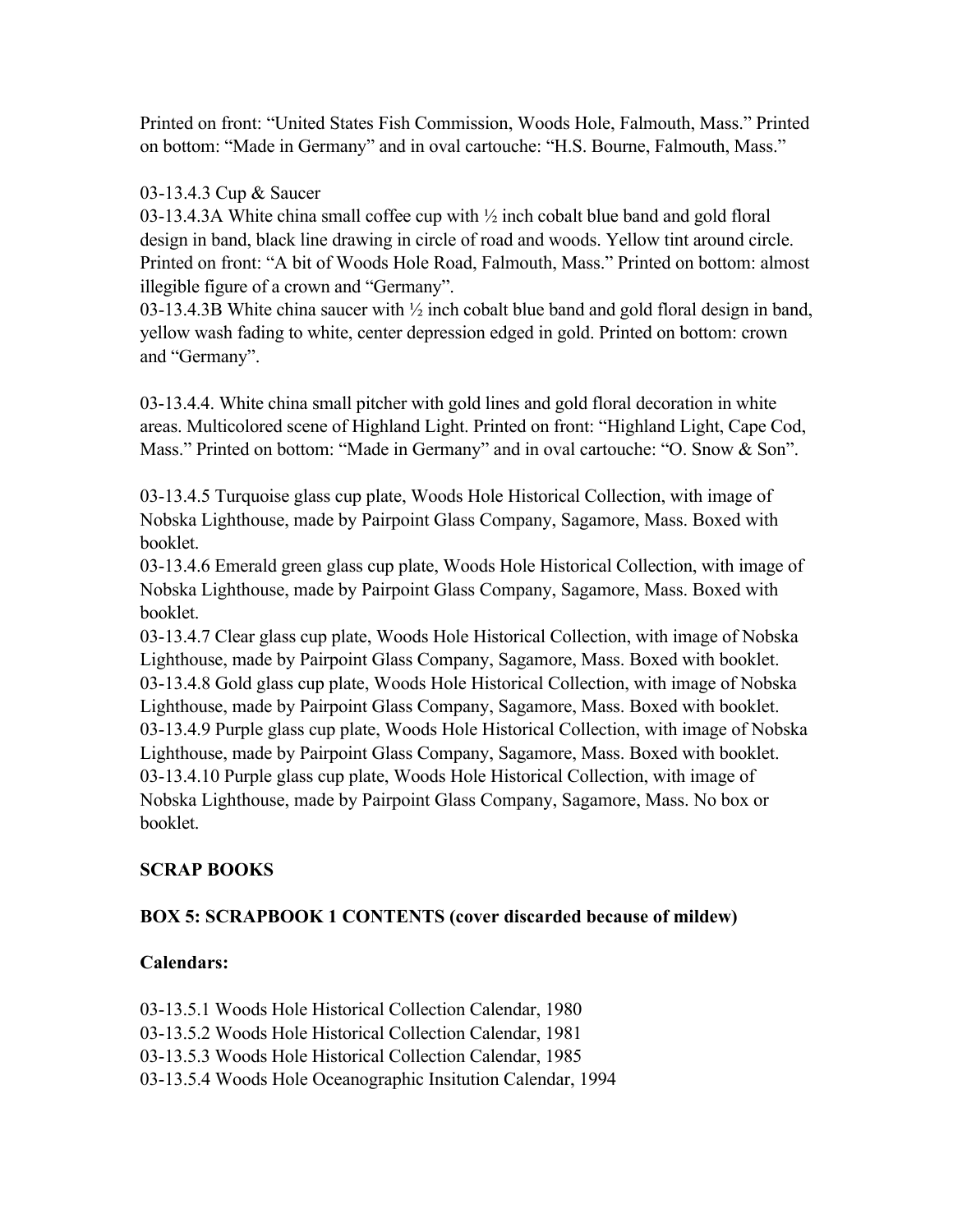#### **Postcard Collection: three types: black and white photos, tinted black and white photos, color photos**

#### **Postcards, loose:**

03-13.5.5 Post Office at corner of Main (Water) Street and Railroad Avenue, c.1910, black and white

03-13.5.6 Little Harbor with fishing boats at stone dock, tinted

03-13.5.7 Nobska Lighthouse, red keeper's house, tinted

03-13.5.8 Church of the Messiah, tinted

03-13.5.9A,B,C,D Church of the Messiah, color

# **Scrapbook pages with postcards (and occasional photos) pasted on, both sides (listed left, top to bottom; right, top to bottom)**

#### **Page 1, front:**

03-13.5.10 Aerial view of Woods Hole, color

03-13.5.11 Little Harbor with buoys on dock, color

03-13.5.12 Little Harbor, Coast Guard Station, color

03-13.5.13 WHOI R/V *Atlantis* (ketch), black and white

03-13.5.14 Little Harbor with *Cross Rip* Lightship at dock, color

03-13.5.15 Little Harbor, Coast Guard Station with buoy tenders and SARS boats, color

#### **Page 1, reverse:**

03-13.5.16 Ferry *Islander* at dock, Great Harbor (older vessel, not current one), tinted

03-13.5.17 M/V *Islander* coming into dock, Great Harbor (current vessel), color

03-13.5.18 S/S *Nobska,* color

03-13.5.19 S/S *Nantucket* in Woods Hole Passage, color

03-13.5.20 M/V *Islander* coming into dock, Great Harbor (current vessel) (dupe of 17), color

03-13.5.21 Woods Hole fishing boats and Landfall restaurant, color

## **Page 2, front:**

03-13.5.22 Woods Hole Golf Clubhouse, tinted

03-13.5.23 Woods Hole Golf Club,  $17<sup>th</sup>$  hole (near Gansett), color

03-13.5.24 SEA schooner *Westward,* color

03-13.5.25A, B Tourists watching fishermen at Sam Cahoon's Fish Market, color

03-13.5.26 Corner store at Main (Water) and Railroad Avenue as the "Treasure Trove Shop", color

03-13.5.27 Tourists watching seals being fed, Aquarium, color

## **Page 2, reverse:**

03-13.5.28 Quissett Harbor from boatyard dock (color clipping)

03-13.5.29 Quissett Harbor with Harbor House in distance (black and white photo)

03-13.5.30 Webster Rose Garden with trellis and round pool, Quissett, color postcard

**loose postcards of Quissett Harbor (tucked into Quissett scrapbook page):**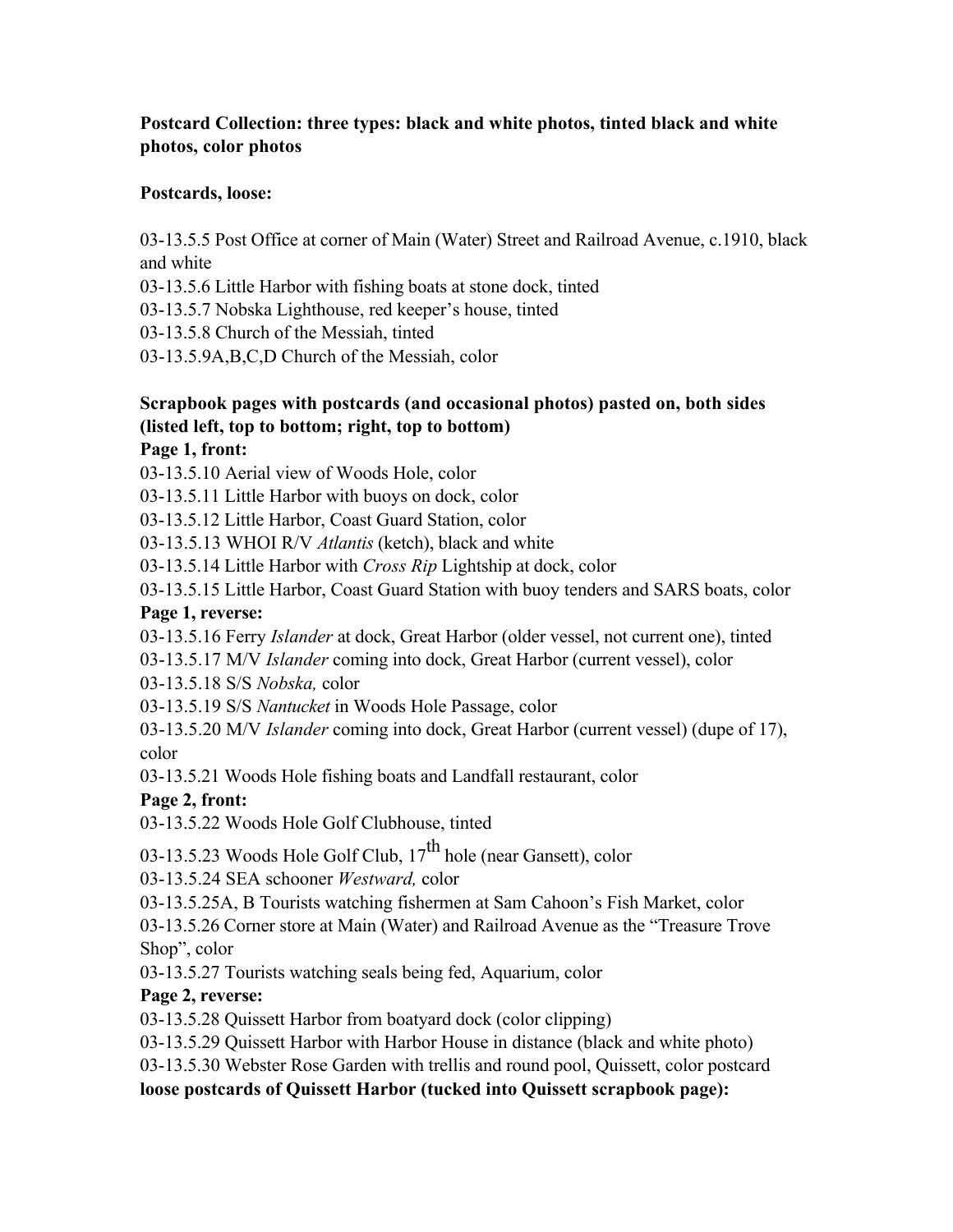03-13.5.31 Quissett Harbor House framed by trees, color

03-13.5.32 Quissett Harbor, with boatyard and Harbor House dock in foreground, color

03-13.5.33 Quissett Harbor with Marshall-King house (presently NAS) in background, tinted

03-13.5.34 Aerial view of Quissett Harbor

# **Page 3, front:**

03-13.5.35 Aerial view of Woods Hole, labeled "Center of Marine Sciences", black and white

03-13.5.36 MBL Club and Bigelow Building from Great Harbor, tinted

03-13.5.37 WHOI dock, fishing vessels and Fisheries from Great Harbor, labeled

"Oceanographic Institute (sic) Wharf, Woods Hole, Mass.", tinted

03-13.5.38 MBL, Eel Pond from School Street, tinted

03-13.5.39 Eel Pond, MBL, village from Millfield Street, color

03-13.5.40 MBL, MBL Club and Bigelow Building from Great Harbor, color

## **Page 3, reverse:**

03-13.5.41 Aerial photo of MBL, WHOI and village taken from above Great Harbor, color *(note attached says 1947, sewer pumping station in process of construction)*

03-13.5.42 Schooner at Dyer's Dock with Steamer in background, color

03-13.5.43 R/V *Atlantis* and R/V *Chain* at WHOI dock, color

03-13.5.44 Aerial view of Woods Hole with scientific institutions, color

*to be noted: Fisheries has been demolished and not rebuilt*

03-13.5.45 Modern Fisheries, MBL, Bigelow Building from Fisheries parking lot, color

03-13.5.46 Aerial view of Woods Hole, scientific institutions, Eel Pond

*Fisheries has been rebuilt, fairly recent view*

# **Page 4, front:**

03-13.5.47 Old Stone Tower, Woods Hole, Mass. (Glidden Tower), tinted (oval)

03-13.5.48 U.S. Fisheries & Hatcheries (including boat basin), tinted

03-13.5.49 MBL, MBL Club and Bigelow Building from Great Harbor, color

03-13.5.50 Little Harbor, boats and Lightship Service vessel, with inscription on front, 1908, black and white

03-13.5.51 Aerial view of Woods Hole from east, tinted

03-13.5.52 Aerial view of Woods Hole from west above Great Harbor

# **Page 4, reverse:**

03-13.5.53 U.S. Fish Commission residence and houses on lower Main (Water) Street, tinted (mostly black and white)

03-13.5.54 U.S. Fish Commission residence, houses and MBL "Old Main" from Great harbor, black and white

03-13.5.55 MBL from Great Harbor, tinted

03-13.5.56 U.S. Fish Commission residence, close view, black and white

03-13.5.57 U.S. Fish Commission, farther view, black and white

03-13.5.58 MBL Whitman Building and Yalden Sundial, color

# **Page 5, front:**

03-13.5.59 Quissett Harbor, boatyard, taken from lawn of Quissett Harbor House, black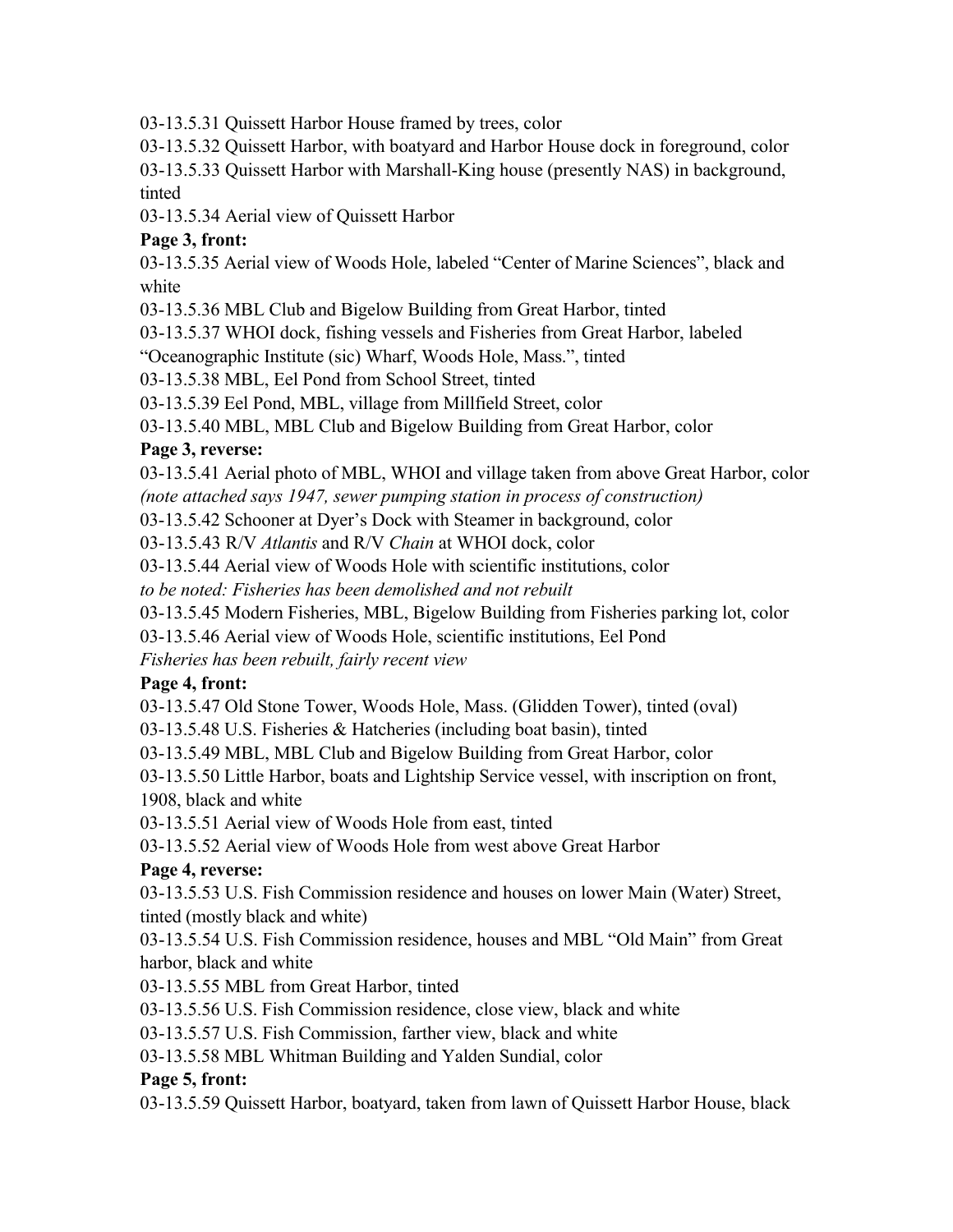and white

03-13.5.60 Quissett Harbor House, black and white

03-13.5.61 Quissett Harbor, south side, with boatyard, Fish residence and Harbor House dock in foreground, black and white

03-13.5.62 View from the Bluff, looking west, Falmouth Heights, tinted

03-13.5.63 Bathing Beach (at hotel) and Mason's Point (Gunning Point), Sippewissett, Falmouth, Mass., tinted

03-13.5.64 Man and two ladies in skiff in a small cove, location not identified, tinted

## **Page 5, reverse:**

03-13.5.65 Steamer *Gay Head* arriving at dock, Woods Hole, black and white

03-13.5.66 U.S. Fish Commission residence, tinted

03-13.5.67 Church of the Messiah, tinted

03-13.5.68 Quissett Harbor looking west, black and white

## **Page 6, front:**

03-13.5.69 Aerial view of Nobska Point, color

03-13.5.70 Nobska Lighthouse (white) and Keeper's House (white sidewalls and green trim), color

03-13.5.71 Beach at Nobska, color

03-13.5.72 Nobska Lighthouse (white) and Keeper's House (red sidewalls with white trim), color

03-13.5.73 Nobska Lighthouse (white) and Keeper's House (partly red and partly natural shingles), color

03-13.5.74 Motorboat cruising by Nobska, east side, color

# **Page 6, reverse:**

03-13.5.75 Franklin L. Gifford painting of Eeling on Eel Pond, color postcard

03-13.5.76 Franklin L. Gifford painting of Naushon House in the Early  $18^{th}$  Century, color postcard

03-13.5.77 Waterfront, Woods Hole, MBL, Bigelow Building, black and white

03-13.5.78 Waterfront, Woods Hole, MBL Candle House, Bigelow Building, R/V *Atlantis* at WHOI dock

03-13.5.79 Main Street, Woods Hole, before 1949, with Rowe's (Daley's) Drugstore and Sea Garden Restaurant, black and white

# **From Page 5, reverse, section cut: (in Postcards, Loose)**

03-13.5.80 Photo: Steamer *Gay Head*, black and white, 3 x 4 inches

03-13.5.81 Photo: Steamer *Nantucket* leaving dock, black and white, 3 x 4 inches

# **Postcards, loose:**

03-13.5.82 Postcard: Woods Hole Methodist Church, School Street.

03-13.5.83 Postcard: Woods Hole Community Hall

03-13.5.84 Postcard: Falmouth Town Green

03-13.5.85 Postcard: Map postcard in shades of blue of "Woods Hole, including Quissett and Sippewissett" (Woods Hole Woman's Club)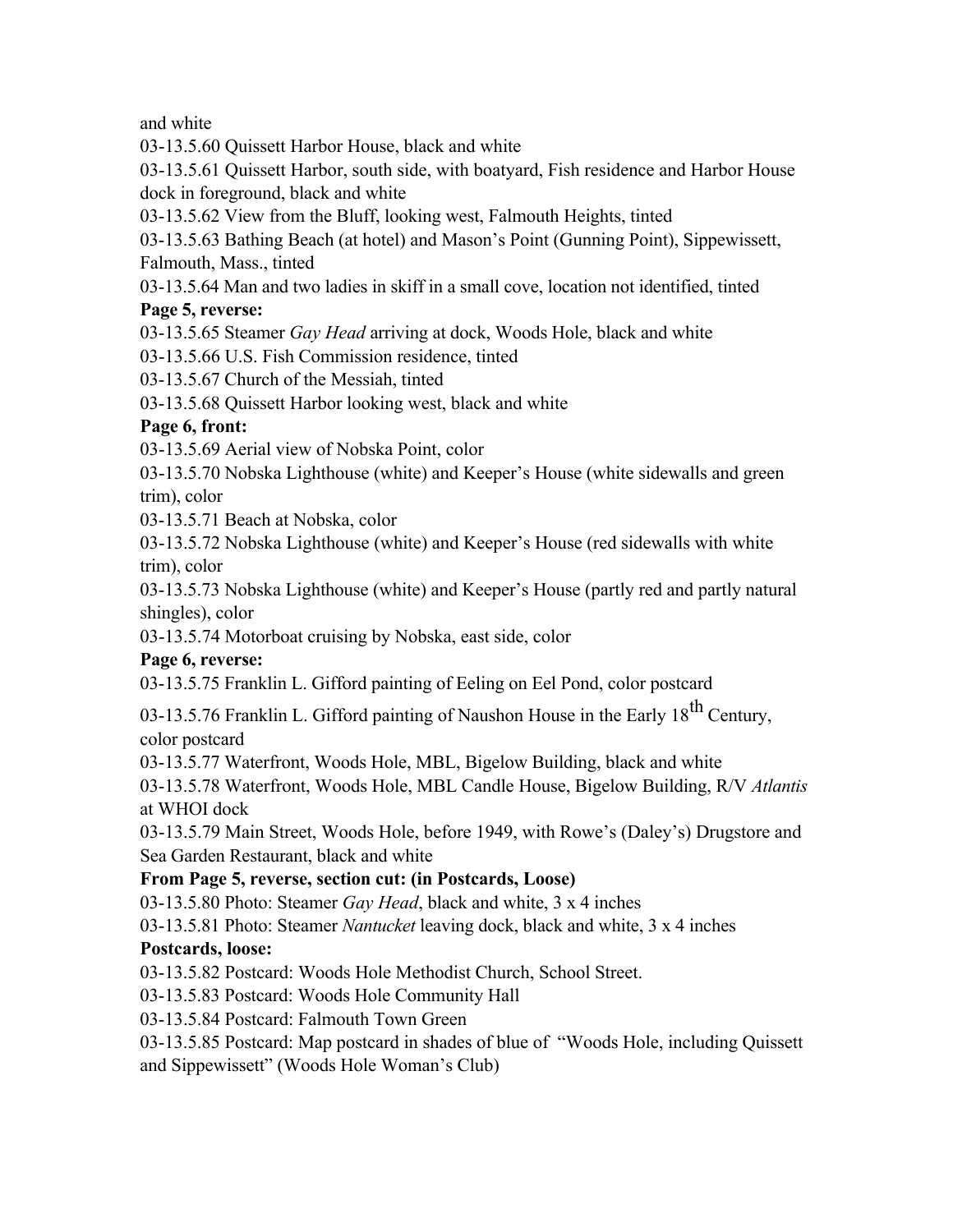#### **Booklets:**

03-13.5.86 "Falmouth by-the-Sea on Cape-Cod", Published by the Falmouth Board of Trade, n.d.

03-13.5.87 "A History of Woods Hole" by Norman T. Allen, Vol. 1, No. 1, Published by the Woods Hole Historical Collection, July 1976.

03-13.5.88 "Capture a Cape Cod Memory, Falmouth by the Sea", 1994.

03-13.5.89 "Mainsheet", Summer 1994, Published by the Woods Hole Historical Collection.

03-13.5.90 "Report of the Profile Committee", The Church of the Messiah, Woods Hole, Mass., 1988.

03-13.5.92 "Celebration of a New Ministry with the Rev. Myrick Tyler Cross, Ed.D", May 12, 1990.

03-13.5.93 "Tour Quissett Cottages of the Golden Age", July 14, 1990, National Academy of Sciences, Wheeler Cottage, Ware Estate, Sponsored by Woods Hole Historical Collection.

# **Clippings:**

03-13.5.94 "A beautiful place for final rest, Woods Hole Village Cemetery uniquely historical", *Cape Cod Times*, November 5, 1989.

03-13.5.95 "Vacation Destination: Falmouth", by Natasha Maidoff; "Woods Hole" by Mark Aspinwall, "Verandas, Rocking Chairs, Footlockers and Miss Redfield" by James D. Redwood, *Cape Cod Life* April-May 1991.

03-13.5.96 "Woods Hole Model to Have Operating Railroad", in "At Your Leisure" - *Falmouth Enterprise* Entertainment Section, March 30, 1990.

03-13.5.97 "The bidding is hot among collectors of beautiful old fans", *Boston Globe*, August 28, 1983. *Florence Gordon had a fan collection.*

03-13.5.98 "Personalities in the News of Falmouth", reprinted from the *Falmouth Enterprise*, July 20, 1937, about C.E.L. Gifford.

03-13.5.99 "Dig Uncovers Whaling Relics" (next to MBL Candle House), *Cape Cod Times* (?), n.d.

03-13.5.100 Little Harbor with ice, photo from *Falmouth Enterprise*, n.d.

03-13.5.101 Eel Pond with ducks and ice, photo from *Falmouth Enterprise*, December 1989.

03-13.5.102 "Woods Hole's \$100 Million Ocean of Money" (about the scientific institutions), Cape Cod Business Journal, January 1988.

03-13.5.103 "Can Dogfish Cure Diabetes?" (on MBL research, photo of John Valois), n.d. 03-13.5.104 "Library Unveils Addition Model" (model by Paul Ferris Smith), Falmouth Enterprise, July 17, 1987.

03-13.5.105 "Cape Cod's Busy Salt Plants Played an Important Role in Colonial Fisheries", *National Fisherman*, December 1978.

03-13.5.106 "Woods Hole Bridge Tender's Occupation Has Ups and Downs", *Cape Week*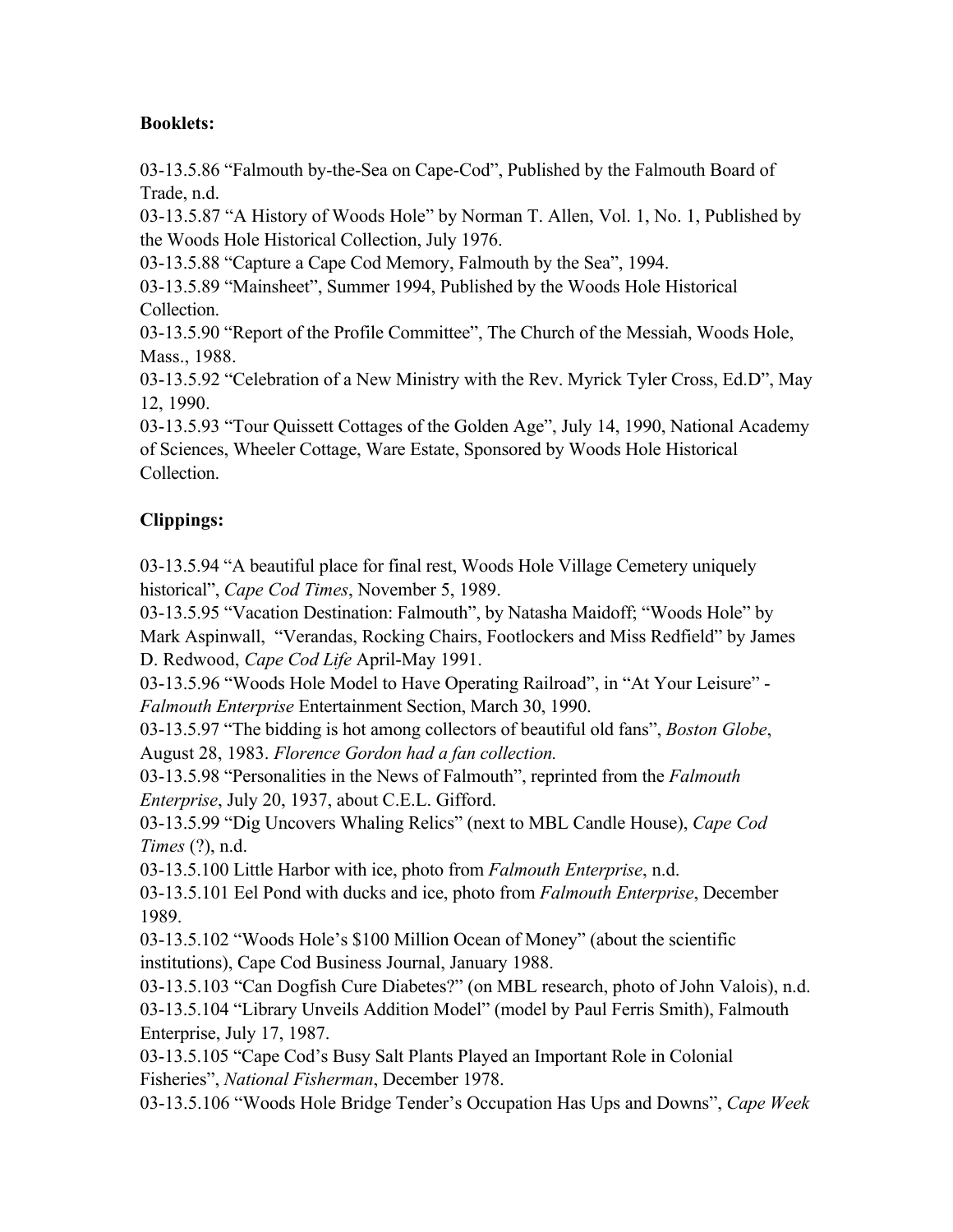*(Cape Cod Times* Magazine*)*, July 1987.

03-13.5.107 "Woods Hole Brims with Marine Culture", *Cape Week*, July 7, 1985. 03-13.5.108 "A Visitor's Guide to Fishing the Waters Around Woods Hole", Summer Living, July 28, 1995.

03-13.5.109 Original Marshall house being moved, photo from *Falmouth Enterprise*, May 25, 1990 (publicity for WHHC's House Tour).

03-13.5.110 "Bishop Sherrill's Daughter Weds Cape Rector" (Rev. Mason Wilson, Jr., rector of Church of the Messiah), Boston Sunday Globe, January 17, 1960.

03-13.5.111 "1886-1991 - - The Story of Falmouth's Hometown Newspaper", insert in *Falmouth Enterprise*, March 1, 1991.

03-13.5.112 Clipped photo of Woods Hole Post Office when it was at the corner of Railroad and Main Streets, Woods Hole.

## **Flyers, Programs and Miscellany:**

03-13.5.113 Flyer: listing the Board of Officers elected at the Church of the Messiah, Woods Holl, n.d. (before 1899).

03-13.5.114 Program: The Fifteenth Concert given by the Falmouth Community Orchestra, January 25, 1931.

03-13.5.115 Fire Alarm list card, put out by the *Falmouth Enterprise*, with photo of Falmouth Town Green, 1938?

03-13.5.116 Map: A Cape Codder's Idea of the United States of America.

03-13.5.117 Newsletter: *Soundings*, from the Church of the Messiah, n.d. (1990 or after)

03-13.5.118 Flyer: Woods Hole research Center Open House, December 9, 1990.

## **Large-size scrapbook pages with articles and large newspaper souvenir booklets:**

03-13.5.119 Postcard and article. Postcard: Bell Tower, Rectory and St. Joseph's Church from Eel Pond. Article: "Woods Hole, Mass. – A Kind of Purgatory", *New York Times*, Sunday, June 27, 1976.

03-13.5.120 Article and photos on Woods Hole drawbridge, *Boston Sunday Globe*, September 5, 1965.

03-13.5.121 Article: "A Woods Hole Retreat" (Mary Garden), *Boston Globe*, n.d. 03-13.5.122 Article: "Cape Cod in Winter (6 pages), Boston Sunday Globe, March 7, 1976.

03-13.5.123 Large format newspaper supplement: "Summerscape", 1995, supplement to *The Barnstable Patriot, The Cape Cod Chronicle* and *The Falmouth Enterprise*.

# **BOX 6: SCRAPBOOK 2 and Folders of Loose Items from Scrapbook**

## **Loose Postcards (in folder):**

03-13.6.124 Postcard: Woods Hole Methodist Church, School Street, black and white. 03-13.6.125 Postcard: Little Harbor with Coast Guard Station and Airplane House, color. 03-13.6.126 Postcard: Nobska Lighthouse with Coast Guard sign, color.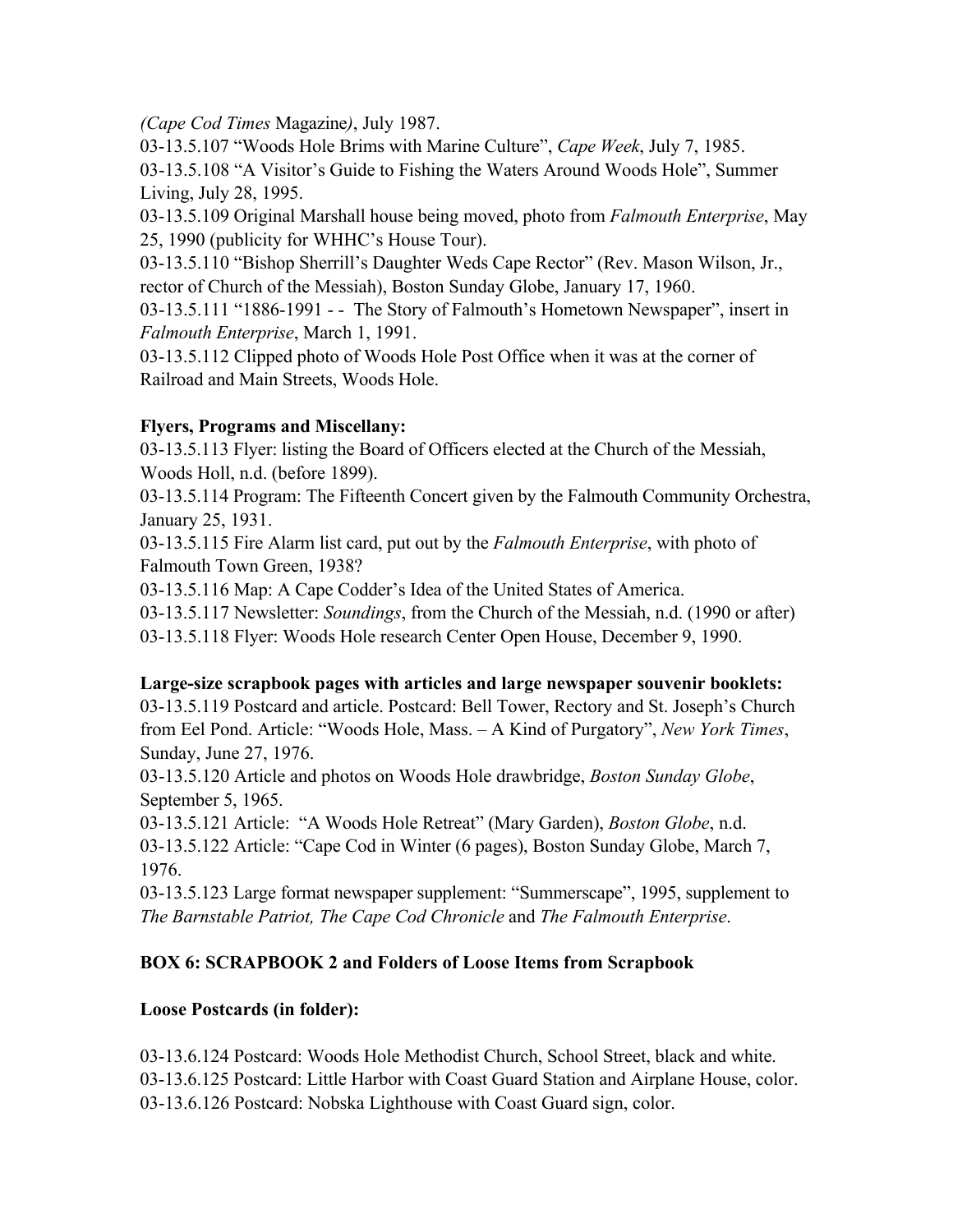03-13.6.127 Postcard: Church of the Messiah, color.

03-13.6.128 Postcard: Reproduction of ink sketch of Church of the Messiah by Joan Kanwisher, black and white.

03-13.6.129 Postcard: Coonamessett Inn, color.

03-13.6.130 Postcard: Church of the Messiah, tinted.

03-13.6.131a,b Postcards: WHOI dock with *Atlantis* and *Chain* (?), color.

03-13.6.132 Postcard: Plymouth Rock Monument and Coles Hill, Plymouth, tinted.

03-13.6.133 Postcard: Lincoln's Gettysburg Address with flag and picture of Lincoln, color.

03-13.6.134 Postcard: Exchange Building and Post Office, Harwich Center, tinted.

03-13.6.135 Postcard: Walter Smith, Town Crier, Provincetown, tinted.

03-13.6.136 Postcard: Commercial Street, Provincetown, black and white.

03-13.6.137 Postcard: Pilgrim Memorial Monument and Bas-relief, Provincetown, color.

03-13.6.138 Postcard: Texas Tower on George's Bank (radar station, blew down in 1960s, killing all crew), color.

03-13.6.139 Postcard: Provincetown, Aerial view, color.

03-13.6.140 Postcard: *Mayflower II*, color.

03-13.6.141 Postcard: Miles Standish house, built 1666, Plymouth, tinted.

03-13.6.142 Postcard: Sword, Pot and Platter of Miles Standish, Plymouth, tinted.

03-13.6.143 Postcard: Governor Carver's Chair, Ancient Spinning Wheel, Pilgrim Memorial Hall, Plymouth, tinted.

03-13.6.144 Postcard: Cape Cod Folks (bearded men playing dominoes), tinted.

03-13.6.145 Postcard: Steamer *Dorothy Bradford* of Provincetown Line, Provincetown, tinted.

03-13.6.146 Postcard: West Parish Congregational Church, Barnstable, black and white

(shows it in Greek Revival form, has since been restored to  $17<sup>th</sup>$  century appearance).

03-13.6.147 a,b,c,d,e Postcards: Woods Hole, aerial view, Fisheries in foreground, black and white.

03-13.6.148 Postcard: Gulls on dock near fishing boat ("Feast of the Gulls"), color.

03-13.6.149 Postcard: Falmouth Green with Hewins Street houses, color.

03-13.6.150 Postcard: Ferry *Nantucket* (later called *Naushon*), color.

03-13.6.151 Postcard: Falmouth Yacht Basin, color.

03-13.6.152 Postcard: "Old Cape Cod House", tinted ("located on road between Falmouth and Sandwich")

03-13.6.153 Postcard: Gay Head Cliffs and Lighthouse, tinted.

03-13.6.154 Postcard: Kennebec Avenue, Oak Bluffs, tinted.

03-13.6.155 Postcard: Episcopal Church and Boat Landing with sidewheeler *Nantucket*, Oak Bluffs, tinted.

03-13.6.156 Postcard: Bluffs and Beach, Highland Light, tinted.

03-13.6.157 Postcard: Little Harbor, color.

03-13.6.158 Postcard: Great Harbor with WHOI, *Atlantis* and Fisheries, tinted.

03-13.6.159 Postcard: Nobska, aerial view, color.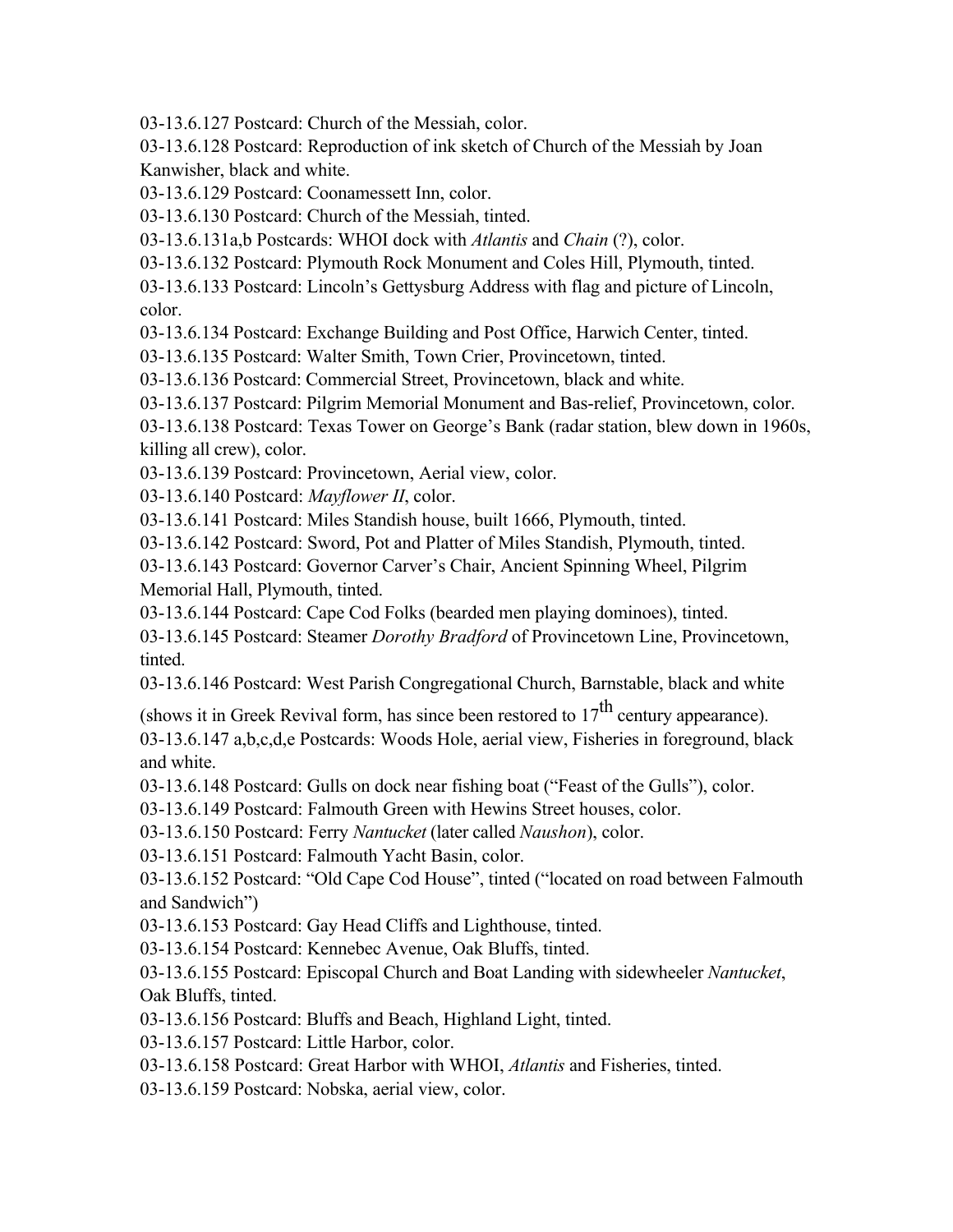03-13.6.160 Postcard: Eel Pond from Mary Garden, color.

03-13.6.161 Postcard: Great Harbor and Eel Pond with MBL buildings, aerial view, color.

03-13.6.162 Postcard: Coast Guard buoy yard, Little Harbor, color.

03-13.6.163 Postcard: "The President's Yacht *Mayflower*" passing through the Cape Cod Canal, tinted. *Postmarked 1918 (Wilson president?)*

03-13.6.164 Postcard: Woods Hole Library, sketch by Joan Kanwisher, black and white. 03-13.6.165 Postcard: Post Office and Store, North Falmouth, reproduction of an old postcard, black and white.

03-13.6.166 Postcard: Reproduction of souvenir folding packet of postcards, WHHC, black and white.

## **Railroad Yard Photos (copies in folder; originals in RAILROADS): Scenes of Railroad Yard and Demolition of Freight Shed, 1950-1951. All 3 ½ x 3 ½ black and white.**

03-13.6.167 Photo: Looking east up the railroad tracks, taken from the pilot house of the ferry, May 18, 1950.

03-13.6.168 Photo: Demolition of freight shed, March 1951.

03-13.6.169 Photo: Demolition of freight shed, March 1951.

03-13.6.170 Photo: Cahoon's ice house at the dock, March 1951.

03-13.6.318 Photo: Looking across tracks towards Leeside and Woods Hole Garage, taken from the pilot house of the ferry, n.d. (obviously taken with the rest of these).

# **Loose Clippings:**

03-13.6.171 Calendar page (1988): Color photo of Nobska Lighthouse.

03-13.6.172 Xerox copy of Walsh-Fay rose garden with hickory chair and arched trellis: "The Rose Garden of Miss Sarah B. Fay at Woods Hole, Mass." with query from Jennifer Gaines to Cynthia Smith and Cynthia's note to Florence.

03-13.6.173 Newsletter, Falmouth Hospital: "25 Years of Caring 1963-1988".

03-13.6.174 "Hospital Wields Scalpel on Costs with Day Surgery", *Cape Cod Times* Extra, July 12, 1986.

03-13.6.175 Flyer from Cape Cod Community Association with schedules of Woods Hole School and Community Hall, 1986.

03-13.6.176 "Here's a Taste of What Woods Hole is All About" by Deborah H. Hitchings, *Falmouth Enterprise*, November 14, 1986.

03-13.6.177 "Falmouth History Will Be Material For This New Quarterly Journal" (i.e. *Spritsail*), n.d. (1987).

03-13.6.178 "Sea Gives Woods Hole a Face Lift", by Renee Twombley, *Cape Cod Times* (?), n.d.

03-13.6.179 "The VNA After 70 Years", by Bernadine Whitaker, (1985 ?)

03-13.6.180 "James Restaurant", *Falmouth Enterprise*, January 11, 1989.

03-13.6.181 "Another Landmark Razed" (Leeside), photo and caption, *Falmouth*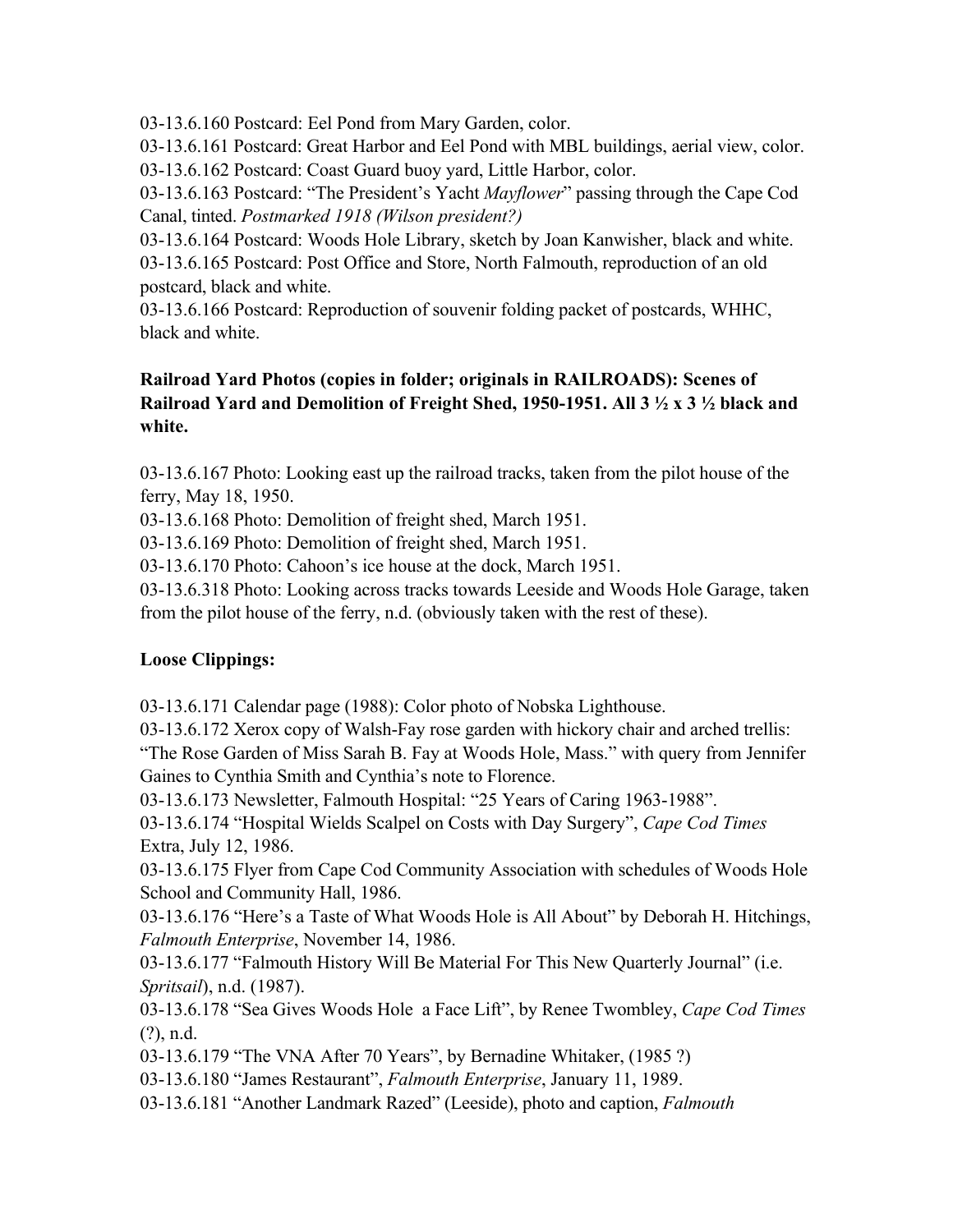*Enterprise*, n.d. (1989) 03-13.6.182 Construction site of Leeside, photo and caption, *Falmouth Enterprise*, January

9, 1989.

03-13.6.183 Newspaper (Associates), *WHOI in the News*, Vol. 7, January 1991.

## **Scrapbook Pages (clear plastic pages with black paper inserts):**

#### **Page 1 front:**

03-13.6.181 Exhibit Catalog: An Exhibition of watercolor and oil paintings of Woods Hole in the 30s, 40s and 50s by Peggy Clark Kelley, a memorial tribute to Eleanor Linton Clark, Friday, August 4, 1972, Fisher House of the Church of the Messiah, Woods Hole, Massachusetts.

#### **Page 1 reverse**

03-13.6.182 Memorial card for Prince Sears Crowell and Ethel Moody Crowell with black and white sketch of "To Leeward" and "Thoughts of a Bird Bander" (poem by Ethel Moody Crowell), 1972.

#### **Page 2 front and reverse:**

03-13.6.183 Clipping: "Blood Curdling Cry of Murder in the Night" by Oliver B. Brown, *Falmouth Enterprise* Mail Away Edition, May 18, 1973.

#### **Page 3 front:**

03-13.6.184 Photo Clipping: "Early Quissett Visitors Photographed in Front of the Quissett Harbor House, Aug. 25, 1897" (Baldwin Coolidge photo of Fish family members, No. 8115), *Falmouth Enterprise*, May 21, ….(year cut off).

## **Page 3 reverse:**

03-13.6.185 Photo Clipping: "Quissett Harbor and the Harbor House in 1887" (view from east), *Falmouth Enterprise*, 1976.

## **Page 4 front: blank**

## **Page 4 reverse:**

03-13.6.186 Clipping: "Woods Hole History Lives On In Library" (history of the Woods Hole Historical Collection committee), *Falmouth Enterprise*, n.d. (1973?).

## **Page 5 front:**

03-13.6.187 Clipping: "Those Indian Names! a reprint of verses by Eva March Tappan as it was originally published in The Cape Cod Item, August 15, 1884.

03-13.6.188 Clipping: "Agassiz at Penikese", verses by John Greenleaf Whittier.

## **Page 5, reverse:**

03-13.6.189 Card: QUISSETT HARBOR, FALMOUTH, MASS. Indian names of places within a day's outing of Hurricane Hall (excerpt from Eva March Tappan's verses), white card with black print and outline of Christmas tree in green (done by Metty Morse?).

03-13.6.190 Photo Clipping: "Woods Hole Dock Area Shown From Helicopter", aerial photo, *Cape Cod Standard Times*, n.d.

## **Page 6 front:**

03-13.6.191 Photo Clipping: Yalden Sundial, *Falmouth Enterprise*, n.d.

03-13.6.192: Photo Clipping and Caption: "New View in Woods Hole" (about removal of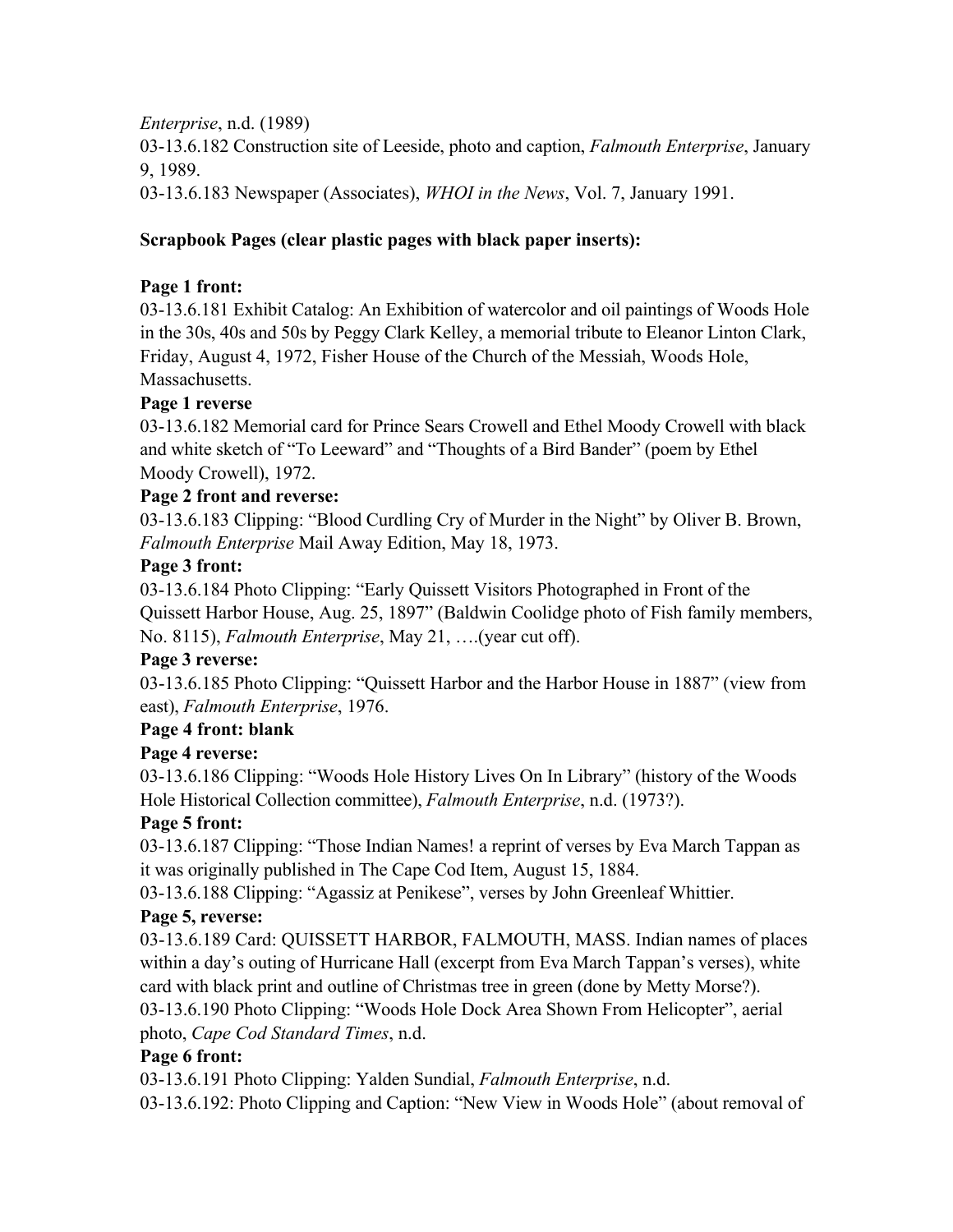building next to Woods Hole Garage: Luscombe's brick building), Falmouth Enterprise, n.d.

# **Page 6 reverse:**

03-13.6.193 Photo Clipping: "New Woods Hole Lab Will Be Built" (Smith Building), n.d. 03-13.6.194 Photo Clipping of old Fisheries buildings during demolition, *Falmouth Enterprise*, n.d.

# **Page 7 front:**

03-13.6.195 Photo Clipping: J.S. Fay, Jr. house, recently bought by Rear Admiral and Mrs. Edward H. Smith, in Real Estate section, *Falmouth Enterprise*, n.d. *Laboratory of Oceanography at WHOI was named for Rear Admiral Smith.*

03-13.6.196 Clipping: "Laboratory of Oceanography Dedicated at Woods Hole" (Smith Building), *Boston Herald*, June 22, 1954.

## **Page 7 reverse:**

03-13.6.197 Photo Clipping: "Looking Across Eel Pond, Woods Hole, Towards the Laboratories", Falmouth Enterprise, May 23, 1975.

## **Page 8 front:**

03-13.6.198 Photo Clipping: "Easily Missed Falmouth Atmosphere" (6 photos of 4 weathervanes, 1 flagpole and the seal over door at Lillie Building, MBL).

## **Page 8 reverse:**

03-13.6.199 Photo: Aerial view of Woods Hole with WHOI in center, 8 x 10 inches, black and white.

# **Page 9 front:**

03-13.6.200: Photo: Aerial view of Woods Hole, at a further distance than above, 8 x 10 inches, black and white.

# **Page 9 reverse:**

03-13.6.201 Photo Clipping: "In Old Woods Hole", Kidder house on lower Water Street (site of Whitman building), *Falmouth Enterprise*, October 5, 1976.

03-13.6.202 Postcard: MBL Site, 1893, photo by Baldwin Coolidge, No. 7048, black and white.

# **Page 10 front (plastic pocket):**

03-13.6.203 Postcard: *RV Chain*, black and white.

03-13.6.204a,b,c,d,e Postcard: *RV Atlantis*, black and white.

03-13.6.205 Booklet: *RV Knorr*, including all specifications, brown ink on white paper.

03-13.6.206 Folded sheet: Your Map and Guide to the WHOI Open House, May 13 and 14, 1966.

03-13.6.207 Booklet: Annual Announcement, WHOI, First Year 1931-1932.

- 03-13.6.208a,b Booklet: WHOI, Woods Hole, Mass., April 1966.
- 03-13.6.209 Booklet: Deep Submergence Research Vessel ALVIN, June 1966.
- 03-13.6.210 Booklet: Dedication of the Clark Laboratory, October 11, 1974.
- 03-13.6.459 Booklet: (" , second copy?)
- 03-13.6.211 Booklet: Some Budding Scientists Need Your Help (Children's' School of

Science), includes clipping "Children's' School of Science Starting 62<sup>nd</sup> Summer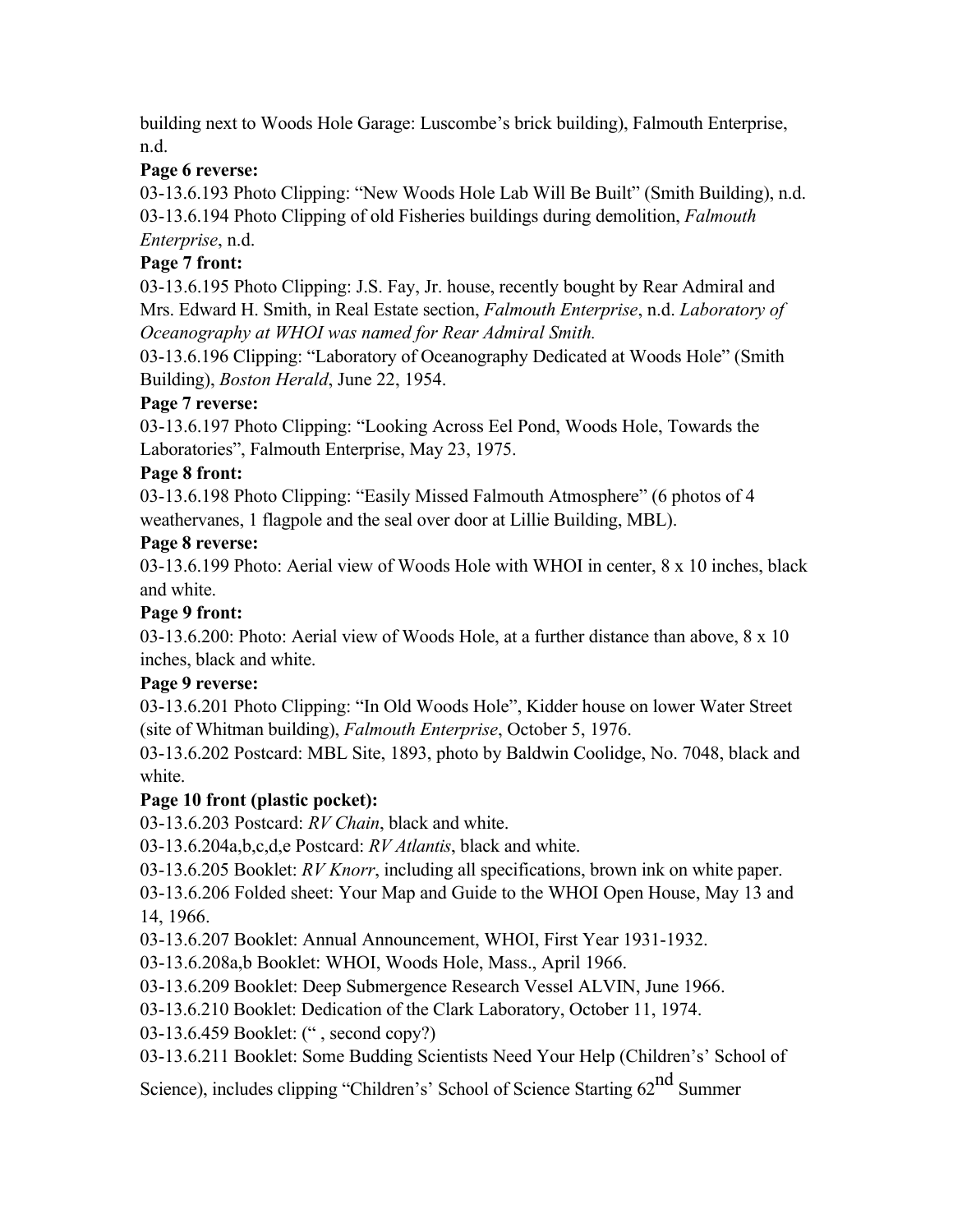Session", *Falmouth Enterprise*, n.d.

## **Page 10 reverse (plastic pocket):**

03-13.6.212 Booklet: *Marine Biological Laboratory, Toward a Second Century*.

## **Page 11 front (plastic pocket):**

03-13.6.213 Newsletter: *Woods Hole Notes* (Associates Newsletter) Vol. 4, No. 2, July 1972: Geosecs.

## **Page 11 reverse (plastic pocket):**

03-13.6.214 Booklet: *Cape Cod I.Q. (How Good Is Yours?),* First Edition, 1951.

03-13.6.215 Booklet: *A Brief Guide to Historic Falmouth* by Lennie Conley (Cape Cod United Church Apartments).

03-13.6.216 Booklet: *Falmouth Nursing Association 1916-1966.*

03-13.6.217 Booklet: *Falmouth Fore and Aft,* League of Women Voters.

03-13.6.218 Booklet: *Falmouth, Cape Cod.*

03-13.6.219 Booklet: *Falmouth In Focus*, League of Women Voters.

03-13.6.220 Booklet: *The Cape Cod Resort Directory.*

# **Page 12 front:**

03-13.6.221 Photo clipping: Eel Pond in Woods Hole, MBL buildings in the background at left, *Falmouth Enterprise*, May 27, 1977.

## **Page 13 front:**

03-13.6.222 Clipping: "Reading, Collecting Joe Lincoln Is a Special Kind of Cape Cod Adventure" by Langley C. Keyes, *Falmouth Enterprise*, May 18, 1978.

# **Page 13 reverse:**

03-13.6.223 Clipping: Poem on small sheet: "Old Cape Cod, Here's to You!".

# **Page 14 front:**

03-13.6.224 Clipping: "Baldwin Coolidge photographs Woods Hole" (about exhibit at Bradley House), *Falmouth Enterprise*, n.d.

# **Page 14 reverse**:

03-13.6.225 Clipping: " 'Walkabout' in June Around Little Harbor", Falmouth Enterprise, n.d.

03-13.6.226 Photo Clipping: Little Harbor, Woods Hole, as seen in 1894 photo (Baldwin Coolidge), *Falmouth Enterprise*, n.d.

# **Page 15 front:**

03-13.6.227 Photo Clipping (two photos on one page): "Isaiah Spindel's Fish Market, 1894" (Baldwin Coolidge).

"The Schoolhouse Beside Eel Pond In 1886". *This last caption is incorrect – this stereo view was taken when the schoolhouse was in its original configuration, 1870 to 1884, probably around 1870 when most of the stereos in our collection were done. Falmouth Enterprise*, n.d.

# **Page 15 reverse:**

03-13.6.228 Photo Clipping: "At Tarpaulin Cove – August 8, 1898" (Baldwin Coolidge), *Falmouth Enterprise,* n.d.

## **Page 16 front:**

03-13.6.229 Photo Clipping: "Returning from an MBL Picnic" (Baldwin Coolidge),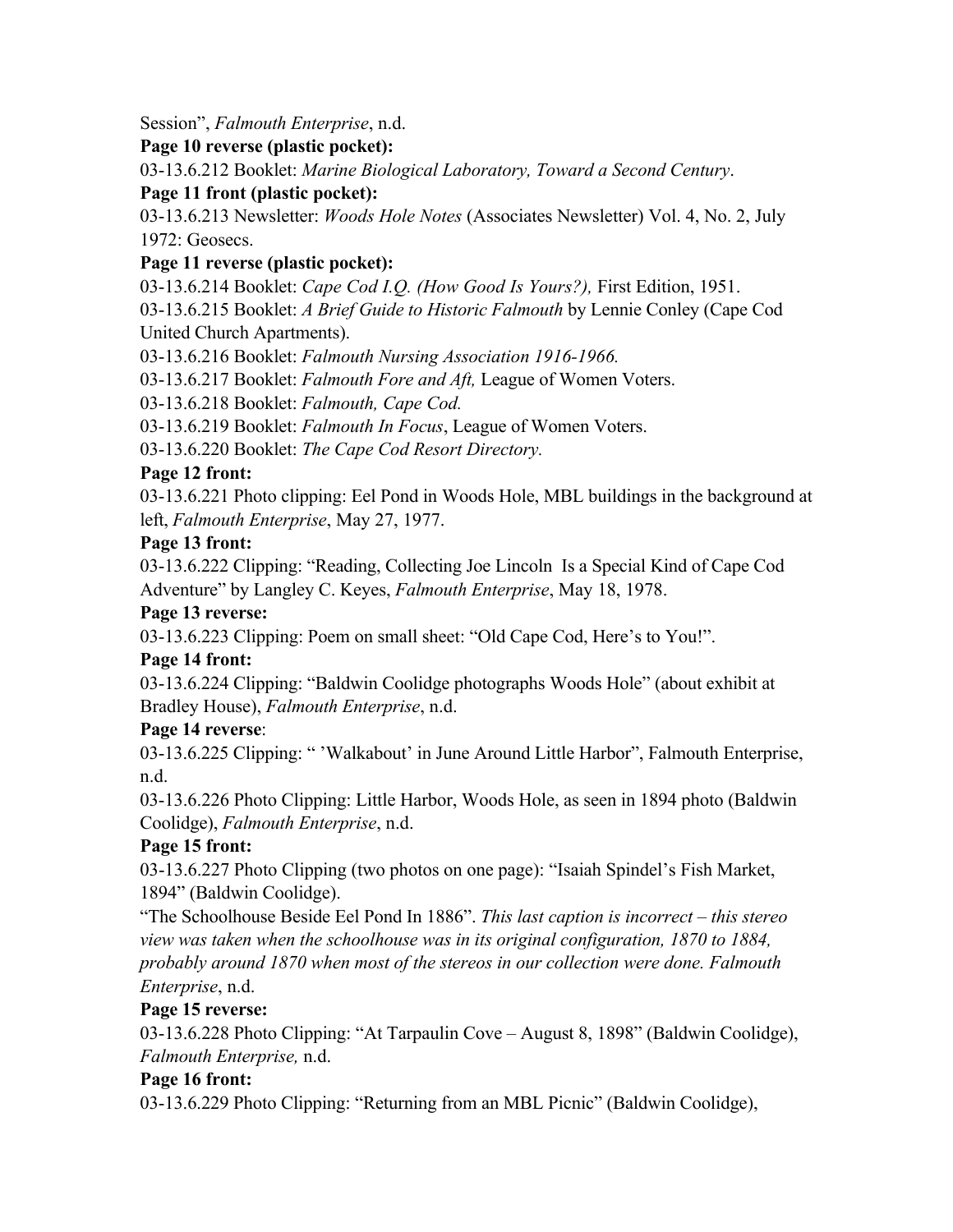*Falmouth Enterprise*, n.d.

03-13.6.230 Photo Clipping: "The Launch, Sagitta, MBL Collecting Boat" (Baldwin Coolidge), *Falmouth Enterprise*, n.d.

#### **Page 16 reverse:**

03-13.6.231 Photo Clipping: "Cutter Azalea Entering Little Harbor, Seen From The Dexter House" (Baldwin Coolidge), *Falmouth Enterprise*, n.d.

#### **Page 17 front:**

03-13.6.232 Photo Clipping: "Nickerson's Store, Sept. 28, 1895" (Baldwin Coolidge), *Falmouth Enterprise*, n.d.

#### **Page 17 reverse:**

03-13.6.233 Clipping: "On 'Walkabout' Route, History with a View of Nobska", *Falmouth Enterprise*, n.d.

#### **Page 18 front:**

03-13.6.234 Clipping: " 'Airplane' House Open to Public", *Falmouth Enterprise*, July 1980.

#### **Page 18 reverse:**

03-13.6.235 Photo Clipping: "Elegant Interior Awaits Visitors" (Airplane House), *Falmouth Enterprise*, July 1980.

03-13.6.236 Photo Clipping: "Interesting Ceiling Detail" (Airplane House), *Falmouth Enterprise,* July 1980.

## **Page 19 front:**

03-13.6.237 Clipping: "Where Falmouth Worships" (St. Joseph's Church), *Falmouth Enterprise*, July 25, 1980.

03-13.6.238 Clipping: "Where Falmouth Worships" (Church of the Messiah), *Falmouth Enterprise*, August 8, 1980.

03-13.6.239 Copy of Joan Kanwisher's sketch of Woods Hole Library.

## **Loose in back of scrapbook:**

03-13.6.240 Pink slip of paper with poem: The Woods Hole Index, Woods Hole Roses by Eleanor Addison.

03-13.6.241 Newsletter: *Woods Hole Passage*, Vol. 3, No. 3, December 1982.

## **BOX 7: Scrapbook 3**

#### **Loose Postcards:**

03-13.7.242 Postcard: *MV Islander* coming into Woods Hole dock, color.

03-13.7.243 Postcard: Nobska Point, aerial view, color.

03-13.7.244 Postcard: *Cap'n Bill III* at Sam Cahoon's dock, color.

03-13.7.245 Postcard: MBL and WHOI Bigelow Building from Great Harbor, color.

03-13.7.246 Postcard: Nobska Lighthouse (vertical photo), tinted.

03-13.7.247 Postcard: Nobska Lighthouse, color.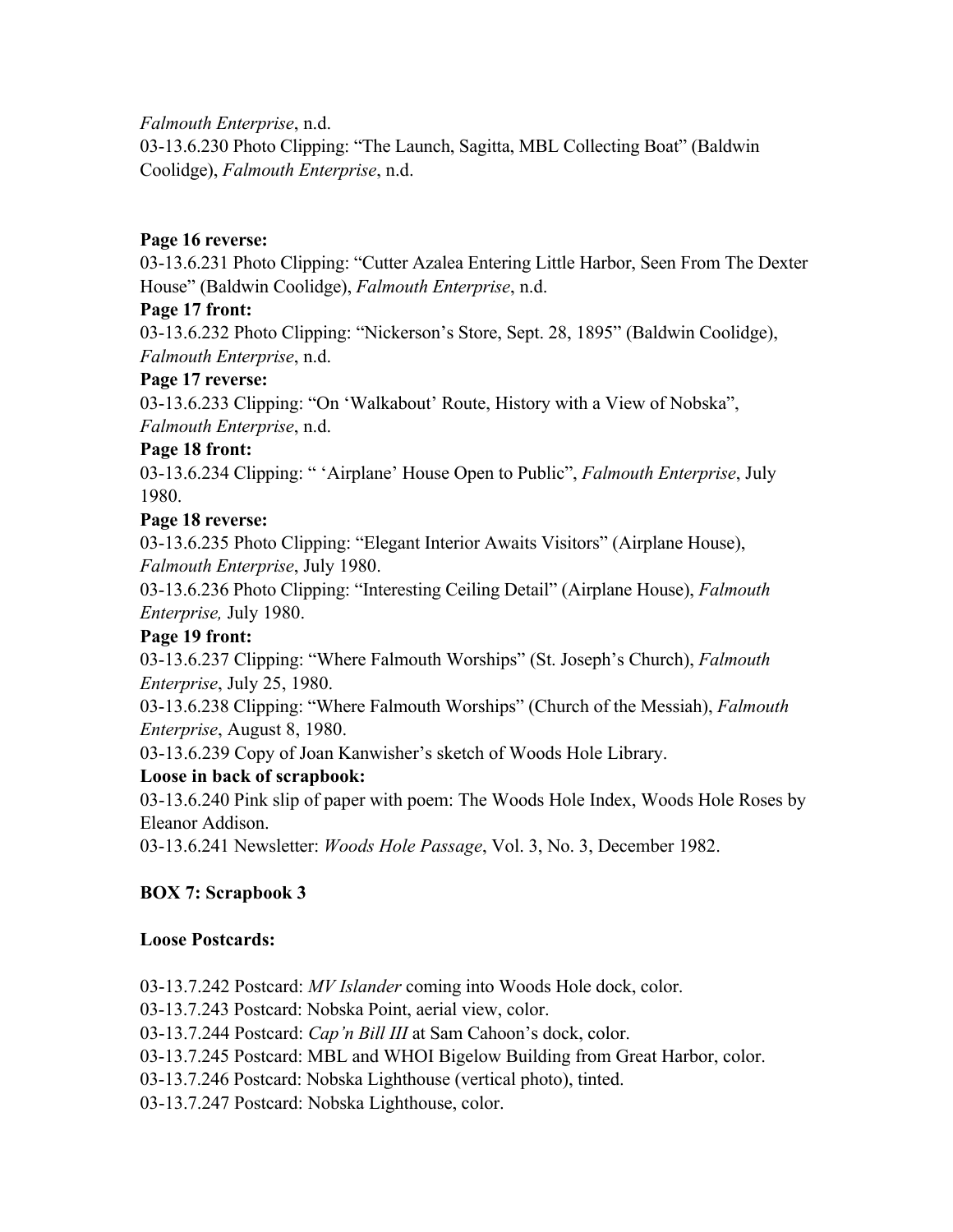03-13.7.248 Postcard: Nobska Beach, color.

03-13.7.249 Postcard: Steamboat *Martha's Vineyard* and Fishing Smacks at Pier, Woods Hole, tinted.

03-13.7.250 Postcard: Breakwater Hotel, black and white.

03-13.7.251 Postcard: Waterfront Park and new Fisheries building, color.

03-13.7.252 Postcard: Nobska Lighthouse, color.

03-13.7.253 Postcard: Great Harbor with *RV Atlantis* and *RV Chain,* color.

03-13.7.254 Postcard: Nobska Point, aerial view, color.

03-13.7.255 Postcard: Nobska Point, Beach and Pond with Woods Hole Passage, distant aerial view, color.

03-13.7.256 Postcard: Eel Pond with labs and buildings on Water Street, color.

03-13.7.257 Postcard: *MV Islander* at dock with crowd of people, color.

03-13.7.258 Postcard: Little Harbor with stone dock and Coast Guard Station, color.

03-13.7.259 Postcard (inside front cover): Nobska Light, painting by William Preston, black and white.

#### **Booklets:**

03-13.7.260 Booklet: Church of the Messiah, Centennial Celebration of the "Stone Church", July 2, 1989.

03-13.7.261 Booklet: Cottages of the Golden Age, A Tour of Two Historic Summer Homes On Little Harbor, Woods Hole, August 5, 1989.

03-13.7.262 Booklet: The Church of the Messiah, The Stone Church Centennial Fund Drive.

## **Loose Clippings and Miscellaneous:**

03-13.7.263 Clipping: "Preservation vs. scientific goals, Village debates barns' fate" (Swift sheds), by Jason Kolnos, *Cape Cod Times*, July 7, 2001.

03-13.7.264 Clipping: "Woods Hole Model Boat Show" (cover with photo of Eel Pond and article), *Upper Cape Local*, April 12, 2001.

03-13.7.265 Clipping: "The Woods Hole Film Festival" (cover with aerial photo of Woods Hole), *Upper Cape Local*, July 20, 2000.

03-13.7.266 Photo Clipping: "2000 Past and Present" (Baldwin Coolidge photo of Glidden Tower from *New England Views* and Carlton house today), Cape Cod Times, n.d.

03-13.7.267 Flyer for Lecture at MBL by Owen Gingerich, Senior Astronomer at Smithsonian, July 5, no year.

03-13.7.268 Clipping: "A Visit to Historical Museum In Woods Hole Highly Recommended", by William J. Adelman, Jr., *Falmouth Enterprise*, June 23, 2000.

03-13.7.269 Photo Clipping of Swift barn being moved by Gary Sylvester, *Falmouth Enterprise*, n.d.

03-13.7.270 Clipping on Michael Walsh and Rose Gardens, from *Falmouth Enterprise* Mail Away Edition, May 20, 1960. Original put into Fay Collection, Rose Box.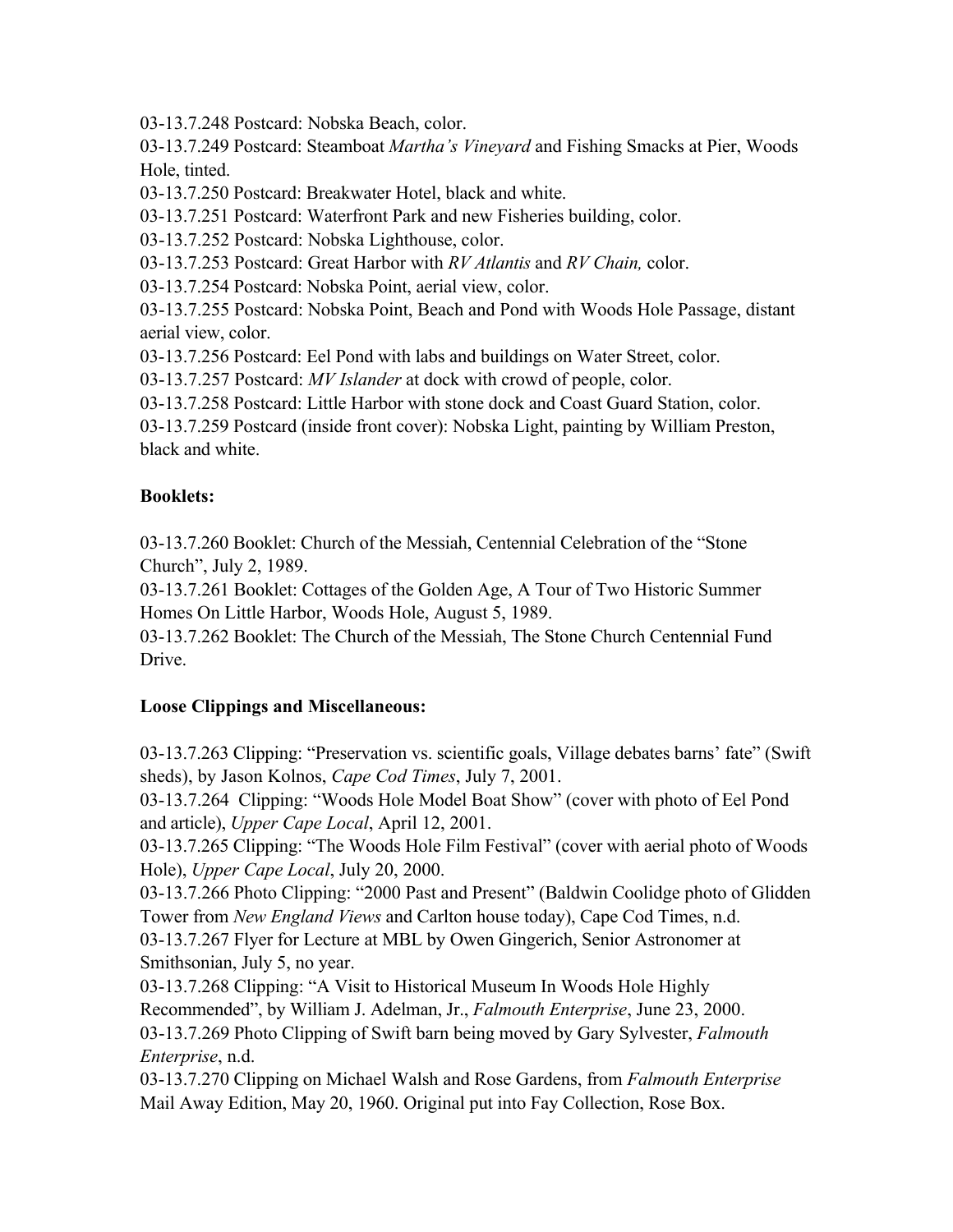03-13.7.271 Brochure on Katharine Lee Bates house, Falmouth.

03-13.7.272 Calendar page with photo of Falmouth Town Green and corner of Tripp house in snow, where Florence worked as a nurse, color.

03-13.7.273 a,b Copy photo (enlargement) of postcard of Nobska Lighthouse and Keeper's House with red sidewalls, tinted original.

03-13.7.274 Copy photo (enlargement) of postcard of Main Street, Woods Hole, with F.L. Gifford's Shop on left, tinted original.

03-13.7.275 Copy photo (enlargement) of postcard of Main Street looking West, Woods Hole, Mass. showing Avery Hotel and John Swift house at corner, tinted original.

03-13.7.276 Photo Clipping: "Woods Hole in 1902" (Baldwin Coolidge photo of railroad dock and depot, from Elizabeth S. Fay's collection to be displayed at Woods Hole Library), *Falmouth Enterprise*, May 17, 1974.

03-13.7.277 Newsletter: WHOI Newsletter, March 1988.

03-13.7.278 Newsletter: WHOI Newsletter, May 1988.

03-13.7.279 Newsletter: WHOI Newsletter, August 1988.

03-13.7.280 Clipping: *Cape Week* cover, August 13, 1988, with photo of Falmouth Road Race participants rounding Nobska.

03-13.7.281 Clipping: "Woods Hole Is A Mecca Of History, Science and Activities", *At Your Leisure*, June 24, 1988. *Includes photo of a section of the Collection's 1895 model.* 03-13.7.282 Supplement to the *Falmouth Enterprise*, "Marine Biological Laboratory 1888-1988, 100 Years of Exploring Life", August 8, 1988. *Excellent article on Homer Smith and John Valois on last page (by Mardi Bowles).*

## **Page 1 front (plastic pocket):**

03-13.7.458 Postcard: Nobska Lighthouse, painting by William Preston, as an announcement for his work, color.

03-13.7.283 a,b,c,d,e Postcard: F.L. Gifford painting, "Naushon House" in the Early 18<sup>th</sup> Century, color.

03-13.7.284 a,b,c,d Postcard: F.L. Gifford painting, Eeling Through the Ice, 1864, Eel Pond, color.

03-13.7.285 Postcard: F.L. Gifford painting, Woods Hole Spritsails Racing Great Harbor, color.

03-13.7.286 *Yankee* Magazine, July 1966, featuring The "Grandpa Moses" of Woods Hole (Franklin Lewis Gifford).

03-13.7.287 Booklet: "Catalog of Historic Woods Hole Paintings, 1689-1935" (Franklin Lewis Gifford exhibit, 1935).

03-13.7.288 Booklet: "Historic Woods Hole", Catalog of Franklin Lewis Gifford paintings, 1932, autographed.

**Page 1 reverse (plastic pocket):**

03-13.7.289 Booklet: "Rules and Regulations of the Health Department of the Town of Falmouth", 1939.

03-13.7.290 Pamphlet: "A Visitor's Guide and Directory to FALMOUTH on Cape Cod",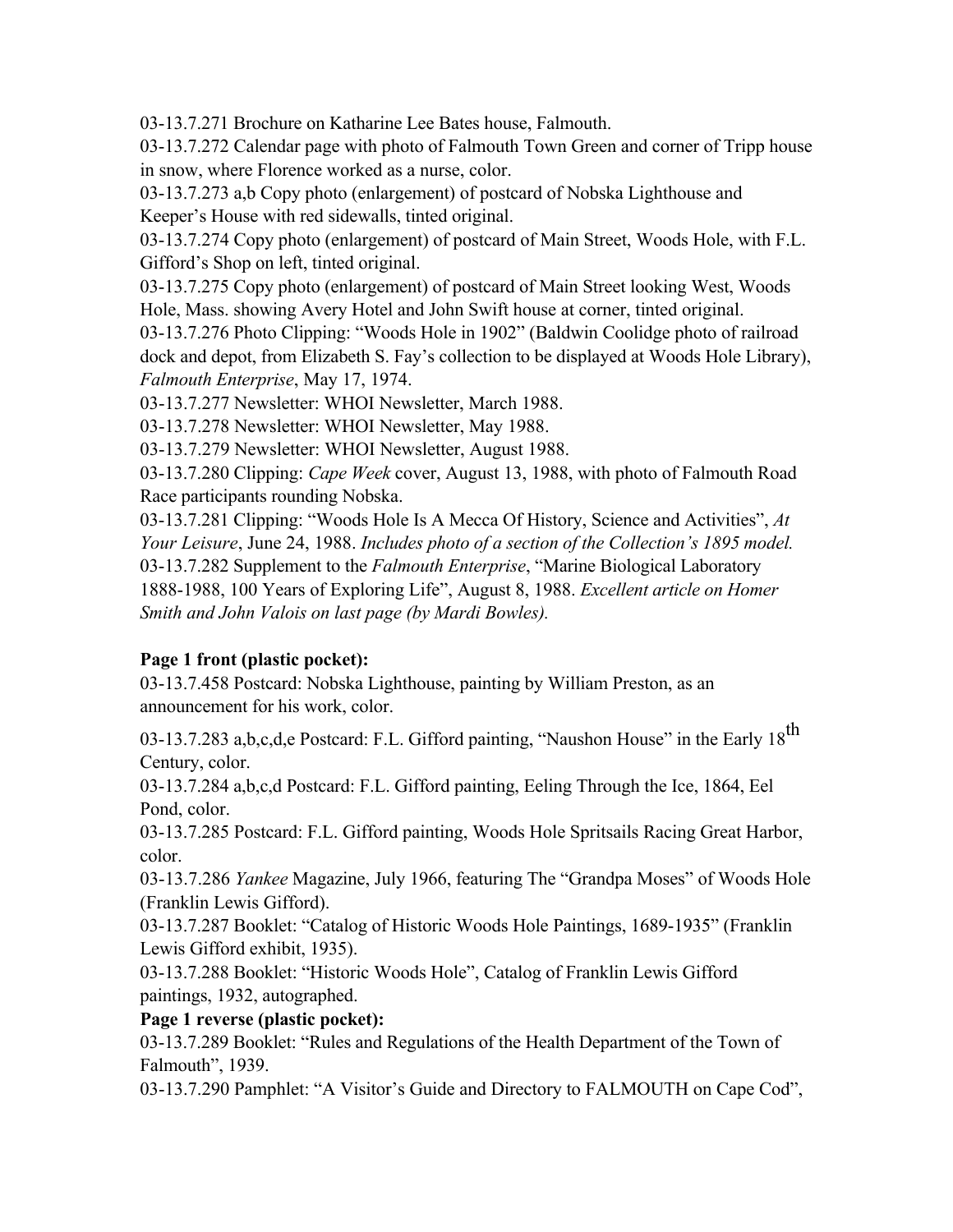Falmouth Chamber of Commerce, n.d.

03-13.7.291 Booklet: "Woods Hole Guide Book", Woods Hole Womans Club, Woods Hole, Massachusetts, 1956.

03-13.7.292 Booklet: "A History of Woods Hole" by Norman T. Allen, Vol. 1, No. 1, Published by the Woods Hole Historical Collection, July 1976.

03-13.7.293 Pamphlet: "Woods Hole Historical Collection" (a description of the plans for Bradley House being made into a museum).

03-13.7.294 Typewritten pages: "Taken from the notes of E.E. Swift" (about the oldest houses in Woods Hole, the Abner Davis Tavern, presently the Rowe house on Church Street and also the Hatch house on School Street-Quissett Avenue) (2 copies).

## **Page 2 reverse (front empty) (protector sheet):**

03-13.7.295 Photo clipping: remodeling of the Church of the Messiah, n.d.

03-13.7.296 Card from Church of the Messiah (blue ink on white paper) with Church seal (round cartouche with wooden sailing vessel with square sail with XP, waves and fish). 03-13.7.297 Postcard: Church of the Messiah, color.

## **Page 3 front (plastic pocket):**

03-13.7.298 Booklet: "Church of the Messiah" (A Brief History) by the Rev. Mason Wilson, Rector.

03-13.7.299 Pamphlet: "The Church of the Messiah Through the Ages, An Historical Sermon" (preached by the Rev. Mason Wilson, Rector, on the occasion of the Centennial of the Incorporation of the Parish, August 31, 1952).

03-13.7.300 Pamphlet: "The Institution of The Reverend Charles Lance Hoffman as Rector of The Church of the Messiah", February 13, 1972.

03-13.7.301 Pamphlet: "Dedication Ceremony Herb Garden Church of the Messiah, Woods Hole, Massachusetts, Sunday June 8, 1975, St. Columba's Day June 9".

## **Page 3 reverse:**

03-13.7.302 Clipping: "Recalling Days of Old Market in Woods Hole" (Higgins Market), *Falmouth Enterprise*, October 22, 1976.

03-13.7.303 Photo: Tiger cat in the snow, labeled "Bub" , 2 ¼ x 4 ¼ inches, black and white (faded).

# **Page 4 front (protector sheet):**

03-13.7.304 Clipping: "50 Years Ago, March 5, 1936" (Howes Market closing), *Falmouth Enterprise.*

03-13.7.305 Sales slip from H.M. Howes & Son Co., Dealers in Choice Meats and Fancy Groceries, 1920s.

03-13.7.306 Sales slips from H.M. Howes, Dealer in Beef, Pork, Mutton, Lamb, Sausage, Ham, Tripe, Fowl, Game, Vegetables, etc. (multiple copies).

03-13.7.307 Card: Compliments of Howes Market, Dealer in Food Specialties, Woods Hole, Mass.

# **Page 5 front and reverse (protector sheet):**

03-13.7.308 "The Woods Hole Library" (2-page history, with sketch of building at top). **Page 6 reverse (protector sheet):**

03-13.7.309 "Naushon" (black and white sketch with description of ferry).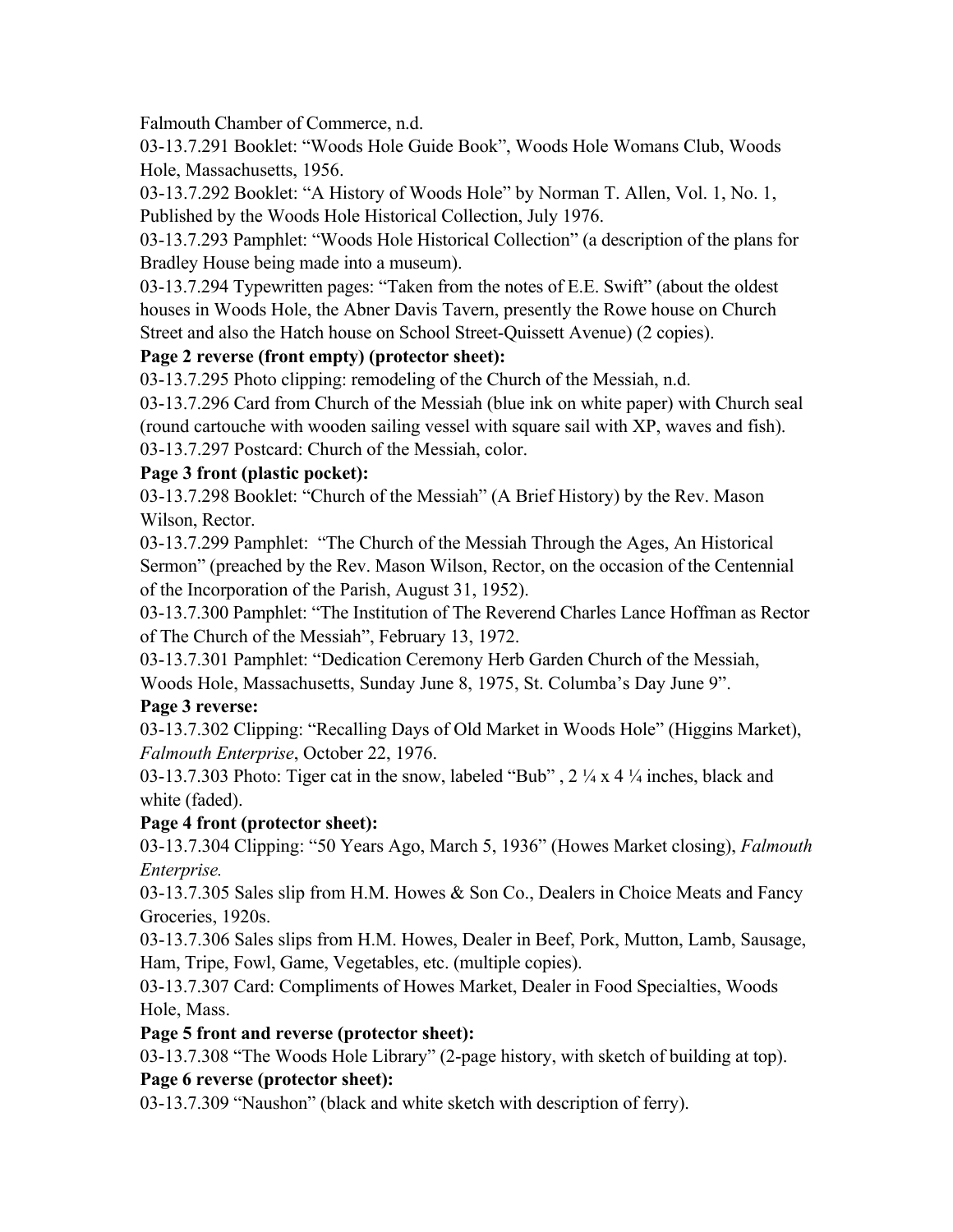#### **Page 7 front (protector sheet):**

03-13.7.310 Photo: aerial view of Woods Hole with Little Harbor in foreground looking west, labeled "before 1935", 5 x 7 inches, black and white.

03-13.7.311 Photo: aerial view of Woods Hole with Little Harbor in foreground looking north, labeled "before 1935", 5 x 7 inches, black and white.

#### **Page 7 reverse (protector sheet):**

03-13.7.312 Photo: aerial view of Naushon and Great Harbor, Woods Hole, labeled "before 1935", 5 x 7 inches, black and white *(includes Pine Island before it was swamped in 1938 hurricane).*

#### **Page 8 front (protector sheet):**

03-13.7.313 Pamphlet: Bradley House, Woods Hole Historical Collection, Christmas Exhibit, paintings by Franklin L. Gifford, 1979.

#### **Page 8 reverse (protector sheet):**

03-13.7.314 Drawing of Spritsail boat by Douglas E. Cooper (brown print on white).

#### **Page 9 front and reverse (protector sheet):**

03-13.7.315 Clipping with photos: "Once-Useful Water Towers Now Quaint Relics" (Fay water tower and Chapoquoit water tower).

#### **Page 10 front (protector sheet):**

03-13.7.316 Newsletter: "Building preserves community's spirit" (Woods Hole Community Hall). *Capestyle Community, Cape Cod Times*, September 14, 1979.

#### **Loose in scrapbook:**

03-13.7.317 Pamphlet: Woods Hole Historical Collection, April 1977 report-newsletter.

#### **BOX 8: SCRAPBOOK 4**

#### **Folder: Loose Photographs (black and white) (placed in Photos, Box 3)**

03-13.8.319 Photo: View of railroad tracks, station and construction looking east, March 1951. 3  $\frac{1}{2}$  x 3  $\frac{1}{2}$  inches with scalloped border. (Related photos in RAILROADS, Fireproof file drawer)

03-13.8.320 Photo: View from ferry dock across Dyer's dock to WHOI, March 1951. 3  $\frac{1}{2}$ x 3 ½ inches with scalloped border. (Related photos in RAILROADS, Fireproof file drawer)

03-13.8.321 Photo: View from ferry dock up Luscombe Avenue, showing hotel and back of drugstore, Landfall Restaurant, etc., March 1951. 3 ½ x 3 ½ inches with scalloped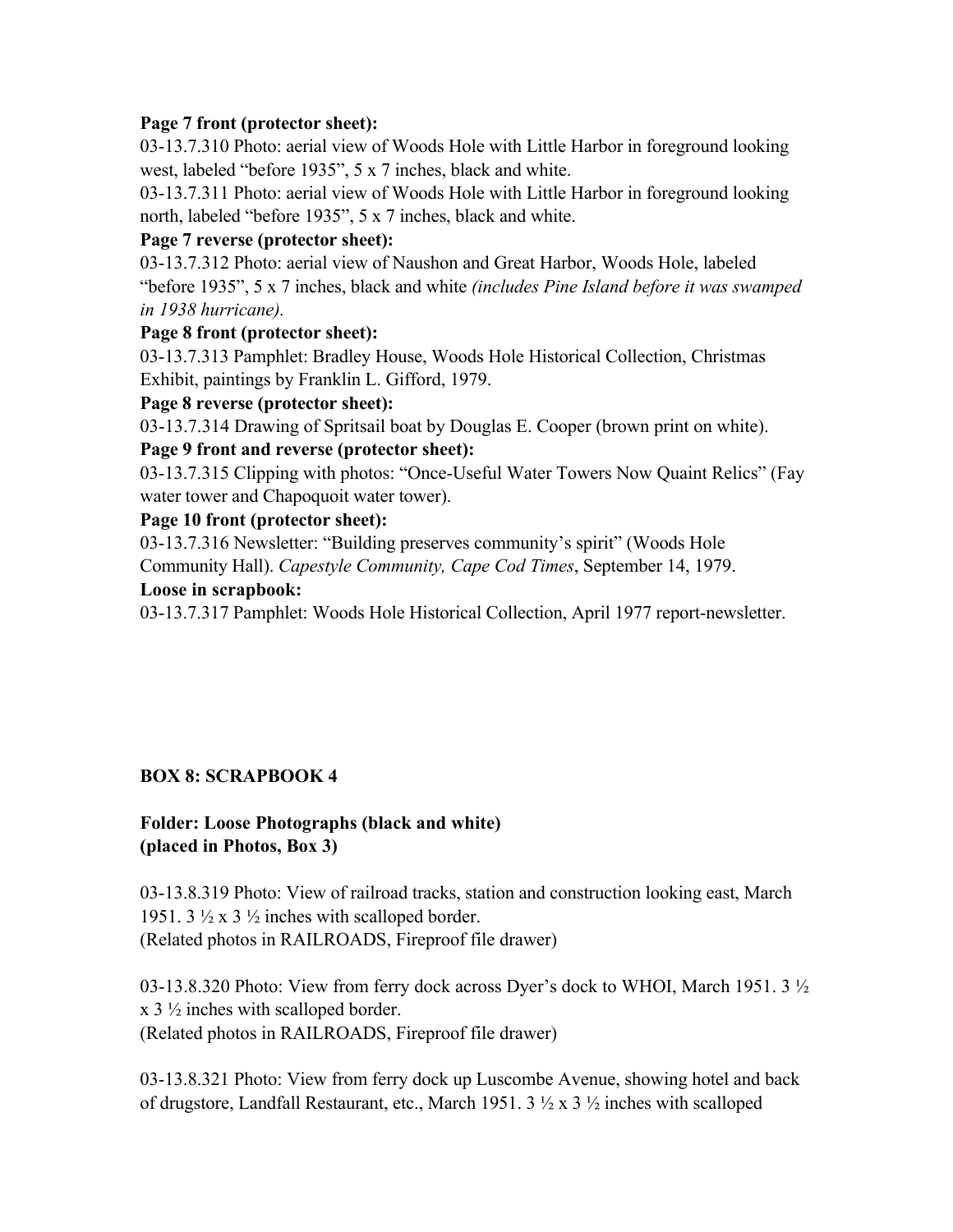border.

03-13.8.322 Photo: Methodist Church and Shiverick house just after move to School Street, n.d.  $3 \frac{1}{2} \times 5 \frac{1}{2}$  inches with scalloped border.

03-13.8.323 Photo: Woman and child walking past No.1 School Street, n.d.,  $3\frac{1}{2} \times 5\frac{1}{2}$ inches with scalloped border.

## **Folder: Loose Clippings:**

03-13.8.324 Photo Clipping: "Gas-less Sunday", Hyannis Square with horse-drawn buggies, n.d.

03-13.8.325 Clipping: Various photos of Falmouth and poetry by Katherine Lee Bates, from *Falmouth Enterprise* Mail Away Edition, May 23, 1975.

03-13.8.326 Clipping: Real Estate ad from *Falmouth Enterprise* for Dr. Tripp's house (Braddock Dimmock-Crocker house, 1804), Hewins Street on the Green, n.d.

03-13.8.327 Clipping: "An Old House On The Village Green Changes Hands" (Braddock Dimmock-Crocker house, Hewins Street), *Falmouth Enterprise*, December 1985.

03-13.8.328 Clipping: "New Look For Landmark On Green", *Falmouth Enterprise*, 1983. 03-13.8.329 Clipping: Letter to the Editor, *Falmouth Enterprise*, on the Tripp house from Martha S. Tripp, n.d.

03-13.8.330 Clipping: "Quissett Man Finds Tooth In Dredge" (50,000 year old elephant's tooth), n.d.

03-13.8.331 Photo Clippings: (two on one page) Cape Cod Knockabouts starting race in Woods Hole, Officers of Woods Hole Yacht Club, *Cape Cod Standard-Times*, n.d.

03-13.8.332 Photo Clipping: "WHOI's  $25^{th}$  Anniversary", n.d. (1955)

03-13.8.333 Clipping: "It's An Original: Embellished Swan's Egg Will Be A Prize At Fete", *Falmouth Enterprise*, n.d.

03-13.8.334 Clipping: "Woods Hole still has its 'secrets'", by Durham Caldwell, *The Boston Sunday Globe*, May 17, 1987.

03-13.8.335 Photo Clipping: "Neither Rain Nor Snow…" (postman delivering mail to Nobska Lighthouse), *The Boston Globe*, January 11, 1988.

03-13.8.336 Photo Clipping: "The Roar Of The Orange Porsche And The Sound Of The Gun Signal The Start Of The Race (Falmouth Road Race), *Falmouth Enterprise*, August 15, 1980.

03-13.8.337 Photo Clipping: Start Line of the Falmouth Road Race, n.d.

03-13.8.338 Clipping: Editorial Page, "It Is Still Bill Rodgers' Race", *Falmouth Enterprise*, n.d.

03-13.8.339 Photo Clipping: Start Line of the Falmouth Road Race, Falmouth Enterprise August 15, 1980.

03-13.8.340 Photo Clipping: Aerial view of the start of the Falmouth Road Race, *Falmouth Enterprise*, August 19, 1980.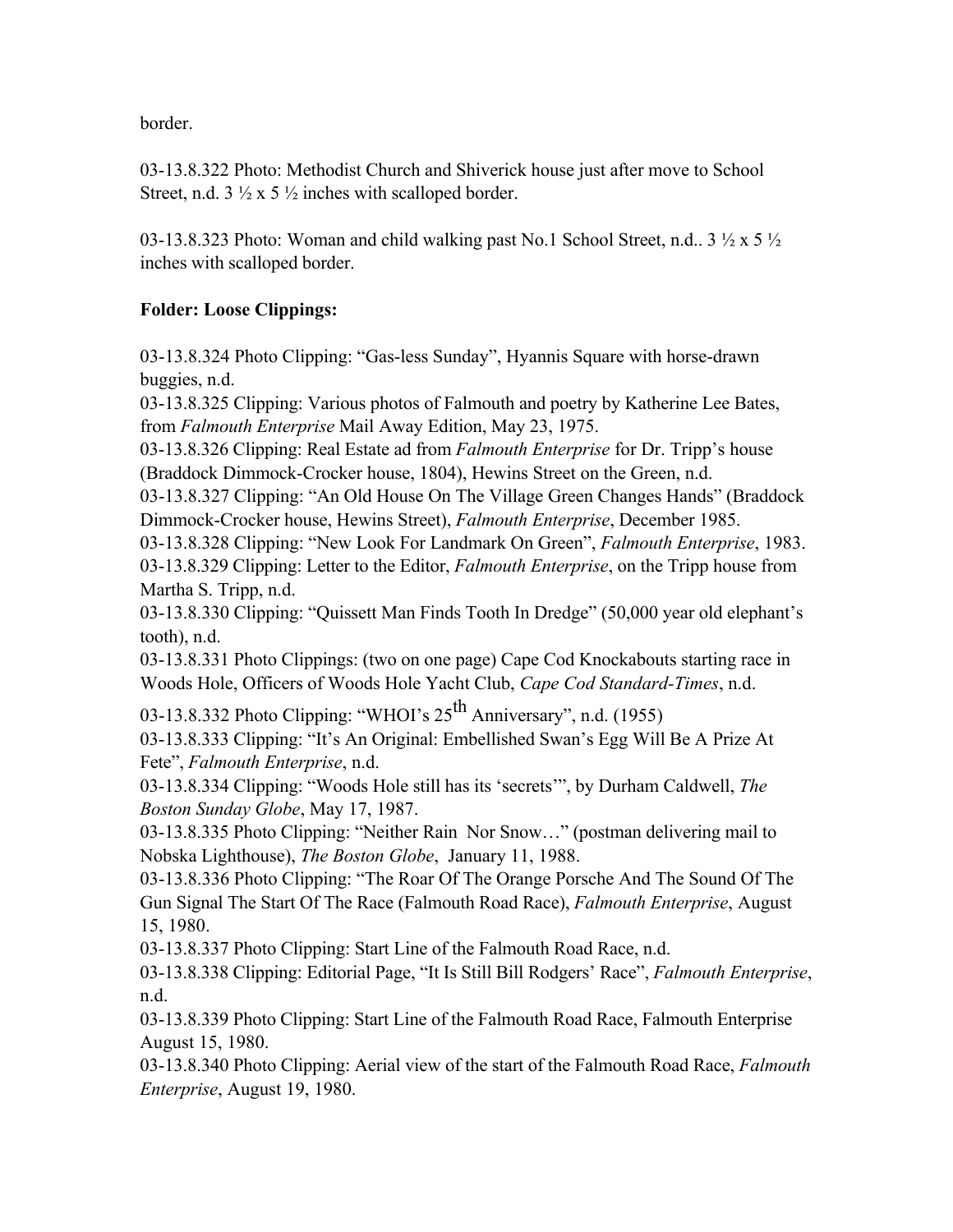03-13.8.341 Photo Clipping: "They're Off! Looking Down On Eel Pond Bridge" (Aerial view of the start of the Falmouth Road Race), *Falmouth Enterprise*, August 22, 1980. 03-13.8.342 Clipping: A Portfolio, The Island Boats, *Falmouth Enterprise* Mail Away Edition, May 27, 1977 (2 pieces).

03-13.8.343 Page with glued on clippings: "Woods Hole Had 40 Houses When Church Of The Messiah Was Founded In 1852", *Falmouth Enterprise*, n.d.

03-13.8.344 Newspaper section: Bicentennial Supplement 1776-1976, *Falmouth Enterprise*, July 2, 1976.

03-13.8.345 Clipping: "Island In The Rough" (Penikese Island), *The Boston Sunday Globe*, n.d.

# **Miscellaneous Pamphlets, Cards, Magazine articles:**

03-13.8.346 Newsletter: *Woods Hole Passage*, December 1983.

03-13.8.347 Magazine section: "This New England, Falmouth, Massachusetts", *Yankee* Magazine, December 1987.

03-13.8.348 Typewritten List: Church of the Messiah, Stone Church Renovation, July 7, 1990.

03-13.8.349 Program with insert: The Church of the Messiah, Stone Church Anniversary, July 1, 1990.

03-13.8.350 Prospectus: Woods Hole Waterfront Park Project (1990?).

03-13.8.351 Loan form, Woods Hole Historical Collection, for photos, June 26, 1986.

03-13.8.352 Loan form, Woods Hole Historical Collection, for pen and ink sketch, June 28, 1986.

03-13.8.353 Newsletter, WHOI, December 1987.

03-13.8.354 Booklet (color): Marine Biological Laboratory, Life Science In Woods Hole, n.d.

03-13.8.355 Program: Mr. Morley's Pupil's Recital, Woods Holl, June 18, 1896.

03-13.8.356 Clipping: "Cape Cod An Unspoiled Seaside" (text with four-color photos), n.d.

03-13.8.357 Page insert: "For Gusty" (an appreciation for Gusty Wilson for the *Woods Hole Cooks Something Up* cookbook, insert in the cookbook).

03-13.8.358 Program: Open House, St. Anthony's Church, May 15, 1966.

03-13.8.359 Photo Clipping: View of Falmouth Village Green, tinted black and white (2 copies).

03-13.8.360 Map: Cape Cod Map (Maps of Cape Cod, Martha's Vineyard & Nantucket).

03-13.8.361 Booklet: Community Hall, owned by the people of Woods Hole.

03-13.8.362 Page: The Woods Hole Library (brief history).

03-13.8.363 Card: QUISSETT HARBOR, FALMOUTH, MASS. Indian names of places within a day's outing of Hurricane Hall (excerpt from Eva March Tappan's verses), white card with black print and outline of Christmas tree in green, signed in red Mr. & Mrs. A.M. Morse.

03-13.8.364 Program: The Church of the Messiah, Blessing of the Marine Commemorative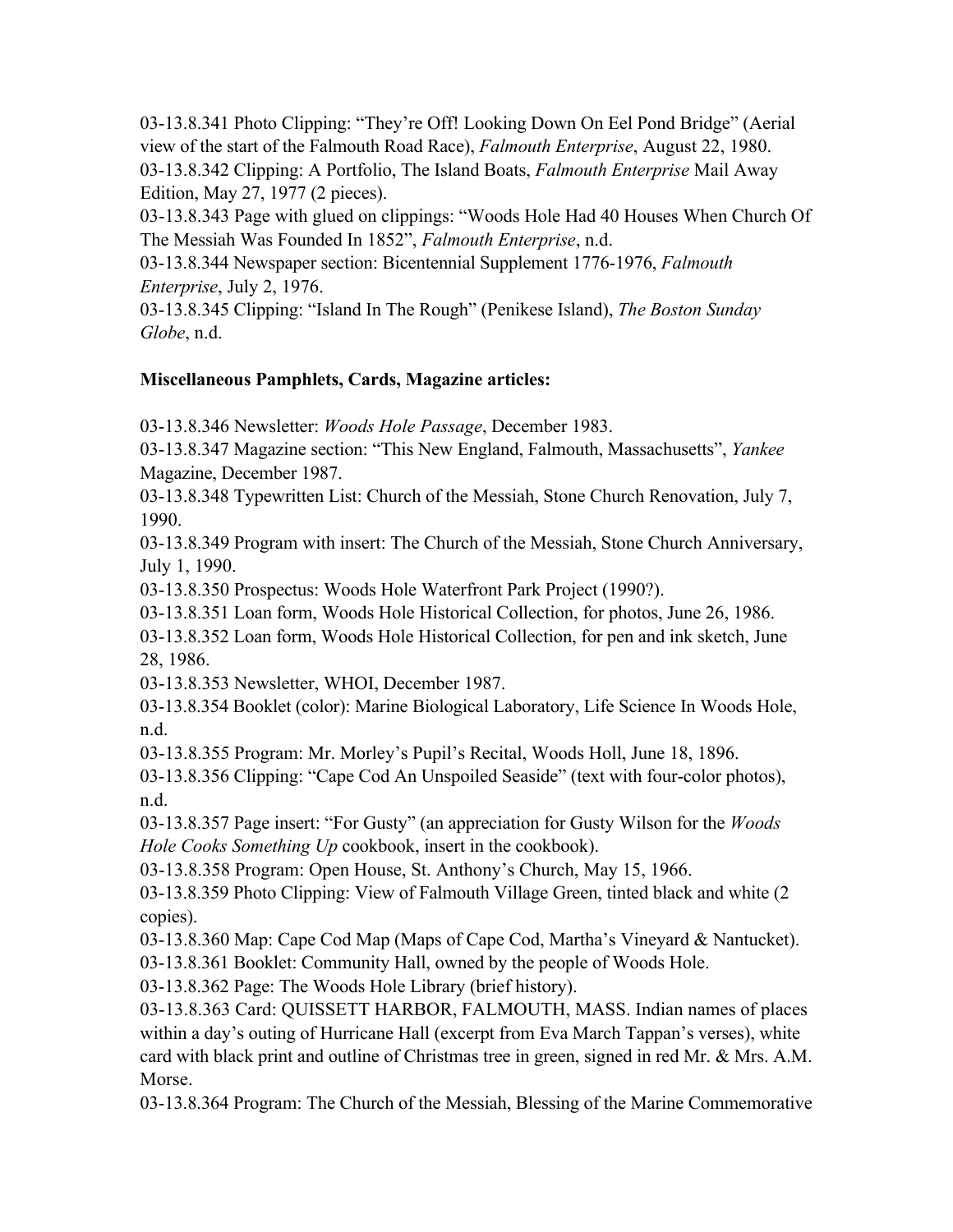#### Window, May 22, 1994.

03-13.8.365 Program: A Concert by the Saengerfest Concert Chorus to Commemorate the Generosity of Josiah K. Lilly III, September 17, 1995.

03-13.8.366 Program: A Service in Celebration of the Life of Sylvia Draper Fish, February 12, 1995 (no location, possibly West Falmouth).

03-13.8.367 Program: A Celebration of the Life of Nancy Egloff, The Church of the Messiah, November 12, 1994.

03-13.8.368 Program: A Memorial Service Celebrating the Life of Edwin P. Tripp, MD, First Congregational Church of Falmouth, October 8, 1995.

03-13.8.369a,b,c Cards: Drawings of Scenes from Woods Hole, Massachusetts by Salley Mavor (Endeavor House, View from Maury Lane, Fishing Boats at dock.

03-13.8.370 Booklet: Falmouth, Cape Cod, Falmouth Chamber of Commerce, n.d.

03-13.8.371 Postcard: Roses on the Porch, Larkspur Cottage, painting by Sarah Bryant Fay, with thank you note to Florence for gifts to WHHC, from Marian Ware.

03-13.8.372 Flyer: Affixing Party at Woods Hole School (National Register Plate), July 30, 1986.

#### **Scrapbook Pages:**

#### **Page 1 front:**

03-13.8.373 Clipping: "The Price of a school, citizens collect to keep one open", August 9, 1981.

#### **Page 1 reverse:**

03-13.8.374 Clippings on Woods Hole School fund, n.d.

## **Page 2 front:**

03-13.8.375 Clippings on status of Woods Hole School, August 1981.

## **Page 2 reverse and Page 3 front::**

03-13.8.376 Clipping: "Through Woods Hole's History Briefly With A Master Of The Light Approach" (excerpts from address given by George L. Moses), *Falmouth Enterprise*, October 1, 1980.

## **Page 3 reverse:**

03-13.8.377 Photo Clipping (three photos): "Winter Changes Familiar Scenes", *Falmouth Enterprise*, January 29, 1982.

## **Page 4 front:**

03-13.8.378 Photo Clippings: Winter Scenes, Woods Hole, 1981-1982, *Falmouth Enterprise*.

## **Page 4 reverse:**

03-13.8.379 Photo Clipping: Barbara Little skiing on golf course, *The Boston Globe*, January 16, 1982.

## **Page 5 front:**

03-13.8.380 Clipping: Drawing of Nobska Lighthouse and area from newspaper, n.d.

#### **Page 5 reverse:**

03-13.8.381 Clippings: Nobska Lighthouse, *Falmouth Enterprise*, May 6, 1983.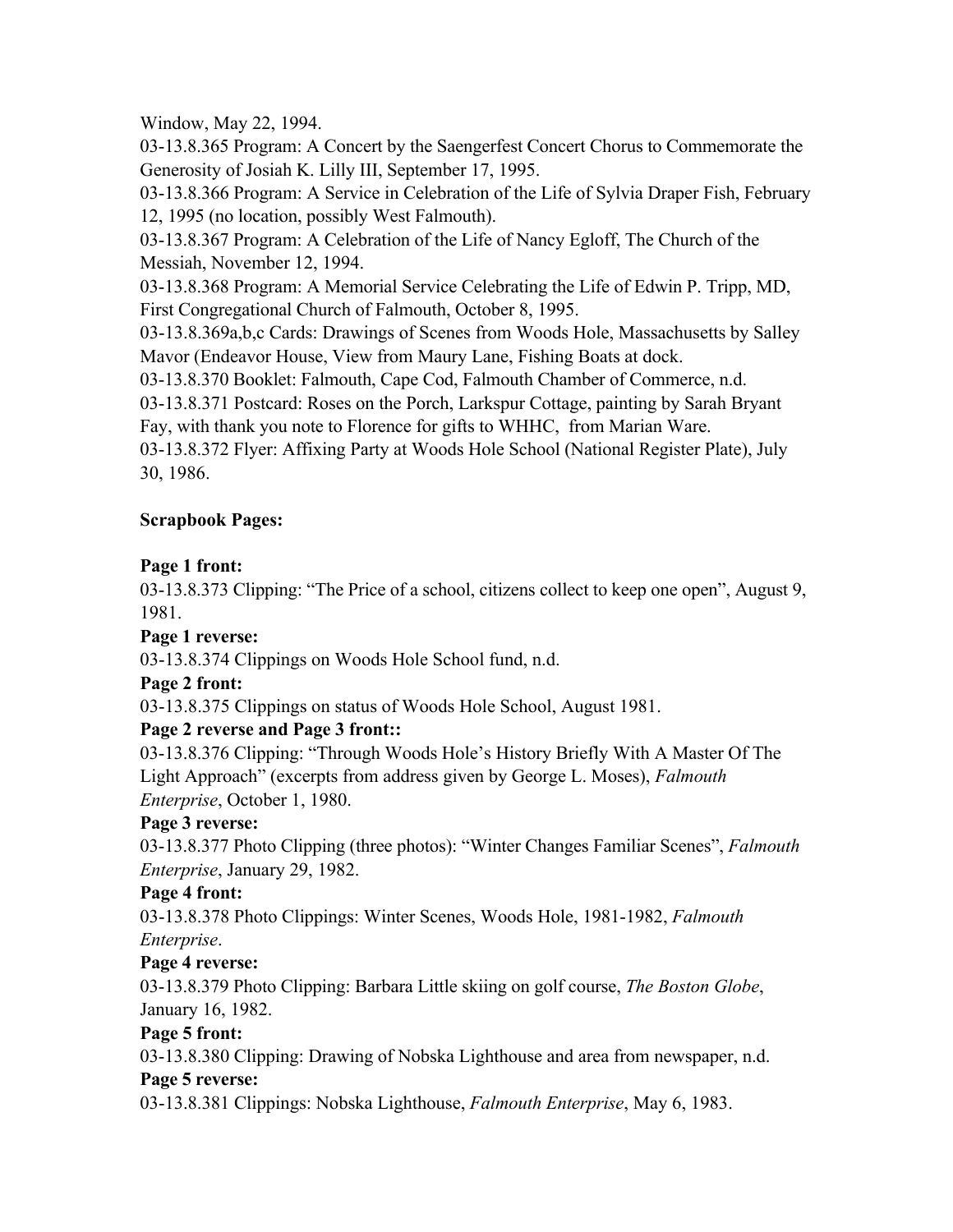#### **Loose items tucked between Page 5 and Page 6:**

03-13.8.382 Newsletter, *Woods Hole Passage*, Spring 1985, Nobska Lighthouse (cover article).

03-13.8.383 Newspaper, *Woods Hole Weekly*, June 17, 1982, "Life at Nobska Light" (cover article).

# **Page 6 front:**

03-13.8.384 Clipping: "Lighthouse life offers the ultimate ocean view", *The Boston Globe*, May 7, 1982.

#### **Page 6 reverse:**

(continuation of 03-13.8.384)

03-13.8.385 Postcard (large format): Cape Cod Lighthouses.

## **Page 7 front:**

03-13.8.386 Insert: Description of Nobska Light Pairpoint Glass cup plates.

03-13.8.387 Photo Clipping: Coast Guard Commander presenting first cup plate at a "Conversation", Falmouth Enterprise, April 29, 1983.

Page 7 reverse:

03-13.8.388 Photo Clipping: "How Woods Hole Looked From The Air Sunday Morning", *Falmouth Enterprise*, August 17, 1982.

#### **Loose between Page 7 and Page 8:**

03-13.8.389 Clipping: "Woods Hole, Cape Cod's natural deep water port" by H.V. R. Palmer (unidentified magazine, n.d.).

03-13.8.390 Postcard: Webster Rose Garden, Quissett, color.

## **Scrapbook pages with postcards:**

## **(listed left, top to bottom; right, top to bottom)**

## **Page 8 front:**

03-13.8.391 Postcard: Nobska Lighthouse, color.

03-13.8.392 Postcard: Nobska Lighthouse at sunset, color.

03-13.8.393 Postcard: Nobska Point from the air, color.

03-13.8.394 Postcard: Nobska Point from the air, looking through the Hole to Buzzards Bay, color.

#### **Page 8 reverse:**

03-13.8.395 Postcard: Nobska Beach, color.

03-13.8.396 Postcard: Nobska Lighthouse, labeled "Cape Cod Lighthouse", color.

03-13.8.397 Postcard: Steamer *Nantucket*, color.

03-13.8.398 Postcard: Steamer *Nantucket*, color.

## **Page 9 front:**

03-13.8.399 Postcard: Little Harbor with U.S. Coast Guard Base, color.

03-13.8.400 Postcard: Tourist watching scene at Sam Cahoon's fish market, color.

03-13.8.401 Postcard: Little Harbor, distant view with U.S. Coast Guard Base and Airplane House, color.

03-13.8.402 Photo: Sam Cahoon's dock with fishing boats, black and white,  $3\frac{1}{2} \times 3\frac{1}{2}$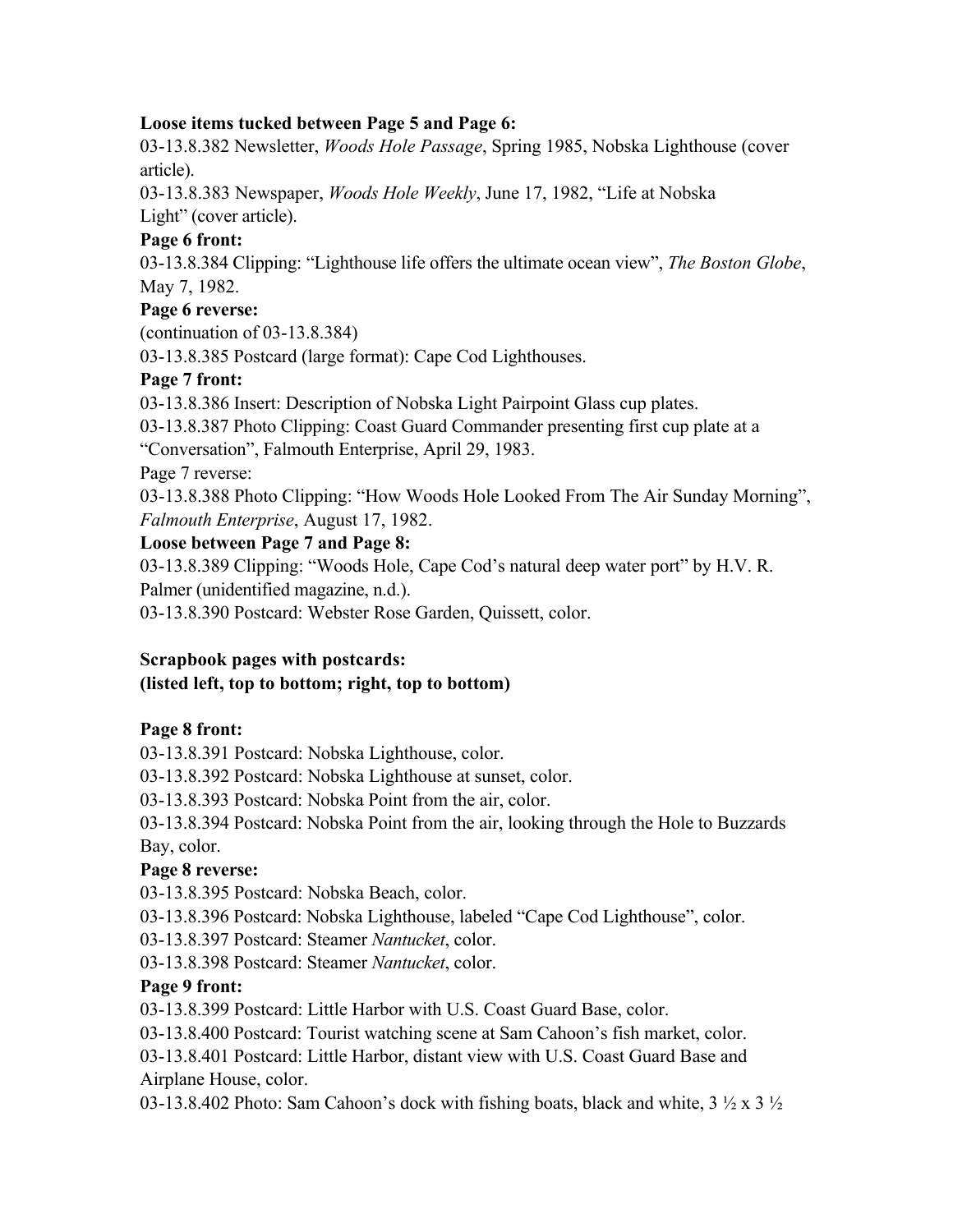inches.

#### **Page 9 reverse:**

03-13.8.403 Postcard: Old photo of Quissett Harbor, taken from the lawn of the Harbor House, looking across at the boatyard and Captain Rogers' house, sepia tone.

03-13.8.404 Postcard: Quissett Harbor, looking at Harbor House, before 1973, color.

03-13.8.405 Postcard: Old photo of Quissett Harbor House, sepia tone.

03-13.8.406 Postcard: Webster Rose Garden with pergola and circular pool, color.

## **Page 10 front:**

03-13.8.407 Postcard: Aerial view of MBL and WHOI, color.

03-13.8.408 Postcard: Aerial view of Woods Hole, old Fisheries, MBL and WHOI, labeled "Center of Marine Sciences", black and white.

03-13.8.409 Postcard: Aerial view of Fisheries (new) and MBL, color.

03-13.8.410 Postcard: Village and Eel Pond from Mary Garden, color.

## **Page 10 reverse:**

03-13.8.411 Postcard: R/V *Chain* and Ketch *Atlantis* at WHOI dock, color.

03-13.8.412 Postcard: WHOI dock, Great Harbor end, with fishing boat, old Fisheries in background, tinted.

03-13.8.413 Postcard: MBL and WHOI from Great Harbor, color.

03-13.8.414 Postcard: MBL and WHOI from Great Harbor, Ketch *Atlantis* at dock, color.

## **Page 11 front:**

03-13.8.415 Postcard: Falmouth Fire Department (Main Street), color.

03-13.8.416 Postcard: Main Street, Falmouth, at intersection with Walker Street, color.

03-13.8.417 Postcard: Falmouth Village Green, facing Hewins Street, color.

03-13.8.418 Postcard: Falmouth Yacht Basin (Falmouth Harbor – large hotel in Heights no longer there), color.

## **Page 11 reverse:**

03-13.8.419 Photo: Bourne Bridge, October 1934, black and white,  $4 \frac{1}{2} \times 2 \frac{3}{4}$  inches.

03-13.8.420 Postcard: Bourne Bridge with sunset, color.

03-13.8.421 Postcard: Falmouth Heights and beach, color.

03-13.8.422 Postcard: Aerial view of Cape Cod Canal (with labels), color.

# **Page 12 front:**

03-13.8.423 Postcard: Aerial view of Woods Hole with scientific institutions, color.

03-13.8.424 Postcard: Aerial view of Woods Hole above Great Harbor looking northeast with Buzzards Bay and Vineyard Sound, color.

03-13.8.425 Postcard: Ketch *Atlantis*, black and white.

03-13.8.426 Postcard: Aerial view of Woods Hole from Great Harbor, color.

# **Page 12 reverse:**

03-13.8.427 Postcard: Two photos (tinted) and poem "Old Cape Cod".

03-13.8.428 Postcard: Church of the Messiah, color.

03-13.8.429 Postcard: Falmouth Road Race passing Little Harbor, color.

03-13.8.430 Postcard: Woods Hole, corner of School Street and Luscombe Avenue, looking down Water Street, color.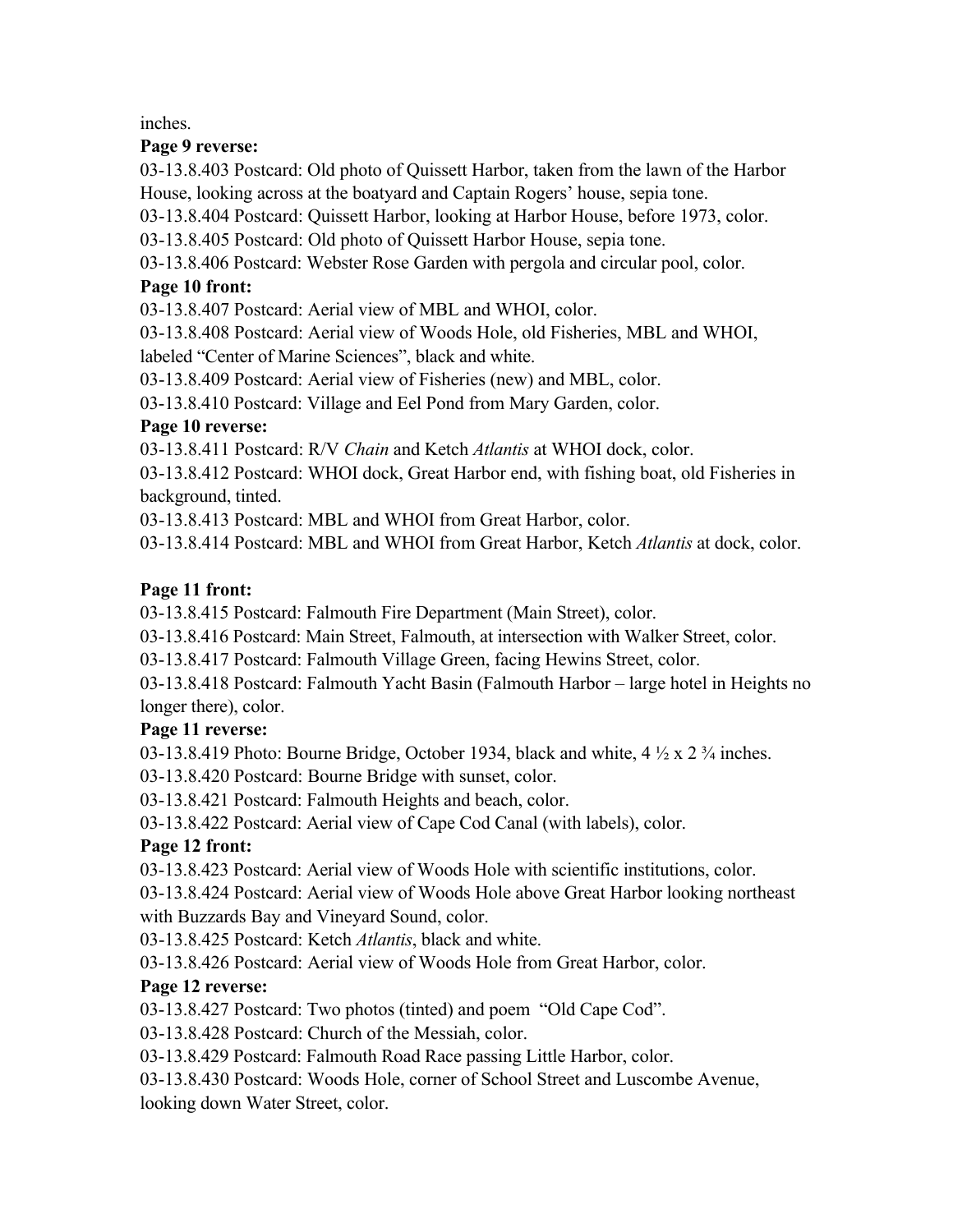## **Page 13 (Plastic Pocket (loose)): Bell Tower and Mary Garden**

03-13.8.431 "Our Lady In Her Garden" (copy of pamphlet with list of flowers in the Mary Garden), May 15, 1952 (Jane McLaughlin).

03-13.8.432 "Our Lady In Her Garden", list of flowers in the Mary Garden, 1937.

03-13.8.433 Diagram of the flower beds in the Mary Garden.

03-13.8.434 "Lillie Tower" by J.J. Galvin.

03-13.8.435 "Cape Cod Shrine, Mary Garden" by John S. Stokes, Jr.

03-13.8.436 "Mary's Gardens" by John S. Stokes, Jr.

03-13.8.437 "Saint Joseph, patron of Mary's gardeners" by John S. Stokes, Jr.

03-13.8.438 "Our Mother of Consolation Parish Mary Garden", list of flowers with their common name and religious name and symbolism, green printed sheet.

03-13.8.439 "Everyone's Garden" by Dawn Kilcommons, *Woods Hole Weekly*, June 24, 1982.

#### **Page 14 front:**

03-13.8.440 Clipping: "Verses From A Life Of Serenity And Prayer" by Sister Joseph of Jesus Mary.

#### **Page 14 reverse:**

03-13.8.441 Clipping: "Catholic Parish In Woods Hole Marks An Anniversary", *Falmouth Enterprise*, May 28, 1982.

03-13.8.442 Clipping: "With a Centennial Ahead, St. Joseph's Is Renovating", *Falmouth Enterprise*, n.d.

#### **Page 15 front:**

03-13.8.443 Clipping: "Woods Hole's Candle House Has A New Batch Of Tenants", *Falmouth Enterprise*, May 28, 1982.

## **]Page 15 reverse:**

03-13.8.444 : Clipping: "Early In This Century Salt Works Remained Along Shore of Little Harbor In Woods Hole" and "Moving Day" (remarks about the moving of houses and other forgotten events) , by Martha Hilton, talk given to the Woods Hole Woman's Club, *Falmouth Enterprise*, n.d.

## **Page 16 front:**

03-13.8.445 Clipping: "A Short History Of The Children's School Of Science", *Falmouth Enterprise*, May 27, 1983.

03-13.8.446 Drawing (copy), The Children's School of Science.

## **Page 16 reverse:**

03-13.8.447 Photo Clipping: "Running Along Vineyard Sound" (Falmouth Road Race), n.d.

03-13.8.448 Photo Clipping: Aerial view of Penzance Point and tip of Devil's Foot, n.d. **Page 17 front and reverse:**

03-13.8.449 Clipping: "W.H. Spritsail Rides Again", by Ann Martin with help from Daniel Martin, *Woods Hole Weekly*, September 8, 1983.

## **Page 18 reverse:**

03-13.8.450 Photo Clipping: Jennifer Gaines at lectern in quilt exhibit, Bradley House,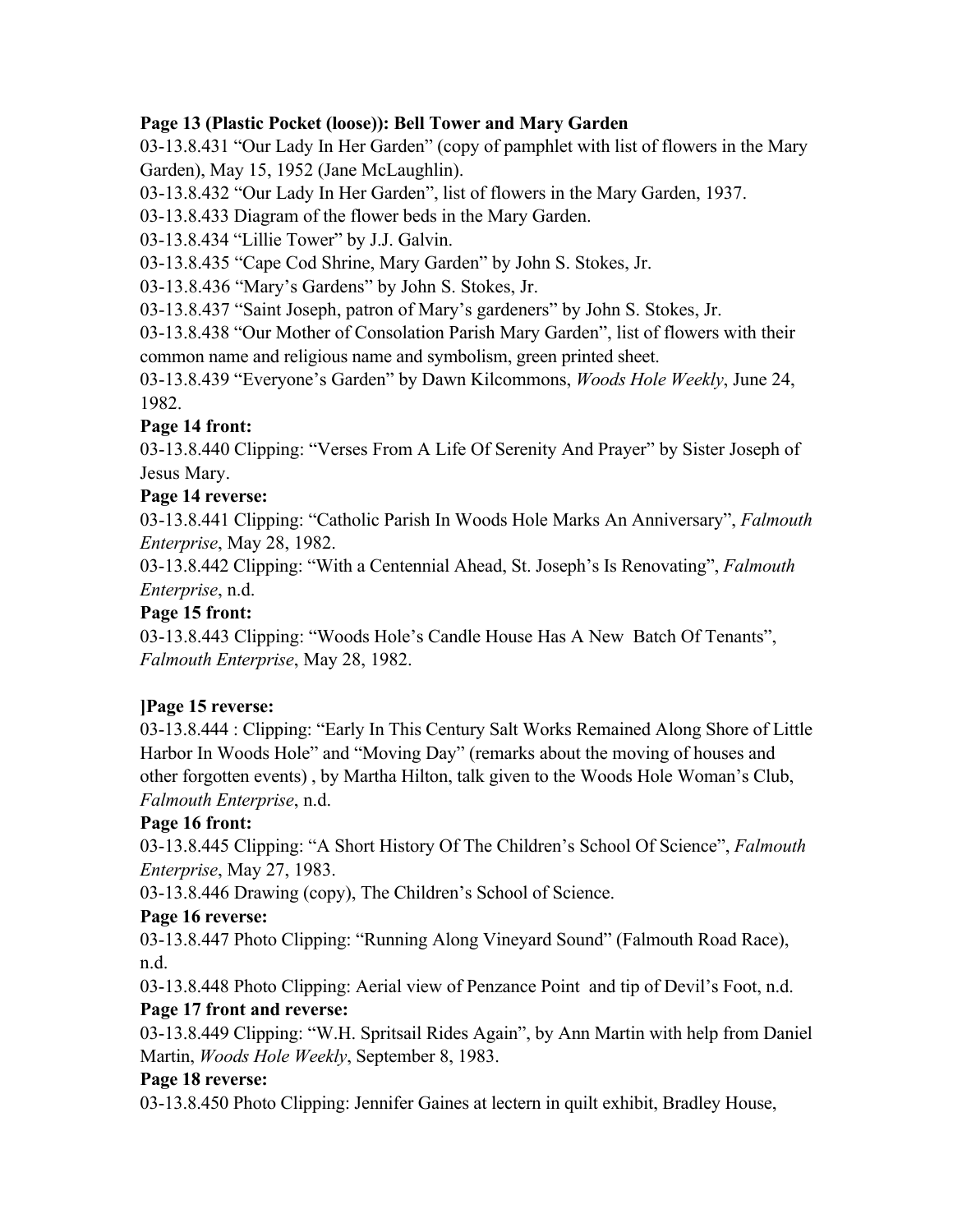#### *Cape Cod Times*, September 2, 1984.

03-13.8.451 Photo Clipping: Virginia Waite and Cynthia Smith at quilt exhibit, *Falmouth Enterprise*, n.d. (1984)

#### **Loose in scrapbook:**

03-13.8.452 Woods Hole Historical Collection, Summer Exhibit 1984, Quilt Committee minutes.

## **Page 19 front:**

03-13.8.453 Clipping: "Threads of village life" by Mary Grauerholz, n.d. (1984) 03-13.8.454 Clipping: Falmouth Living, Quilt Show Opens, *Falmouth Weekly*, July 12, 1984.

## **Calendars:**

03-13.8.455 Calendar: Woods Hole Historical Collection Calendar 1980. 03-13.8.456 Calendar: Woods Hole Oceanographic Institution Calender, 1994. 03-13.8.457 Calendar: Woods Hole Historical Collection Calendar 1981. 03-13.8.458 Calendar: Woods Hole Historical Collection Calendar 1985.

## **Dorothy Elsmith Memorabilia (Plastic Envelope) 03-13.9**

*Most are Christmas Greetings*

03-13.9.1 Memorial Service, Church of the Messiah, Woods Hole, February 26, 1984.

03-13.9.2 A 90<sup>th</sup> Balloon Birthday, June 20, 1981.

03-13.9.3 Christmas Card, 1979, from Hangchow, China.

03-13.9.4 The Story of a Living Coverlet, Christmas 1977.

- 03-13.9.5 Bicentennial Christmas Greetings, 1976.
- 03-13.9.6 *Arctic Safari by Zodiac*, Summer 1974.
- 03-13.9.7 *The Mighty MacKenzie, A Journey "Up South",* September 1972.
- 03-13.9.8 *Manitoba Mis-Adventures*, Summer 1973.
- 03-13.9.9 *Pull on a Parka and Join the Circle*, Northwest Territories Centennial, 1970.
- 03-13.9.10 *Episodes of a Superior Summer*, August 1969.
- 03-13.9.11 *Episodes of a Fabulous Summer*, 1959.
- 03-13.9.12 Ros Marinus Christmas Card, 1958 (pictures of Dorothy Elsmith's house 'Ros Marinus').

03-13.9.13a,b,c Christmas cards from Lebanon, Egypt, Iran.

03-13.9.14 *Island Groenland – A Summer's Saga*, August, 1971.

03-13.9.15 An Arctic Quiz – Christmas 1978 –1979.

# **BOOKS 03-13.10**

03-13.10.1 Allee, Marjorie Hill. *Jane's Island*, Junior Literary Guild, 1931 (reprinted in 1988).

03-13.10.2 Bittinger, Marillis and Paul. *Your Cape Cod*, Memorial Press, Plymouth, 1947,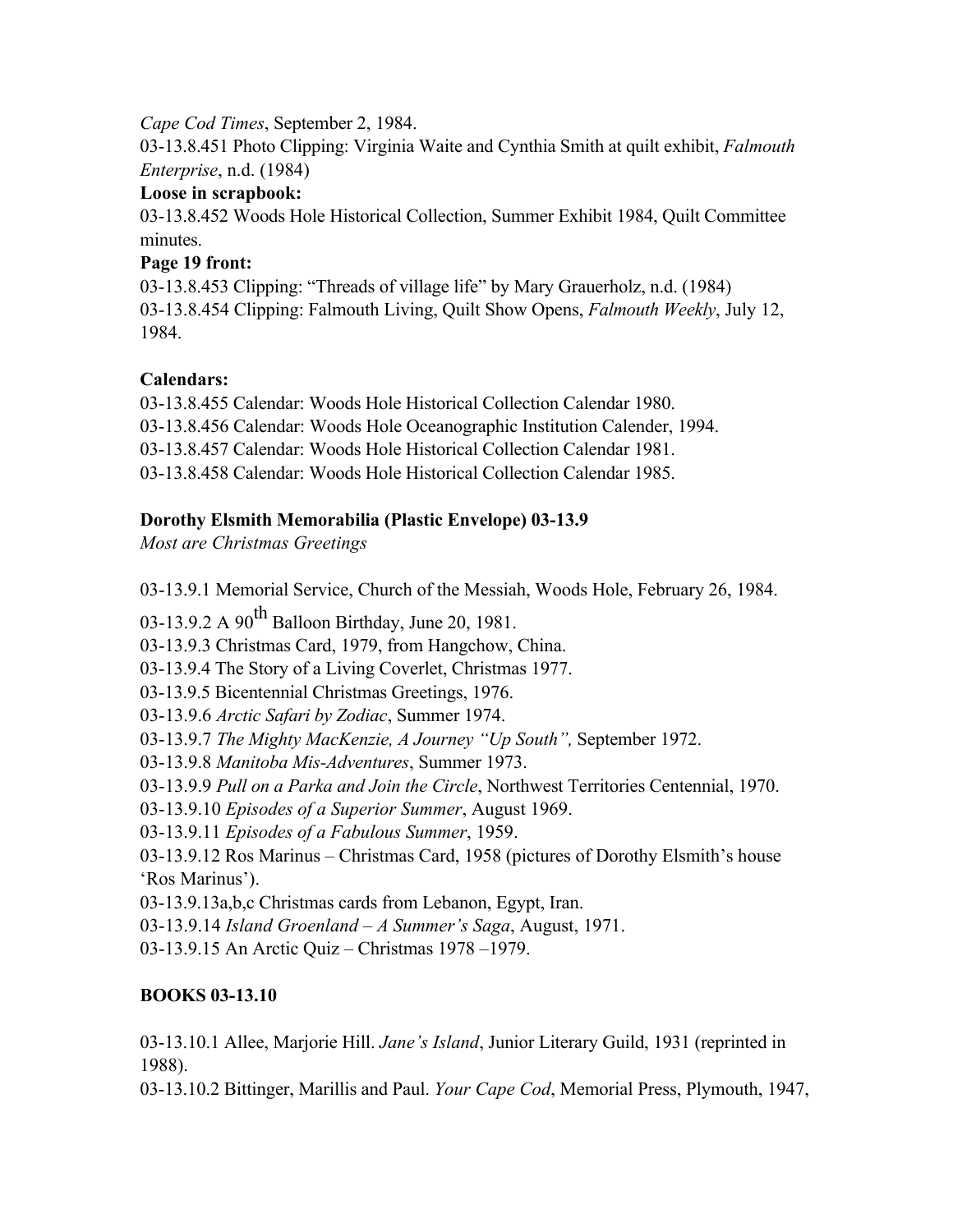1956.

03-13.10.3 Bingham, Amelia G. *Mashpee, Land of the Wampanoags, 1870-1970*, Mashpee Centennial Committee, 1970.

03-13.10.4 Brigham, Albert Perry. *Cape Cod and The Old Colony*, G.P.Putnam's Sons, Knickerbocker Press, 1921.

03-13.10.5 Brigham, Albert Perry. *Cape Cod and The Old Colony*, G.P.Putnam's Sons, Knickerbocker Press, 1921, copy 2.

03-13.10.6 Burroughs, Polly. Zeb, *A Celebrated Schooner Life*, The Chatham Press, Riverside, Connecticut, 1972.

03-13.10.7 Burrows, Fredrika A. *Windmills of Cape Cod and the Islands*, William S. Sullwold Publishing, Taunton, Massachusetts, 1978.

03-13.10.8 Carter, Russell Gordon. *A Patriot Lad of Old Cape Cod*, Falmouth Bicentennial Commission, William S. Sullwold Publishing, Taunton, Massachusetts, 1954.

03-13.10.9 Chamberlain, Barbara Blau. *These Fragile Outposts*, The Natural History Press, Garden City, New York, 1964.

03-13.10.10 Chairman and Secretary of the Bicentennial Committee, *Two Hundredth Anniversary Town of Falmouth,* L.F. Clarke, Steam Printer – The Local Press, 1886 (1887).

03-13.10.11 Chamberlain, Barbara Blau. *These Fragile Outposts*, The National History Press, Garden City, N.Y., 1964.

03-13.10.12 Chamberlain, Samuel. *The New England Image*, Hastings House, New York, New York,

1962.

03-13.10.13 Cole, Arthur H. *The Charming Idioms of New England*, Bond Wheelwright Company, Freeport, Maine, 1960, 1961.

03-13.10.14 Commissioners of Barnstable County. *Three Centuries of the Cape Cod County-Barnstable, Massachusetts. 1685-1985*, Barnstable County, 1985.

03-13.10.15 Connally, Ernest Allen. *The Cape Cod House: An Introductory Study*, Journal of the Society of Architectural Historians, Vol. XIX, No. 2, 1960.

03-13.10.16 Corbett, Scott. *Cape Cod's Way*, Thomas Y. Crowell, New York, New York, 1955.

03-13.10.17 Curtis, Winterton C. *Good Old Summer Times at the M.B.L. and Rhymes of the Woods Hole Shores*, *The Falmouth Enterprise*, Falmouth, Massachusetts, 1955.

03-13.10.18 Doane, Doris. *The Book of Cape Cod Houses*, The Chatham Press, Riverside, Connecticut, 1970.

03-13.10.19 Doane, Doris. *Exploring Old Cape Cod,* The Chatham Press, Inc. 1968. 03-13.10.20 Dyer, Arnold W. *Residential Falmouth (Brought Up to Date),* Crane Duplicating Service, Inc., 1992.

03-13.10.21 Early, Eleanor. *And This Is Cape Cod*, Houghton Mifflin Company, 1936. 03-13.10.22 Edwards, Agnes. *Cape Cod New and Old*, Houghton Mifflin Company, Boston, Massachusetts and New York, New York, 1918.

03-13.10.23 Elphick, Robert. *Falmouth Past and Present*, Falmouth Junior Chamber of Commerce, Falmouth, Massachusetts, 1957.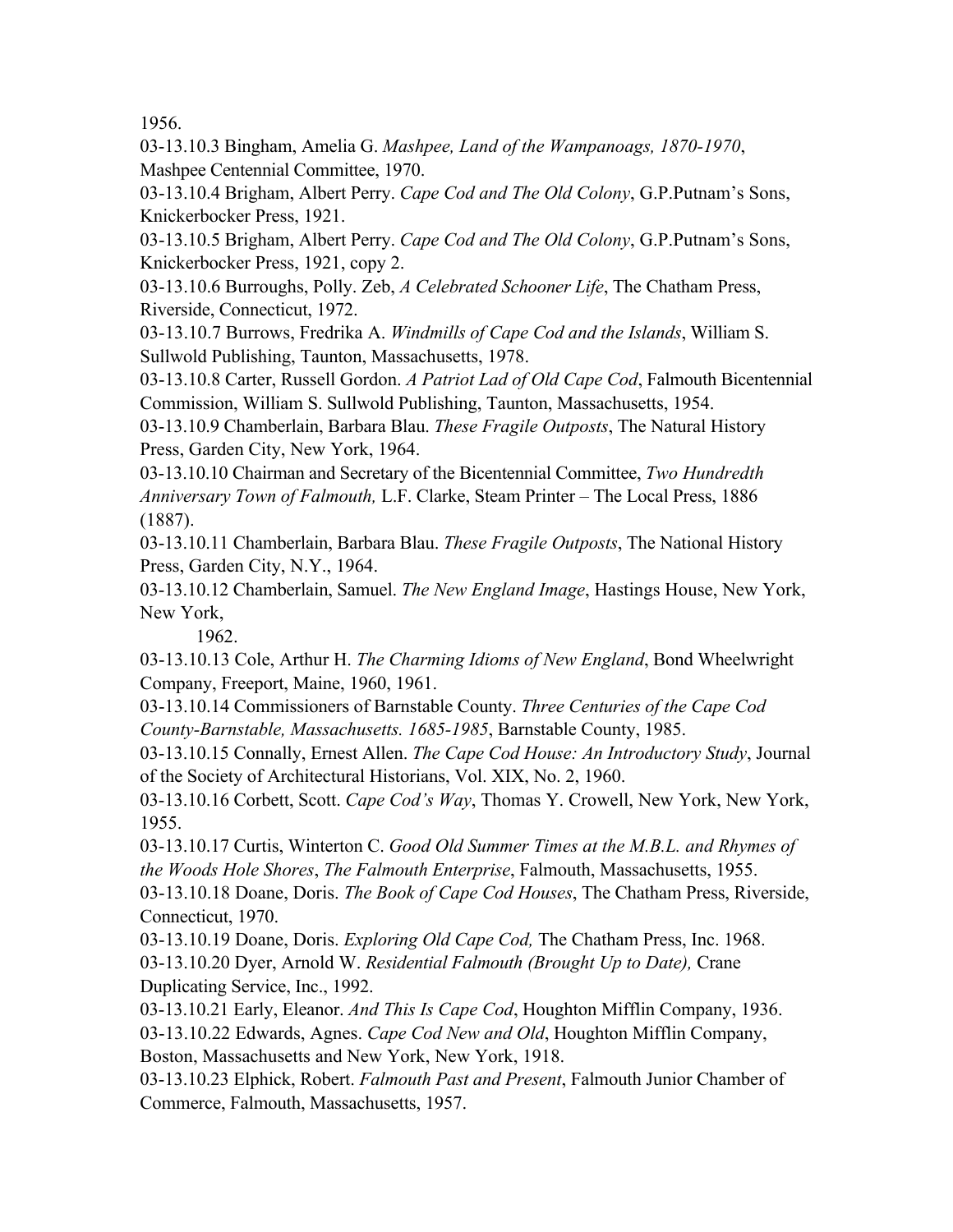03-13.10.24 *Falmouth By the Sea,* The Board of Trade and Industry, 1896.

03-13.10.25 *Falmouth By the Sea,* Originally Published 1896 by the Board of Trade and Industry, Falmouth Chamber of Commerce, Falmouth, Massachusetts, 1976.

03-13.10.26 Falmouth Chamber of Commerce. *Falmouth On Cape Cod*, 1984.

03-13.10.27 Falmouth Chamber of Commerce. *Falmouth On Cape Cod*, 1985.

03-13.10.28 Farson, Robert H. *The Cape Cod Canal*, Wesleyan University Press, Middletown, Connecticut, 1977.

03-13.10.29. Faught, Millard. *Falmouth, Massachusetts*, Columbia University Press, New York, New York, 1945.

03-13.10.30 Ford Times. *New England Journeys, Number 2*, Ford Motor Company, Dearborn, Michigan, 1954.

03-13.10.31 Frost, Jack. *A Cape Cod Sketch Book*, Coward McCann, Inc., New York, 1939.

03-13.10.32 Geoffrey, Theodate. *Suckanesset – History of Falmouth, Massachusetts,* Falmouth Publishing Company, Falmouth, Massachusetts, 1928-1930.

03-13.10.33 Giambarha, Paul. *Cape Cod from Iyanough to J.F.K*., The Scrimshaw Press, Centerville, Massachusetts, 1965.

03-13.10.34. Gifford, Franklin Lewis. *Historical Paintings of Woods Hole*, Woods Hole Public Library, Woods Hole, Massachusetts, 1962.

03-13.10.35 Green, Eugene and William L. Sachse, *Names of the Land*, The Globe Pequot Press, Chester, Connecticut, 1983.

03-13.10.36 Hay, John. *Nature's Year – the Seasons of Cape Cod*, Doubleday & Company, Garden City, New York, 1961.

03-13.10.37 Hay, John. *The Sandy Shore*, The Chatham Press, 1968.

03-13.10.38 Hinds, Harold R. and Wilfred A. Hathaway. *Wildflowers of Cape Cod*, The Chatham Press, 1968.

03-13.10.39 Jenkins, Charles W. *Three Lectures on the Early History of the Town of Falmouth*, L.F. Clarke, Steam Printer – The Local Press, 1889.

03-13.40 Jenkins, Charles W. *Three Lectures on the Early History of the Town of Falmouth*, L.F. Clarke, Steam Printer – The Local Press, 1889 (Copy 2).

03-13.10.41 Jensen, Oliver, Joan Patterson Kerr, Murray Belsky. *American Album, How We Looked And How We Lived in a Vanished World*, *Rare Photographs Collected by The Editors of American Heritage,* American Heritage and Simon & Schuster,1968.

03-13.10.42 Jobe, Brock and Myrna Kaye. *New England Furniture*, The Colonial Era, Houghton Mifflin Company, Boston, Massachusetts, 1984.

03-13.10.43 Kittridge, Henry C. *Barnstable 1639-1939*, F.B. and F.P. Goss, Hyannis, Massachusetts, 1939.

03-13.10.44 Kittridge, Henry C. *The Mooncussers of Cape Cod*, Houghton Mifflin Company, Boston, Massachusetts, 1937.

03-13.10.45 League of Women Voters. *Falmouth In Focus*, 1968.

03-13.10.46 Leighton, Clara. *Where Land Meets Sea*, Chatham Press, Riverside, Connecticut, 1954, 1973.

03-13.10.47 Leighton, Clara. *Where Land Meets Sea*, David R. Godine, Boston,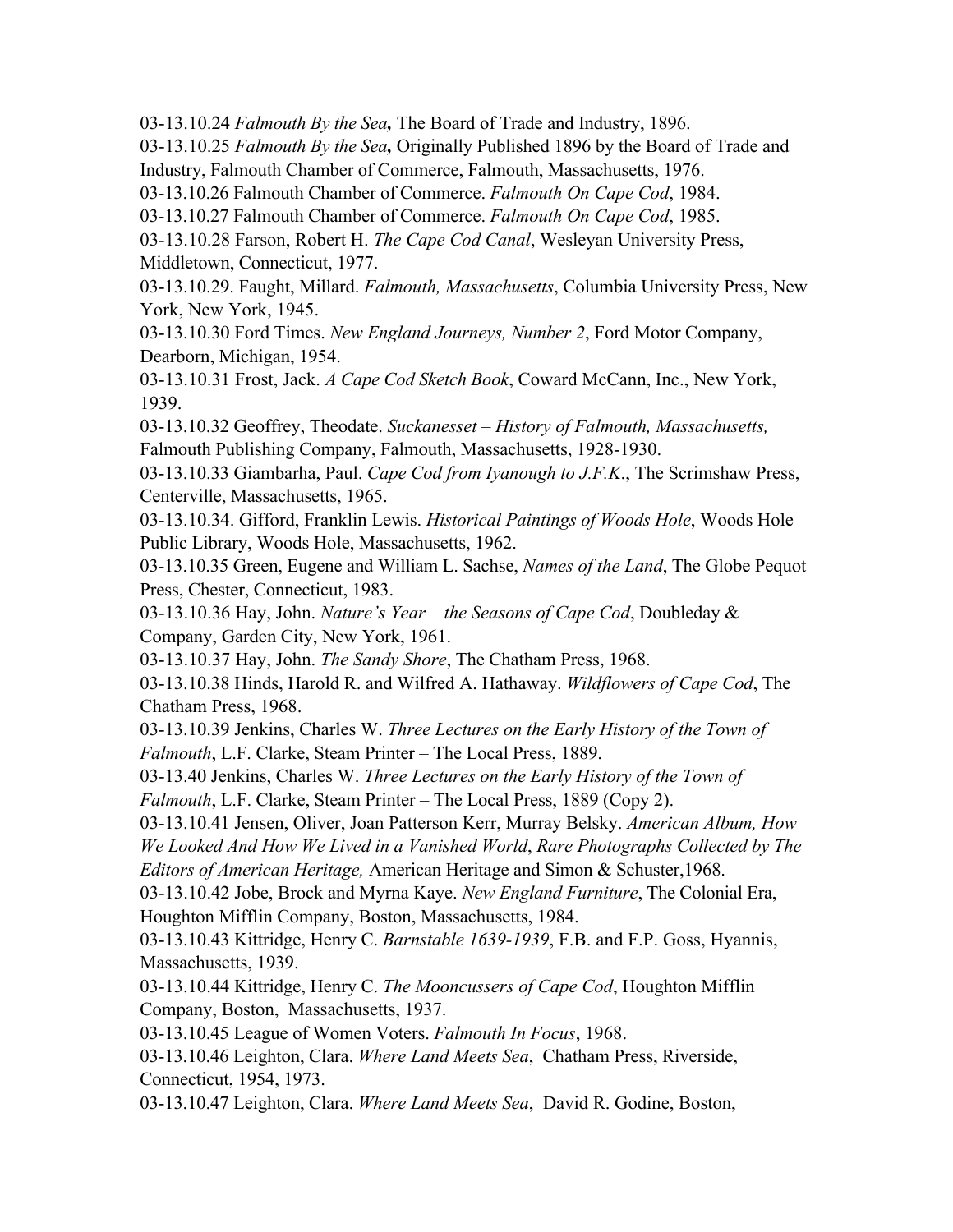Massachusetts, 1984.

03-13.10.48 Lillie, Frank R. *The Woods Hole Marine Biological Laboratory*, University of Chicago Press, 1944.

03-13.10.49 Lombard, Percival Hall. *The Aptuxcet Trading Post*, Bourne Historical Society, Bourne, Massachusetts, 1941.

03-13.10.50 McLaughlin, Jane A. *St. Joseph's Church, Woods Hole, A History*, St. Joseph's Church, Woods Hole, Massachusetts, 1982.

03-13.10.51 Maienschein, Jane. *100 Years of Exploring Life, 1888-1988* (Marine Biological Laboratory), Jones and Bartlett, Boston, 1989.

03-13.10.52 Maritime Association. *Cape Cod Inspection Trip*, Boston Chamber of Commerce, Boston, Massachusetts, 1922.

03-13.10.53 Morgan, James. *Daily Jaunts Through New England*, Globe Newspaper Company, Boston, 1965.

03-13.10.54 Morris, Paul C. and Joseph F. Marin. *The Island Steamers*, Nantucket Nautical Publishers, Nantucket, Massachusetts, 1977.

03-13.10.55 Neill, William. *Then and Now – Poems and Songs*, William Neill, Falmouth, Massachusetts, 1959.

03-13.10.56 Nightingale, Lloyd Turner. *From Falmouth's Past*, Falmouth Historical Society, 1936.

03-13.10.57 Perry, E.G. *A Trip Around Buzzards Bay Shores*, C.S. Binner Corporation,

Boston, 1898  $(3<sup>rd</sup> Edition)$ .

03-13.10.58 Perry, E.G. *A Trip Around Buzzards Bay Shores*, C.S. Binner Corporation, Boston, 1903.

03-13.10.59 Perry, E.G. *A Trip Around Buzzards Bay Shores*, C.S. Binner Corporation, Boston, 1903 (Copy 2).

03-13.10.60 Perry, E.G. *A Trip Around Cape Cod, Nantucket, Martha's Vineyard, South Shore and Plymouth*, Charles S. Binner Corporation, 157 Pearl Street, Boston, 1898.

03-13.10.61 Poor, Alfred Easton. *Colonial Architecture of Cape Cod (Nantucket and Martha's Vineyard),* William Helburn, Inc., New York, New York, 1932, Dover Publishers, New York, New York, 1970.

03-13.10.62 Reid, William James. *The Building of the Cape Cod Canal*, Privately Published, Eleanor Robson Belmont, 1961.

03-13.10.63 *Resident and Business Directory – Bourne and Falmouth*, A.E. Foss & Company, Hopkinton, Massachusetts, 1903.

03-13.10.64 *Resident and Business Directory – Bourne, Falmouth, Sandwich*, A.E. Foss & Company, Hopkinton, Massachusetts, 1900.

03-13.10.65 *Residential Falmouth…Homes, New and Old*, Board of Industry, Falmouth (Rockwell & Churchill, Boston), 1897.

03-13.10.66 Reynard, Elizabeth. *The Narrow Land*, Houghton Mifflin Company, Boston, Massachusetts, 1968.

03-13.10.67 Richardson, Judith Benet. *David's Landing*, Woods Hole Historical Collection, Woods Hole, Massachusetts, 1984.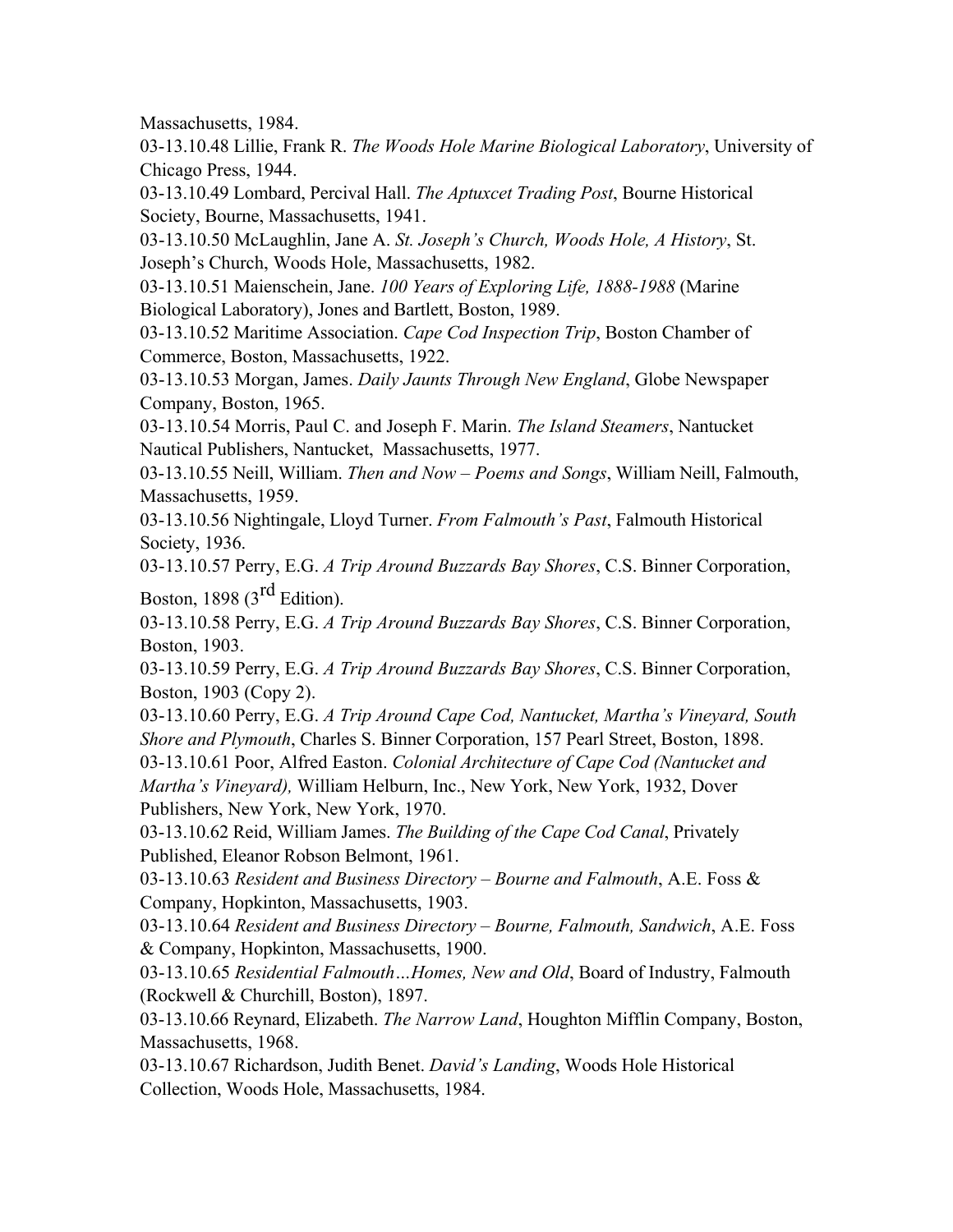03-13.10.68 Robinson, J.H. *Guide to Nantucket*, 4th Edition, Nantucket Historical Association, Nantucket, Massachusetts, 1924.

03-13.10.69 Sandler, Martin W. *This Was America*, Media Enterprises (and in Canada: Little, Brown & Company), 1980.

03-13.10.70 Sandrof, Ivan and Mrs. Endicott Peabody. *Massachusetts Towns, An 1840 View*, Barre Publishers, Barre, Massachusetts, 1963.

03-13.10.71 Schuler, Stanley. *The Cape Cod House, America's Most Popular Home,* Schiffler Publishing Company, Exton, Pennsylvania, 1982.

03-13.10.72 Smith, Kevin F. *History of Falmouth Heights Through the Years*, 1982. 03-13.10.73 Smith, Mary Lou, ed. *Diary of Ruth Anna Hatch,* Woods Hole Historical Collection, 1992.

03-13.10.74 *Spritsail*, Woods Hole Historical Collection: Summer 1989, Summer 1990, Winter 1990, Summer 1991, Summer 1992, Winter 1992, Winter 1994, Summer 1999, Summer 2001.

03-13.10.75 Thomas, Joseph D., editor. *Cranberry Harvest, A History of Cranberry Growing in Massachusetts,* Spinner Publications, New Bedford, Massachusetts, 1990. 03-13.10.76 Thompson, Frederic L. *The Lightships of Cape Cod*, Congress Square Press, Portland, Maine, 1983.

03-13.10.77 Trayser, Donald G. *Barnstable, Three Centuries of a Cape Cod Town*. F.P. and F.B. Goss, Hyannis, Massachusetts, 1939.

03-13.10.78 *Two Hundredth Anniversary, First Congregational Church, Falmouth*, (published) by The Church, Falmouth, Massachusetts, 1908.

03-13.10.79 VanLuven, David Erik. More Than Sandy Beaches, Association for the Preservation of Cape Cod, Orleans, Ma., 1990, 1991.

03-13.10.80 Village Green Colonial Home Tour Committee. *The Falmouth Village Green House Tour*, June 15, 1996, Historic Highfield, 1996.

03-13.10.81 Vuillaumier, Marion. *Cape Cod – a Pictorial History*, Denning Company, Norfolk, Virginia Beach, Virginia, 1982.

03-13.10.82 Wainwright, J. Wainwright. *Cape Cod in Pictures and Story*, The Picture Book Press, Cotuit, Massachusetts, 1954.

03-13.10.83 The Walton Staff. *Falmouth on Cape Cod*, Perry Walton, Boston, Massachusetts, 1925.

03-13.10.84 Wayman, Dorothy. *Bite the Bullet*, Bruce Publishing Company, Milwaukee, Wisconsin, 1948.

03-13.10.85 Wilson, Harold C. *Those Pearly Isles*, Charles Publishers, N. Truro, Ma., 1974.

03-13.10.86 *Woods Hole and the Tercentennial Landing of Gosnold*, 1907.

## ADDENDA:

03-13.10-87 Beatty, Jr., Jerome. *From New Bedford to Siberia, A Yankee Whaleman in the Frozen North*, 1977.